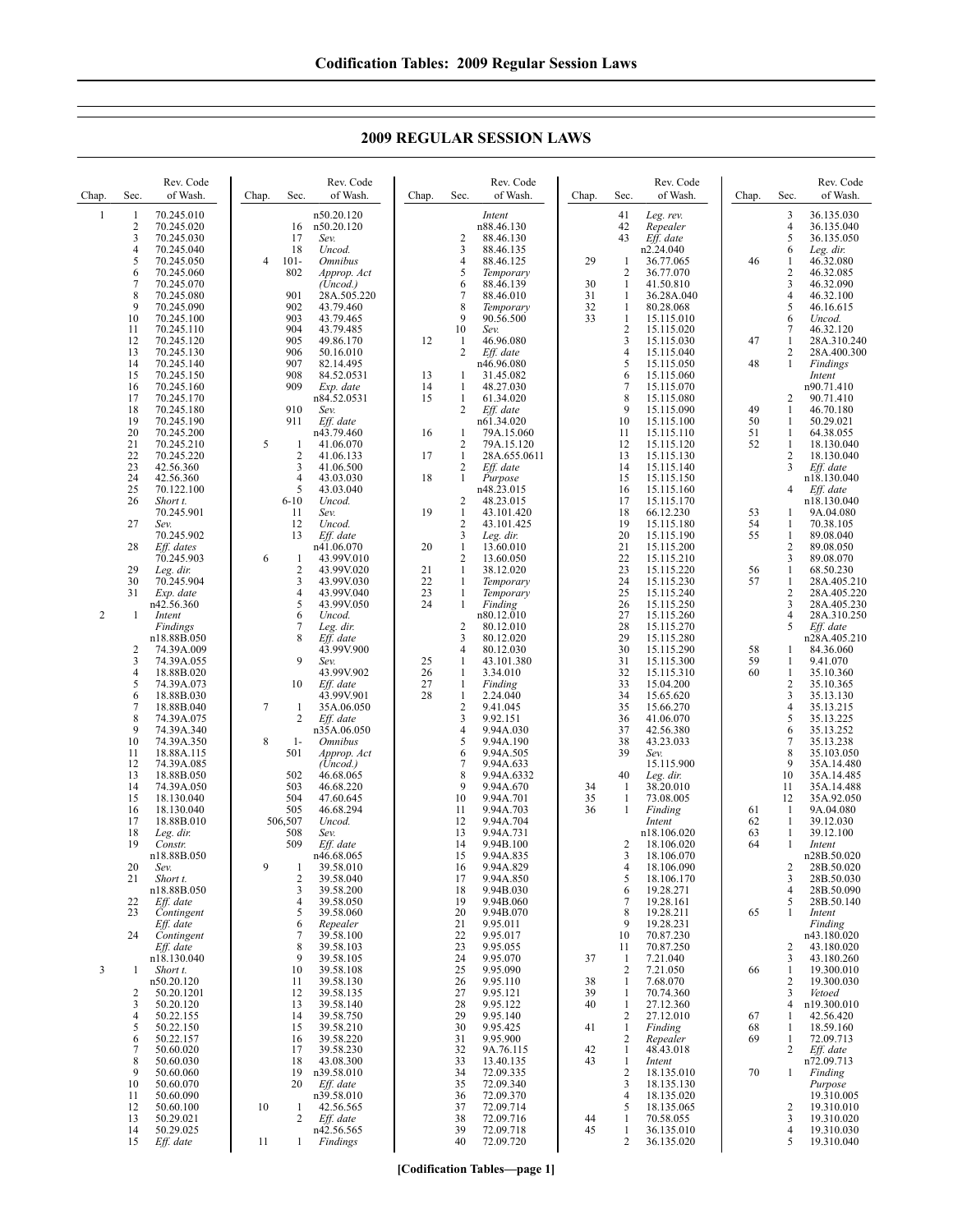| 5<br>19.310.050<br>Eff. date<br>48.102.080<br>8<br>48.170.070<br>140<br>2.24.010<br>6<br>11<br>1<br>$\tau$<br>9<br>n43.79A.040<br>12<br>48.102.090<br>48.170.007<br>141<br>$\mathbf{1}$<br>19.310.060<br>8<br>88<br>13<br>10<br>2<br>19.310.070<br>Repealer<br>48.102.100<br>48.14.010<br>1<br>9<br>$\overline{2}$<br>142<br>19.310.080<br>43.06A.085<br>14<br>48.102.110<br>11<br>48.17.170<br>1<br>46.37.430<br>89<br>10<br>$\mathbf{1}$<br>15<br>12<br>2<br>19.310.090<br>70.38.111<br>48.102.120<br>46.04.126<br>Leg. dir.<br>90<br>70.79.060<br>48.102.130<br>13<br>Eff. date<br>143<br>$\mathbf{1}$<br>90.64.200<br>11<br>19.310.100<br>1<br>16<br>2<br>17<br>48.102.140<br>48.170.900<br>2<br>12<br>19.310.110<br>70.79.070<br>90.64.010<br>3<br>13<br>70.79.080<br>48.102.150<br>120<br>3<br>19.310.120<br>18<br>Findings<br>Repealer<br>-1<br>4<br>19<br>$\mathbf{1}$<br>14<br>19.310.130<br>70.79.090<br>48.102.160<br>n31.04.015<br>144<br>85.38.105<br>5<br>20<br>$\overline{c}$<br>15<br>19.310.140<br>70.79.240<br>48.102.170<br>2<br>31.04.015<br>85.38.127<br>3<br>21<br>3<br>48.102.180<br>16<br>19.310.150<br>6<br>Repealer<br>31.04.025<br>22<br>91<br>$\overline{4}$<br>145<br>$\mathbf{1}$<br>17<br>80.24.060<br>48.102.190<br>31.04.035<br>Finding<br>1<br>58.17.310<br>$\sqrt{2}$<br>$\overline{2}$<br>23<br>42.56.400<br>5<br>19.310.160<br>81.24.090<br>31.04.045<br>87.03.460<br>92<br>24<br>6<br>3<br>18<br>19.310.900<br>$\mathbf{1}$<br>28C.18.080<br>Uncod.<br>31.04.102<br>89.12.050<br>19<br>93<br>25<br>7<br>4<br>$\mathbf{1}$<br>34.05.270<br>Leg. dir.<br>31.04.105<br>Leg. dir.<br>94<br>8<br>71<br>$\mathbf{1}$<br>$\mathbf{1}$<br>26<br>48.102.193<br>146<br>43.07.370<br>81.80.010<br>31.04.145<br>1<br>Intent<br>$\overline{2}$<br>2<br>27<br>9<br>43.07.388<br>81.80.040<br>Repealer<br>31.04.211<br>n43.101.220<br>3<br>3<br>105<br>$\mathbf{1}$<br>36.16.090<br>10<br>31.04.221<br>42.52.8021<br>81.80.070<br>2<br>$\overline{4}$<br>$\overline{2}$<br>3<br>72<br>1<br>43.330.270<br>81.80.075<br>36.23.080<br>11<br>31.04.224<br>$\overline{2}$<br>5<br>3<br>36.28.160<br>12<br>43.330.280<br>81.80.372<br>31.04.227<br>147<br>1<br>80.80.060<br>13<br>73<br>1<br>Repealer<br>6<br>81.80.357<br>4<br>36.29.170<br>31.04.231<br>148<br>1<br>$\sqrt{2}$<br>74<br>36.80.015<br>1<br>39.04.155<br>7<br>81.80.280<br>5<br>14<br>31.04.234<br>$\sqrt{2}$<br>95<br>$\mathbf{1}$<br>15<br>149<br>$\mathbf{1}$<br>53.08.120<br>1<br>41.26.470<br>106<br>29A.24.070<br>31.04.237<br>31.04.505<br>75<br>$\mathbf{1}$<br>96<br>$\overline{c}$<br>29A.24.091<br>2<br>39.10.230<br>$\mathbf{1}$<br>15.09.030<br>16<br>31.04.241<br>31.04.510<br>$\overline{2}$<br>97<br>3<br>$\mathbf{1}$<br>3<br>17<br>39.10.250<br>43.42.005<br>29A.80.041<br>31.04.244<br>31.04.515<br>3<br>2<br>43.42.020<br>107<br>$\mathbf{1}$<br>18<br>4<br>39.10.270<br>28A.343.300<br>31.04.247<br>31.04.520<br>3<br>$\overline{4}$<br>$\overline{c}$<br>19<br>5<br>39.10.300<br>43.42.030<br>28A.343.600<br>31.04.251<br>31.04.525<br>5<br>4<br>3<br>28A.343.640<br>20<br>39.10.330<br>43.42.010<br>31.04.254<br>6<br>31.04.530<br>6<br>5<br>21<br>29A.04.340<br>7<br>39.10.360<br>43.42.050<br>4<br>31.04.257<br>31.04.535<br>$\tau$<br>22<br>6<br>8<br>39.10.420<br>43.42.060<br>35.02.086<br>31.04.261<br>31.04.540<br>5<br>8<br>7<br>23<br>9<br>31.04.501<br>Repealer<br>43.42.070<br>Retro. applic.<br>31.04.264<br>6<br>8<br>24<br>10<br>76<br>48.23.525<br>n28A.343.300<br>31.04.267<br>Short t.<br>1<br>43.21A.690<br>$\sqrt{2}$<br>25<br>48.24.280<br>9<br>43.30.490<br>7<br>Eff. date<br>31.04.500<br>31.04.271<br>77<br>$\mathbf{1}$<br>10<br>26<br>43.70.630<br>n28A.343.300<br>31.04.274<br>11<br>Leg. dir.<br>2.06.020<br>2<br>43.43.013<br>27<br>12<br>31.04.015<br>n2.06.020<br>11<br>43.300.080<br>108<br>31.04.277<br>1<br>12<br>109<br>$\mathbf{1}$<br>19.25.100<br>28<br>13<br>78<br>1<br>9.46.0331<br>70.94.085<br>31.04.281<br>31.04.115<br>79<br>2<br>29<br>150<br>1<br>35.21.684<br>13<br>43.42.902<br>Short t.<br>31.04.284<br>1<br>48.07.160<br>$\overline{2}$<br>$\sqrt{2}$<br>98<br>n19.25.100<br>30<br>31.04.165<br>35A.21.312<br>1<br>18.71.310<br>48.07.170<br>3<br>$\overline{c}$<br>3<br>36.01.225<br>18.71A.020<br>110<br>Repealer<br>31<br>Eff. date<br>48.07.180<br>1<br>$\overline{\mathbf{4}}$<br>36.70A.540<br>99<br>$\mathbf{1}$<br>80<br>1<br>90.71.110<br>111<br>1<br>41.40.270<br>31.04.903<br>48.07.190<br>$\mathbf{2}$<br>5<br>81<br>1<br>Short t.<br>90.71.280<br>112<br>1<br>41.14.020<br>32<br>Eff. date<br>48.07.200<br>$\mathbf{1}$<br>$\sqrt{2}$<br>100<br>43.365.020<br>41.14.030<br>11.90.010<br>n31.04.045<br>6<br>48.07.203<br>$\overline{2}$<br>$\overline{c}$<br>113<br>7<br>Eff. date<br>1<br>19.295.005<br>33<br>Uncod.<br>48.07.205<br>11.90.020<br>3<br>$\overline{2}$<br>19.295.010<br>121<br>8<br>n43.365.020<br>1<br>36.70A.110<br>Eff. date<br>11.90.030<br>$\overline{4}$<br>101<br>3<br>19.295.020<br>$\overline{2}$<br>11.90.040<br>46.82.280<br>36.70A.210<br>n48.07.160<br>1<br>5<br>2<br>46.82.300<br>69.07.103<br>36.70A.115<br>151<br>11.90.050<br>114<br>1<br>3<br>1<br>6<br>3<br>115<br>$\mathbf{1}$<br>$\mathbf{1}$<br>2<br>11.90.060<br>46.82.310<br>52.04.061<br>122<br>61.12.150<br>50.38.050<br>$\tau$<br>4<br>$\overline{c}$<br>52.04.071<br>3<br>11.90.200<br>46.82.320<br>123<br>1<br>46.70.180<br>28B.50.030<br>8<br>5<br>3<br>124<br>14.08.120<br>4<br>11.90.210<br>46.82.325<br>52.04.081<br>1<br>$\overline{2}$<br>5<br>9<br>6<br>11.90.220<br>46.82.330<br>4<br>52.04.091<br>Eff. date<br>28C.18.010<br>10<br>7<br>52.04.101<br>6<br>11.90.230<br>46.82.360<br>5<br>n14.08.120<br>102<br>$\tau$<br>11<br>1<br>18.39.010<br>52.04.111<br>125<br>11.90.240<br>6<br>-1<br>46.20.075<br>$\mathbf{2}$<br>8<br>52.04.121<br>126<br>12<br>11.90.250<br>18.39.173<br>7<br>1<br>41.56.496 | 9.94A.831<br>9.94A.533<br>29A.04.330<br>87.03.0155<br>43.101.220<br>43.101.221<br>43.63A.305<br>43.63A.307 |
|----------------------------------------------------------------------------------------------------------------------------------------------------------------------------------------------------------------------------------------------------------------------------------------------------------------------------------------------------------------------------------------------------------------------------------------------------------------------------------------------------------------------------------------------------------------------------------------------------------------------------------------------------------------------------------------------------------------------------------------------------------------------------------------------------------------------------------------------------------------------------------------------------------------------------------------------------------------------------------------------------------------------------------------------------------------------------------------------------------------------------------------------------------------------------------------------------------------------------------------------------------------------------------------------------------------------------------------------------------------------------------------------------------------------------------------------------------------------------------------------------------------------------------------------------------------------------------------------------------------------------------------------------------------------------------------------------------------------------------------------------------------------------------------------------------------------------------------------------------------------------------------------------------------------------------------------------------------------------------------------------------------------------------------------------------------------------------------------------------------------------------------------------------------------------------------------------------------------------------------------------------------------------------------------------------------------------------------------------------------------------------------------------------------------------------------------------------------------------------------------------------------------------------------------------------------------------------------------------------------------------------------------------------------------------------------------------------------------------------------------------------------------------------------------------------------------------------------------------------------------------------------------------------------------------------------------------------------------------------------------------------------------------------------------------------------------------------------------------------------------------------------------------------------------------------------------------------------------------------------------------------------------------------------------------------------------------------------------------------------------------------------------------------------------------------------------------------------------------------------------------------------------------------------------------------------------------------------------------------------------------------------------------------------------------------------------------------------------------------------------------------------------------------------------------------------------------------------------------------------------------------------------------------------------------------------------------------------------------------------------------------------------------------------------------------------------------------------------------------------------------------------------------------------------------------------------------------------------------------------------------------------------------------------------------------------------------------------------------------------------------------------------------------------------------------------------------------------------------------------------------------------------------------------------------------------------------------------------------------------------------------------------------------------------------------------------------------------------------------------------------------------------------------------------------------------------------------------------------------------------------------------------------------------------------------------------------------------------------------------------------------------------------------------------------------------------------------------------------------------------------------------------------------------------------------------------------------------------------------------------------------------------------------------------------------------------------------------------------------------------------------------------------------------------------------------------------------------------------------------------------------------------------------------------------------------------------------------------------------------------------------------------------------------------------------------------------------------------------------------------------------------------------------------------------------------------------------------------------------------------------------|------------------------------------------------------------------------------------------------------------|
|                                                                                                                                                                                                                                                                                                                                                                                                                                                                                                                                                                                                                                                                                                                                                                                                                                                                                                                                                                                                                                                                                                                                                                                                                                                                                                                                                                                                                                                                                                                                                                                                                                                                                                                                                                                                                                                                                                                                                                                                                                                                                                                                                                                                                                                                                                                                                                                                                                                                                                                                                                                                                                                                                                                                                                                                                                                                                                                                                                                                                                                                                                                                                                                                                                                                                                                                                                                                                                                                                                                                                                                                                                                                                                                                                                                                                                                                                                                                                                                                                                                                                                                                                                                                                                                                                                                                                                                                                                                                                                                                                                                                                                                                                                                                                                                                                                                                                                                                                                                                                                                                                                                                                                                                                                                                                                                                                                                                                                                                                                                                                                                                                                                                                                                                                                                                                                                                                  |                                                                                                            |
|                                                                                                                                                                                                                                                                                                                                                                                                                                                                                                                                                                                                                                                                                                                                                                                                                                                                                                                                                                                                                                                                                                                                                                                                                                                                                                                                                                                                                                                                                                                                                                                                                                                                                                                                                                                                                                                                                                                                                                                                                                                                                                                                                                                                                                                                                                                                                                                                                                                                                                                                                                                                                                                                                                                                                                                                                                                                                                                                                                                                                                                                                                                                                                                                                                                                                                                                                                                                                                                                                                                                                                                                                                                                                                                                                                                                                                                                                                                                                                                                                                                                                                                                                                                                                                                                                                                                                                                                                                                                                                                                                                                                                                                                                                                                                                                                                                                                                                                                                                                                                                                                                                                                                                                                                                                                                                                                                                                                                                                                                                                                                                                                                                                                                                                                                                                                                                                                                  |                                                                                                            |
|                                                                                                                                                                                                                                                                                                                                                                                                                                                                                                                                                                                                                                                                                                                                                                                                                                                                                                                                                                                                                                                                                                                                                                                                                                                                                                                                                                                                                                                                                                                                                                                                                                                                                                                                                                                                                                                                                                                                                                                                                                                                                                                                                                                                                                                                                                                                                                                                                                                                                                                                                                                                                                                                                                                                                                                                                                                                                                                                                                                                                                                                                                                                                                                                                                                                                                                                                                                                                                                                                                                                                                                                                                                                                                                                                                                                                                                                                                                                                                                                                                                                                                                                                                                                                                                                                                                                                                                                                                                                                                                                                                                                                                                                                                                                                                                                                                                                                                                                                                                                                                                                                                                                                                                                                                                                                                                                                                                                                                                                                                                                                                                                                                                                                                                                                                                                                                                                                  |                                                                                                            |
|                                                                                                                                                                                                                                                                                                                                                                                                                                                                                                                                                                                                                                                                                                                                                                                                                                                                                                                                                                                                                                                                                                                                                                                                                                                                                                                                                                                                                                                                                                                                                                                                                                                                                                                                                                                                                                                                                                                                                                                                                                                                                                                                                                                                                                                                                                                                                                                                                                                                                                                                                                                                                                                                                                                                                                                                                                                                                                                                                                                                                                                                                                                                                                                                                                                                                                                                                                                                                                                                                                                                                                                                                                                                                                                                                                                                                                                                                                                                                                                                                                                                                                                                                                                                                                                                                                                                                                                                                                                                                                                                                                                                                                                                                                                                                                                                                                                                                                                                                                                                                                                                                                                                                                                                                                                                                                                                                                                                                                                                                                                                                                                                                                                                                                                                                                                                                                                                                  |                                                                                                            |
|                                                                                                                                                                                                                                                                                                                                                                                                                                                                                                                                                                                                                                                                                                                                                                                                                                                                                                                                                                                                                                                                                                                                                                                                                                                                                                                                                                                                                                                                                                                                                                                                                                                                                                                                                                                                                                                                                                                                                                                                                                                                                                                                                                                                                                                                                                                                                                                                                                                                                                                                                                                                                                                                                                                                                                                                                                                                                                                                                                                                                                                                                                                                                                                                                                                                                                                                                                                                                                                                                                                                                                                                                                                                                                                                                                                                                                                                                                                                                                                                                                                                                                                                                                                                                                                                                                                                                                                                                                                                                                                                                                                                                                                                                                                                                                                                                                                                                                                                                                                                                                                                                                                                                                                                                                                                                                                                                                                                                                                                                                                                                                                                                                                                                                                                                                                                                                                                                  |                                                                                                            |
|                                                                                                                                                                                                                                                                                                                                                                                                                                                                                                                                                                                                                                                                                                                                                                                                                                                                                                                                                                                                                                                                                                                                                                                                                                                                                                                                                                                                                                                                                                                                                                                                                                                                                                                                                                                                                                                                                                                                                                                                                                                                                                                                                                                                                                                                                                                                                                                                                                                                                                                                                                                                                                                                                                                                                                                                                                                                                                                                                                                                                                                                                                                                                                                                                                                                                                                                                                                                                                                                                                                                                                                                                                                                                                                                                                                                                                                                                                                                                                                                                                                                                                                                                                                                                                                                                                                                                                                                                                                                                                                                                                                                                                                                                                                                                                                                                                                                                                                                                                                                                                                                                                                                                                                                                                                                                                                                                                                                                                                                                                                                                                                                                                                                                                                                                                                                                                                                                  |                                                                                                            |
|                                                                                                                                                                                                                                                                                                                                                                                                                                                                                                                                                                                                                                                                                                                                                                                                                                                                                                                                                                                                                                                                                                                                                                                                                                                                                                                                                                                                                                                                                                                                                                                                                                                                                                                                                                                                                                                                                                                                                                                                                                                                                                                                                                                                                                                                                                                                                                                                                                                                                                                                                                                                                                                                                                                                                                                                                                                                                                                                                                                                                                                                                                                                                                                                                                                                                                                                                                                                                                                                                                                                                                                                                                                                                                                                                                                                                                                                                                                                                                                                                                                                                                                                                                                                                                                                                                                                                                                                                                                                                                                                                                                                                                                                                                                                                                                                                                                                                                                                                                                                                                                                                                                                                                                                                                                                                                                                                                                                                                                                                                                                                                                                                                                                                                                                                                                                                                                                                  |                                                                                                            |
|                                                                                                                                                                                                                                                                                                                                                                                                                                                                                                                                                                                                                                                                                                                                                                                                                                                                                                                                                                                                                                                                                                                                                                                                                                                                                                                                                                                                                                                                                                                                                                                                                                                                                                                                                                                                                                                                                                                                                                                                                                                                                                                                                                                                                                                                                                                                                                                                                                                                                                                                                                                                                                                                                                                                                                                                                                                                                                                                                                                                                                                                                                                                                                                                                                                                                                                                                                                                                                                                                                                                                                                                                                                                                                                                                                                                                                                                                                                                                                                                                                                                                                                                                                                                                                                                                                                                                                                                                                                                                                                                                                                                                                                                                                                                                                                                                                                                                                                                                                                                                                                                                                                                                                                                                                                                                                                                                                                                                                                                                                                                                                                                                                                                                                                                                                                                                                                                                  |                                                                                                            |
|                                                                                                                                                                                                                                                                                                                                                                                                                                                                                                                                                                                                                                                                                                                                                                                                                                                                                                                                                                                                                                                                                                                                                                                                                                                                                                                                                                                                                                                                                                                                                                                                                                                                                                                                                                                                                                                                                                                                                                                                                                                                                                                                                                                                                                                                                                                                                                                                                                                                                                                                                                                                                                                                                                                                                                                                                                                                                                                                                                                                                                                                                                                                                                                                                                                                                                                                                                                                                                                                                                                                                                                                                                                                                                                                                                                                                                                                                                                                                                                                                                                                                                                                                                                                                                                                                                                                                                                                                                                                                                                                                                                                                                                                                                                                                                                                                                                                                                                                                                                                                                                                                                                                                                                                                                                                                                                                                                                                                                                                                                                                                                                                                                                                                                                                                                                                                                                                                  |                                                                                                            |
|                                                                                                                                                                                                                                                                                                                                                                                                                                                                                                                                                                                                                                                                                                                                                                                                                                                                                                                                                                                                                                                                                                                                                                                                                                                                                                                                                                                                                                                                                                                                                                                                                                                                                                                                                                                                                                                                                                                                                                                                                                                                                                                                                                                                                                                                                                                                                                                                                                                                                                                                                                                                                                                                                                                                                                                                                                                                                                                                                                                                                                                                                                                                                                                                                                                                                                                                                                                                                                                                                                                                                                                                                                                                                                                                                                                                                                                                                                                                                                                                                                                                                                                                                                                                                                                                                                                                                                                                                                                                                                                                                                                                                                                                                                                                                                                                                                                                                                                                                                                                                                                                                                                                                                                                                                                                                                                                                                                                                                                                                                                                                                                                                                                                                                                                                                                                                                                                                  |                                                                                                            |
|                                                                                                                                                                                                                                                                                                                                                                                                                                                                                                                                                                                                                                                                                                                                                                                                                                                                                                                                                                                                                                                                                                                                                                                                                                                                                                                                                                                                                                                                                                                                                                                                                                                                                                                                                                                                                                                                                                                                                                                                                                                                                                                                                                                                                                                                                                                                                                                                                                                                                                                                                                                                                                                                                                                                                                                                                                                                                                                                                                                                                                                                                                                                                                                                                                                                                                                                                                                                                                                                                                                                                                                                                                                                                                                                                                                                                                                                                                                                                                                                                                                                                                                                                                                                                                                                                                                                                                                                                                                                                                                                                                                                                                                                                                                                                                                                                                                                                                                                                                                                                                                                                                                                                                                                                                                                                                                                                                                                                                                                                                                                                                                                                                                                                                                                                                                                                                                                                  |                                                                                                            |
|                                                                                                                                                                                                                                                                                                                                                                                                                                                                                                                                                                                                                                                                                                                                                                                                                                                                                                                                                                                                                                                                                                                                                                                                                                                                                                                                                                                                                                                                                                                                                                                                                                                                                                                                                                                                                                                                                                                                                                                                                                                                                                                                                                                                                                                                                                                                                                                                                                                                                                                                                                                                                                                                                                                                                                                                                                                                                                                                                                                                                                                                                                                                                                                                                                                                                                                                                                                                                                                                                                                                                                                                                                                                                                                                                                                                                                                                                                                                                                                                                                                                                                                                                                                                                                                                                                                                                                                                                                                                                                                                                                                                                                                                                                                                                                                                                                                                                                                                                                                                                                                                                                                                                                                                                                                                                                                                                                                                                                                                                                                                                                                                                                                                                                                                                                                                                                                                                  |                                                                                                            |
|                                                                                                                                                                                                                                                                                                                                                                                                                                                                                                                                                                                                                                                                                                                                                                                                                                                                                                                                                                                                                                                                                                                                                                                                                                                                                                                                                                                                                                                                                                                                                                                                                                                                                                                                                                                                                                                                                                                                                                                                                                                                                                                                                                                                                                                                                                                                                                                                                                                                                                                                                                                                                                                                                                                                                                                                                                                                                                                                                                                                                                                                                                                                                                                                                                                                                                                                                                                                                                                                                                                                                                                                                                                                                                                                                                                                                                                                                                                                                                                                                                                                                                                                                                                                                                                                                                                                                                                                                                                                                                                                                                                                                                                                                                                                                                                                                                                                                                                                                                                                                                                                                                                                                                                                                                                                                                                                                                                                                                                                                                                                                                                                                                                                                                                                                                                                                                                                                  |                                                                                                            |
|                                                                                                                                                                                                                                                                                                                                                                                                                                                                                                                                                                                                                                                                                                                                                                                                                                                                                                                                                                                                                                                                                                                                                                                                                                                                                                                                                                                                                                                                                                                                                                                                                                                                                                                                                                                                                                                                                                                                                                                                                                                                                                                                                                                                                                                                                                                                                                                                                                                                                                                                                                                                                                                                                                                                                                                                                                                                                                                                                                                                                                                                                                                                                                                                                                                                                                                                                                                                                                                                                                                                                                                                                                                                                                                                                                                                                                                                                                                                                                                                                                                                                                                                                                                                                                                                                                                                                                                                                                                                                                                                                                                                                                                                                                                                                                                                                                                                                                                                                                                                                                                                                                                                                                                                                                                                                                                                                                                                                                                                                                                                                                                                                                                                                                                                                                                                                                                                                  |                                                                                                            |
|                                                                                                                                                                                                                                                                                                                                                                                                                                                                                                                                                                                                                                                                                                                                                                                                                                                                                                                                                                                                                                                                                                                                                                                                                                                                                                                                                                                                                                                                                                                                                                                                                                                                                                                                                                                                                                                                                                                                                                                                                                                                                                                                                                                                                                                                                                                                                                                                                                                                                                                                                                                                                                                                                                                                                                                                                                                                                                                                                                                                                                                                                                                                                                                                                                                                                                                                                                                                                                                                                                                                                                                                                                                                                                                                                                                                                                                                                                                                                                                                                                                                                                                                                                                                                                                                                                                                                                                                                                                                                                                                                                                                                                                                                                                                                                                                                                                                                                                                                                                                                                                                                                                                                                                                                                                                                                                                                                                                                                                                                                                                                                                                                                                                                                                                                                                                                                                                                  |                                                                                                            |
|                                                                                                                                                                                                                                                                                                                                                                                                                                                                                                                                                                                                                                                                                                                                                                                                                                                                                                                                                                                                                                                                                                                                                                                                                                                                                                                                                                                                                                                                                                                                                                                                                                                                                                                                                                                                                                                                                                                                                                                                                                                                                                                                                                                                                                                                                                                                                                                                                                                                                                                                                                                                                                                                                                                                                                                                                                                                                                                                                                                                                                                                                                                                                                                                                                                                                                                                                                                                                                                                                                                                                                                                                                                                                                                                                                                                                                                                                                                                                                                                                                                                                                                                                                                                                                                                                                                                                                                                                                                                                                                                                                                                                                                                                                                                                                                                                                                                                                                                                                                                                                                                                                                                                                                                                                                                                                                                                                                                                                                                                                                                                                                                                                                                                                                                                                                                                                                                                  |                                                                                                            |
|                                                                                                                                                                                                                                                                                                                                                                                                                                                                                                                                                                                                                                                                                                                                                                                                                                                                                                                                                                                                                                                                                                                                                                                                                                                                                                                                                                                                                                                                                                                                                                                                                                                                                                                                                                                                                                                                                                                                                                                                                                                                                                                                                                                                                                                                                                                                                                                                                                                                                                                                                                                                                                                                                                                                                                                                                                                                                                                                                                                                                                                                                                                                                                                                                                                                                                                                                                                                                                                                                                                                                                                                                                                                                                                                                                                                                                                                                                                                                                                                                                                                                                                                                                                                                                                                                                                                                                                                                                                                                                                                                                                                                                                                                                                                                                                                                                                                                                                                                                                                                                                                                                                                                                                                                                                                                                                                                                                                                                                                                                                                                                                                                                                                                                                                                                                                                                                                                  |                                                                                                            |
|                                                                                                                                                                                                                                                                                                                                                                                                                                                                                                                                                                                                                                                                                                                                                                                                                                                                                                                                                                                                                                                                                                                                                                                                                                                                                                                                                                                                                                                                                                                                                                                                                                                                                                                                                                                                                                                                                                                                                                                                                                                                                                                                                                                                                                                                                                                                                                                                                                                                                                                                                                                                                                                                                                                                                                                                                                                                                                                                                                                                                                                                                                                                                                                                                                                                                                                                                                                                                                                                                                                                                                                                                                                                                                                                                                                                                                                                                                                                                                                                                                                                                                                                                                                                                                                                                                                                                                                                                                                                                                                                                                                                                                                                                                                                                                                                                                                                                                                                                                                                                                                                                                                                                                                                                                                                                                                                                                                                                                                                                                                                                                                                                                                                                                                                                                                                                                                                                  |                                                                                                            |
|                                                                                                                                                                                                                                                                                                                                                                                                                                                                                                                                                                                                                                                                                                                                                                                                                                                                                                                                                                                                                                                                                                                                                                                                                                                                                                                                                                                                                                                                                                                                                                                                                                                                                                                                                                                                                                                                                                                                                                                                                                                                                                                                                                                                                                                                                                                                                                                                                                                                                                                                                                                                                                                                                                                                                                                                                                                                                                                                                                                                                                                                                                                                                                                                                                                                                                                                                                                                                                                                                                                                                                                                                                                                                                                                                                                                                                                                                                                                                                                                                                                                                                                                                                                                                                                                                                                                                                                                                                                                                                                                                                                                                                                                                                                                                                                                                                                                                                                                                                                                                                                                                                                                                                                                                                                                                                                                                                                                                                                                                                                                                                                                                                                                                                                                                                                                                                                                                  |                                                                                                            |
|                                                                                                                                                                                                                                                                                                                                                                                                                                                                                                                                                                                                                                                                                                                                                                                                                                                                                                                                                                                                                                                                                                                                                                                                                                                                                                                                                                                                                                                                                                                                                                                                                                                                                                                                                                                                                                                                                                                                                                                                                                                                                                                                                                                                                                                                                                                                                                                                                                                                                                                                                                                                                                                                                                                                                                                                                                                                                                                                                                                                                                                                                                                                                                                                                                                                                                                                                                                                                                                                                                                                                                                                                                                                                                                                                                                                                                                                                                                                                                                                                                                                                                                                                                                                                                                                                                                                                                                                                                                                                                                                                                                                                                                                                                                                                                                                                                                                                                                                                                                                                                                                                                                                                                                                                                                                                                                                                                                                                                                                                                                                                                                                                                                                                                                                                                                                                                                                                  |                                                                                                            |
|                                                                                                                                                                                                                                                                                                                                                                                                                                                                                                                                                                                                                                                                                                                                                                                                                                                                                                                                                                                                                                                                                                                                                                                                                                                                                                                                                                                                                                                                                                                                                                                                                                                                                                                                                                                                                                                                                                                                                                                                                                                                                                                                                                                                                                                                                                                                                                                                                                                                                                                                                                                                                                                                                                                                                                                                                                                                                                                                                                                                                                                                                                                                                                                                                                                                                                                                                                                                                                                                                                                                                                                                                                                                                                                                                                                                                                                                                                                                                                                                                                                                                                                                                                                                                                                                                                                                                                                                                                                                                                                                                                                                                                                                                                                                                                                                                                                                                                                                                                                                                                                                                                                                                                                                                                                                                                                                                                                                                                                                                                                                                                                                                                                                                                                                                                                                                                                                                  |                                                                                                            |
|                                                                                                                                                                                                                                                                                                                                                                                                                                                                                                                                                                                                                                                                                                                                                                                                                                                                                                                                                                                                                                                                                                                                                                                                                                                                                                                                                                                                                                                                                                                                                                                                                                                                                                                                                                                                                                                                                                                                                                                                                                                                                                                                                                                                                                                                                                                                                                                                                                                                                                                                                                                                                                                                                                                                                                                                                                                                                                                                                                                                                                                                                                                                                                                                                                                                                                                                                                                                                                                                                                                                                                                                                                                                                                                                                                                                                                                                                                                                                                                                                                                                                                                                                                                                                                                                                                                                                                                                                                                                                                                                                                                                                                                                                                                                                                                                                                                                                                                                                                                                                                                                                                                                                                                                                                                                                                                                                                                                                                                                                                                                                                                                                                                                                                                                                                                                                                                                                  |                                                                                                            |
|                                                                                                                                                                                                                                                                                                                                                                                                                                                                                                                                                                                                                                                                                                                                                                                                                                                                                                                                                                                                                                                                                                                                                                                                                                                                                                                                                                                                                                                                                                                                                                                                                                                                                                                                                                                                                                                                                                                                                                                                                                                                                                                                                                                                                                                                                                                                                                                                                                                                                                                                                                                                                                                                                                                                                                                                                                                                                                                                                                                                                                                                                                                                                                                                                                                                                                                                                                                                                                                                                                                                                                                                                                                                                                                                                                                                                                                                                                                                                                                                                                                                                                                                                                                                                                                                                                                                                                                                                                                                                                                                                                                                                                                                                                                                                                                                                                                                                                                                                                                                                                                                                                                                                                                                                                                                                                                                                                                                                                                                                                                                                                                                                                                                                                                                                                                                                                                                                  |                                                                                                            |
|                                                                                                                                                                                                                                                                                                                                                                                                                                                                                                                                                                                                                                                                                                                                                                                                                                                                                                                                                                                                                                                                                                                                                                                                                                                                                                                                                                                                                                                                                                                                                                                                                                                                                                                                                                                                                                                                                                                                                                                                                                                                                                                                                                                                                                                                                                                                                                                                                                                                                                                                                                                                                                                                                                                                                                                                                                                                                                                                                                                                                                                                                                                                                                                                                                                                                                                                                                                                                                                                                                                                                                                                                                                                                                                                                                                                                                                                                                                                                                                                                                                                                                                                                                                                                                                                                                                                                                                                                                                                                                                                                                                                                                                                                                                                                                                                                                                                                                                                                                                                                                                                                                                                                                                                                                                                                                                                                                                                                                                                                                                                                                                                                                                                                                                                                                                                                                                                                  |                                                                                                            |
|                                                                                                                                                                                                                                                                                                                                                                                                                                                                                                                                                                                                                                                                                                                                                                                                                                                                                                                                                                                                                                                                                                                                                                                                                                                                                                                                                                                                                                                                                                                                                                                                                                                                                                                                                                                                                                                                                                                                                                                                                                                                                                                                                                                                                                                                                                                                                                                                                                                                                                                                                                                                                                                                                                                                                                                                                                                                                                                                                                                                                                                                                                                                                                                                                                                                                                                                                                                                                                                                                                                                                                                                                                                                                                                                                                                                                                                                                                                                                                                                                                                                                                                                                                                                                                                                                                                                                                                                                                                                                                                                                                                                                                                                                                                                                                                                                                                                                                                                                                                                                                                                                                                                                                                                                                                                                                                                                                                                                                                                                                                                                                                                                                                                                                                                                                                                                                                                                  |                                                                                                            |
|                                                                                                                                                                                                                                                                                                                                                                                                                                                                                                                                                                                                                                                                                                                                                                                                                                                                                                                                                                                                                                                                                                                                                                                                                                                                                                                                                                                                                                                                                                                                                                                                                                                                                                                                                                                                                                                                                                                                                                                                                                                                                                                                                                                                                                                                                                                                                                                                                                                                                                                                                                                                                                                                                                                                                                                                                                                                                                                                                                                                                                                                                                                                                                                                                                                                                                                                                                                                                                                                                                                                                                                                                                                                                                                                                                                                                                                                                                                                                                                                                                                                                                                                                                                                                                                                                                                                                                                                                                                                                                                                                                                                                                                                                                                                                                                                                                                                                                                                                                                                                                                                                                                                                                                                                                                                                                                                                                                                                                                                                                                                                                                                                                                                                                                                                                                                                                                                                  |                                                                                                            |
|                                                                                                                                                                                                                                                                                                                                                                                                                                                                                                                                                                                                                                                                                                                                                                                                                                                                                                                                                                                                                                                                                                                                                                                                                                                                                                                                                                                                                                                                                                                                                                                                                                                                                                                                                                                                                                                                                                                                                                                                                                                                                                                                                                                                                                                                                                                                                                                                                                                                                                                                                                                                                                                                                                                                                                                                                                                                                                                                                                                                                                                                                                                                                                                                                                                                                                                                                                                                                                                                                                                                                                                                                                                                                                                                                                                                                                                                                                                                                                                                                                                                                                                                                                                                                                                                                                                                                                                                                                                                                                                                                                                                                                                                                                                                                                                                                                                                                                                                                                                                                                                                                                                                                                                                                                                                                                                                                                                                                                                                                                                                                                                                                                                                                                                                                                                                                                                                                  | 43.330.090                                                                                                 |
|                                                                                                                                                                                                                                                                                                                                                                                                                                                                                                                                                                                                                                                                                                                                                                                                                                                                                                                                                                                                                                                                                                                                                                                                                                                                                                                                                                                                                                                                                                                                                                                                                                                                                                                                                                                                                                                                                                                                                                                                                                                                                                                                                                                                                                                                                                                                                                                                                                                                                                                                                                                                                                                                                                                                                                                                                                                                                                                                                                                                                                                                                                                                                                                                                                                                                                                                                                                                                                                                                                                                                                                                                                                                                                                                                                                                                                                                                                                                                                                                                                                                                                                                                                                                                                                                                                                                                                                                                                                                                                                                                                                                                                                                                                                                                                                                                                                                                                                                                                                                                                                                                                                                                                                                                                                                                                                                                                                                                                                                                                                                                                                                                                                                                                                                                                                                                                                                                  |                                                                                                            |
|                                                                                                                                                                                                                                                                                                                                                                                                                                                                                                                                                                                                                                                                                                                                                                                                                                                                                                                                                                                                                                                                                                                                                                                                                                                                                                                                                                                                                                                                                                                                                                                                                                                                                                                                                                                                                                                                                                                                                                                                                                                                                                                                                                                                                                                                                                                                                                                                                                                                                                                                                                                                                                                                                                                                                                                                                                                                                                                                                                                                                                                                                                                                                                                                                                                                                                                                                                                                                                                                                                                                                                                                                                                                                                                                                                                                                                                                                                                                                                                                                                                                                                                                                                                                                                                                                                                                                                                                                                                                                                                                                                                                                                                                                                                                                                                                                                                                                                                                                                                                                                                                                                                                                                                                                                                                                                                                                                                                                                                                                                                                                                                                                                                                                                                                                                                                                                                                                  | 28B.50.902                                                                                                 |
|                                                                                                                                                                                                                                                                                                                                                                                                                                                                                                                                                                                                                                                                                                                                                                                                                                                                                                                                                                                                                                                                                                                                                                                                                                                                                                                                                                                                                                                                                                                                                                                                                                                                                                                                                                                                                                                                                                                                                                                                                                                                                                                                                                                                                                                                                                                                                                                                                                                                                                                                                                                                                                                                                                                                                                                                                                                                                                                                                                                                                                                                                                                                                                                                                                                                                                                                                                                                                                                                                                                                                                                                                                                                                                                                                                                                                                                                                                                                                                                                                                                                                                                                                                                                                                                                                                                                                                                                                                                                                                                                                                                                                                                                                                                                                                                                                                                                                                                                                                                                                                                                                                                                                                                                                                                                                                                                                                                                                                                                                                                                                                                                                                                                                                                                                                                                                                                                                  | 28C.18.060                                                                                                 |
|                                                                                                                                                                                                                                                                                                                                                                                                                                                                                                                                                                                                                                                                                                                                                                                                                                                                                                                                                                                                                                                                                                                                                                                                                                                                                                                                                                                                                                                                                                                                                                                                                                                                                                                                                                                                                                                                                                                                                                                                                                                                                                                                                                                                                                                                                                                                                                                                                                                                                                                                                                                                                                                                                                                                                                                                                                                                                                                                                                                                                                                                                                                                                                                                                                                                                                                                                                                                                                                                                                                                                                                                                                                                                                                                                                                                                                                                                                                                                                                                                                                                                                                                                                                                                                                                                                                                                                                                                                                                                                                                                                                                                                                                                                                                                                                                                                                                                                                                                                                                                                                                                                                                                                                                                                                                                                                                                                                                                                                                                                                                                                                                                                                                                                                                                                                                                                                                                  | 28C.18.080<br>28C.18.150                                                                                   |
| 3<br>13<br>8<br>52.04.131<br>43.08.290<br>9<br>11.90.260<br>18.39.175<br>127<br>1<br>14<br>$\overline{4}$<br>18.04.345<br>$\overline{2}$<br>10<br>11.90.270<br>18.39.217<br>116<br>Applic.<br>1                                                                                                                                                                                                                                                                                                                                                                                                                                                                                                                                                                                                                                                                                                                                                                                                                                                                                                                                                                                                                                                                                                                                                                                                                                                                                                                                                                                                                                                                                                                                                                                                                                                                                                                                                                                                                                                                                                                                                                                                                                                                                                                                                                                                                                                                                                                                                                                                                                                                                                                                                                                                                                                                                                                                                                                                                                                                                                                                                                                                                                                                                                                                                                                                                                                                                                                                                                                                                                                                                                                                                                                                                                                                                                                                                                                                                                                                                                                                                                                                                                                                                                                                                                                                                                                                                                                                                                                                                                                                                                                                                                                                                                                                                                                                                                                                                                                                                                                                                                                                                                                                                                                                                                                                                                                                                                                                                                                                                                                                                                                                                                                                                                                                                  | 43.162.020<br>43.330.080                                                                                   |
| 15<br>5<br>2.72.030<br>n43.08.290<br>11.90.280<br>117<br>1<br>11<br>18.235.020                                                                                                                                                                                                                                                                                                                                                                                                                                                                                                                                                                                                                                                                                                                                                                                                                                                                                                                                                                                                                                                                                                                                                                                                                                                                                                                                                                                                                                                                                                                                                                                                                                                                                                                                                                                                                                                                                                                                                                                                                                                                                                                                                                                                                                                                                                                                                                                                                                                                                                                                                                                                                                                                                                                                                                                                                                                                                                                                                                                                                                                                                                                                                                                                                                                                                                                                                                                                                                                                                                                                                                                                                                                                                                                                                                                                                                                                                                                                                                                                                                                                                                                                                                                                                                                                                                                                                                                                                                                                                                                                                                                                                                                                                                                                                                                                                                                                                                                                                                                                                                                                                                                                                                                                                                                                                                                                                                                                                                                                                                                                                                                                                                                                                                                                                                                                   | Temporary                                                                                                  |
| 128<br>152<br>16<br>11.90.400<br>6<br>68.04.190<br>118<br>1<br>70.87.010<br>1<br>Purpose<br>1<br>17<br>70.87.200<br>11.90.410<br>68.05.020<br>2<br>2<br>n/0.94.6511<br>13.34.210                                                                                                                                                                                                                                                                                                                                                                                                                                                                                                                                                                                                                                                                                                                                                                                                                                                                                                                                                                                                                                                                                                                                                                                                                                                                                                                                                                                                                                                                                                                                                                                                                                                                                                                                                                                                                                                                                                                                                                                                                                                                                                                                                                                                                                                                                                                                                                                                                                                                                                                                                                                                                                                                                                                                                                                                                                                                                                                                                                                                                                                                                                                                                                                                                                                                                                                                                                                                                                                                                                                                                                                                                                                                                                                                                                                                                                                                                                                                                                                                                                                                                                                                                                                                                                                                                                                                                                                                                                                                                                                                                                                                                                                                                                                                                                                                                                                                                                                                                                                                                                                                                                                                                                                                                                                                                                                                                                                                                                                                                                                                                                                                                                                                                                 | 13.34.138                                                                                                  |
| 8<br>129<br>3<br>18<br>11.90.420<br>68.05.095<br>101<br>70.94.6511<br>$\mathbf{1}$<br>Intent<br>Repealer<br>11.90.430<br>9<br>68.05.100<br>70.94.6512<br>19<br>102<br>n28A.335.230<br>153<br>1<br>36.34.205                                                                                                                                                                                                                                                                                                                                                                                                                                                                                                                                                                                                                                                                                                                                                                                                                                                                                                                                                                                                                                                                                                                                                                                                                                                                                                                                                                                                                                                                                                                                                                                                                                                                                                                                                                                                                                                                                                                                                                                                                                                                                                                                                                                                                                                                                                                                                                                                                                                                                                                                                                                                                                                                                                                                                                                                                                                                                                                                                                                                                                                                                                                                                                                                                                                                                                                                                                                                                                                                                                                                                                                                                                                                                                                                                                                                                                                                                                                                                                                                                                                                                                                                                                                                                                                                                                                                                                                                                                                                                                                                                                                                                                                                                                                                                                                                                                                                                                                                                                                                                                                                                                                                                                                                                                                                                                                                                                                                                                                                                                                                                                                                                                                                      |                                                                                                            |
| 11.90.440<br>20<br>10<br>68.05.105<br>70.94.6514<br>28A.335.230<br>154<br>82.24.510<br>103<br>2<br>1<br>$\sqrt{2}$<br>21<br>11.90.450<br>201<br>70.94.6518<br>28A.525.040<br>82.24.550<br>11<br>68.05.175<br>3                                                                                                                                                                                                                                                                                                                                                                                                                                                                                                                                                                                                                                                                                                                                                                                                                                                                                                                                                                                                                                                                                                                                                                                                                                                                                                                                                                                                                                                                                                                                                                                                                                                                                                                                                                                                                                                                                                                                                                                                                                                                                                                                                                                                                                                                                                                                                                                                                                                                                                                                                                                                                                                                                                                                                                                                                                                                                                                                                                                                                                                                                                                                                                                                                                                                                                                                                                                                                                                                                                                                                                                                                                                                                                                                                                                                                                                                                                                                                                                                                                                                                                                                                                                                                                                                                                                                                                                                                                                                                                                                                                                                                                                                                                                                                                                                                                                                                                                                                                                                                                                                                                                                                                                                                                                                                                                                                                                                                                                                                                                                                                                                                                                                   |                                                                                                            |
| 3<br>22<br>202<br>70.94.6520<br>11.90.460<br>12<br>68.05.205<br>$\overline{4}$<br>28A.525.090<br>82.26.060                                                                                                                                                                                                                                                                                                                                                                                                                                                                                                                                                                                                                                                                                                                                                                                                                                                                                                                                                                                                                                                                                                                                                                                                                                                                                                                                                                                                                                                                                                                                                                                                                                                                                                                                                                                                                                                                                                                                                                                                                                                                                                                                                                                                                                                                                                                                                                                                                                                                                                                                                                                                                                                                                                                                                                                                                                                                                                                                                                                                                                                                                                                                                                                                                                                                                                                                                                                                                                                                                                                                                                                                                                                                                                                                                                                                                                                                                                                                                                                                                                                                                                                                                                                                                                                                                                                                                                                                                                                                                                                                                                                                                                                                                                                                                                                                                                                                                                                                                                                                                                                                                                                                                                                                                                                                                                                                                                                                                                                                                                                                                                                                                                                                                                                                                                       |                                                                                                            |
| 23<br>68.24.090<br>203<br>70.94.6522<br>28A.525.162<br>$\overline{4}$<br>82.26.150<br>Applic.<br>13<br>5<br>11.90.470<br>14<br>68.40.040<br>301<br>70.94.6524<br>28A.525.166<br>5<br>6<br>82.26.180                                                                                                                                                                                                                                                                                                                                                                                                                                                                                                                                                                                                                                                                                                                                                                                                                                                                                                                                                                                                                                                                                                                                                                                                                                                                                                                                                                                                                                                                                                                                                                                                                                                                                                                                                                                                                                                                                                                                                                                                                                                                                                                                                                                                                                                                                                                                                                                                                                                                                                                                                                                                                                                                                                                                                                                                                                                                                                                                                                                                                                                                                                                                                                                                                                                                                                                                                                                                                                                                                                                                                                                                                                                                                                                                                                                                                                                                                                                                                                                                                                                                                                                                                                                                                                                                                                                                                                                                                                                                                                                                                                                                                                                                                                                                                                                                                                                                                                                                                                                                                                                                                                                                                                                                                                                                                                                                                                                                                                                                                                                                                                                                                                                                              |                                                                                                            |
| Eff. date<br>15<br>68.44.115<br>302<br>70.94.6526<br>28A.525.168<br>82.26.190<br>7<br>6<br>24<br>n11.90.010<br>401<br>70.94.6528<br>64.06.015<br>16<br>68.44.150<br>130<br>7<br>82.26.210<br>-1                                                                                                                                                                                                                                                                                                                                                                                                                                                                                                                                                                                                                                                                                                                                                                                                                                                                                                                                                                                                                                                                                                                                                                                                                                                                                                                                                                                                                                                                                                                                                                                                                                                                                                                                                                                                                                                                                                                                                                                                                                                                                                                                                                                                                                                                                                                                                                                                                                                                                                                                                                                                                                                                                                                                                                                                                                                                                                                                                                                                                                                                                                                                                                                                                                                                                                                                                                                                                                                                                                                                                                                                                                                                                                                                                                                                                                                                                                                                                                                                                                                                                                                                                                                                                                                                                                                                                                                                                                                                                                                                                                                                                                                                                                                                                                                                                                                                                                                                                                                                                                                                                                                                                                                                                                                                                                                                                                                                                                                                                                                                                                                                                                                                                  |                                                                                                            |
| 68.46.010<br>402<br>70.94.6530<br>64.06.020<br>8<br>82.26.220<br>25<br>Uncod.<br>17<br>2                                                                                                                                                                                                                                                                                                                                                                                                                                                                                                                                                                                                                                                                                                                                                                                                                                                                                                                                                                                                                                                                                                                                                                                                                                                                                                                                                                                                                                                                                                                                                                                                                                                                                                                                                                                                                                                                                                                                                                                                                                                                                                                                                                                                                                                                                                                                                                                                                                                                                                                                                                                                                                                                                                                                                                                                                                                                                                                                                                                                                                                                                                                                                                                                                                                                                                                                                                                                                                                                                                                                                                                                                                                                                                                                                                                                                                                                                                                                                                                                                                                                                                                                                                                                                                                                                                                                                                                                                                                                                                                                                                                                                                                                                                                                                                                                                                                                                                                                                                                                                                                                                                                                                                                                                                                                                                                                                                                                                                                                                                                                                                                                                                                                                                                                                                                         |                                                                                                            |
| 403<br>64.06.040<br>155<br>26<br>Leg. dir.<br>18<br>68.46.090<br>70.94.6532<br>3<br>1<br>19<br>48.21.045<br>2<br>82<br>$\mathbf{1}$<br>Intent<br>68.46.130<br>501<br>70.94.6534<br>131<br>1                                                                                                                                                                                                                                                                                                                                                                                                                                                                                                                                                                                                                                                                                                                                                                                                                                                                                                                                                                                                                                                                                                                                                                                                                                                                                                                                                                                                                                                                                                                                                                                                                                                                                                                                                                                                                                                                                                                                                                                                                                                                                                                                                                                                                                                                                                                                                                                                                                                                                                                                                                                                                                                                                                                                                                                                                                                                                                                                                                                                                                                                                                                                                                                                                                                                                                                                                                                                                                                                                                                                                                                                                                                                                                                                                                                                                                                                                                                                                                                                                                                                                                                                                                                                                                                                                                                                                                                                                                                                                                                                                                                                                                                                                                                                                                                                                                                                                                                                                                                                                                                                                                                                                                                                                                                                                                                                                                                                                                                                                                                                                                                                                                                                                      | 19.126.020<br>19.126.030                                                                                   |
| 3<br>2<br>20<br>502<br>70.94.6538<br>$\overline{2}$<br>48.44.023<br>48.43.017<br>68.50.230<br>83<br>50.29.010<br>21<br>70.94.6540<br>3<br>48.46.066<br>$\overline{4}$<br>68.60.030<br>503<br>1                                                                                                                                                                                                                                                                                                                                                                                                                                                                                                                                                                                                                                                                                                                                                                                                                                                                                                                                                                                                                                                                                                                                                                                                                                                                                                                                                                                                                                                                                                                                                                                                                                                                                                                                                                                                                                                                                                                                                                                                                                                                                                                                                                                                                                                                                                                                                                                                                                                                                                                                                                                                                                                                                                                                                                                                                                                                                                                                                                                                                                                                                                                                                                                                                                                                                                                                                                                                                                                                                                                                                                                                                                                                                                                                                                                                                                                                                                                                                                                                                                                                                                                                                                                                                                                                                                                                                                                                                                                                                                                                                                                                                                                                                                                                                                                                                                                                                                                                                                                                                                                                                                                                                                                                                                                                                                                                                                                                                                                                                                                                                                                                                                                                                   | 19.126.040<br>19.126.060                                                                                   |
| 2<br>n50.29.010<br>22<br>68.60.050<br>504<br>70.94.6542<br>19.112.010<br>5<br>132<br>$\mathbf{1}$<br>23<br>70.94.6546<br>3<br>68.60.060<br>601<br>2<br>19.112.110<br>156<br>1<br>41.18.042<br>Sev.                                                                                                                                                                                                                                                                                                                                                                                                                                                                                                                                                                                                                                                                                                                                                                                                                                                                                                                                                                                                                                                                                                                                                                                                                                                                                                                                                                                                                                                                                                                                                                                                                                                                                                                                                                                                                                                                                                                                                                                                                                                                                                                                                                                                                                                                                                                                                                                                                                                                                                                                                                                                                                                                                                                                                                                                                                                                                                                                                                                                                                                                                                                                                                                                                                                                                                                                                                                                                                                                                                                                                                                                                                                                                                                                                                                                                                                                                                                                                                                                                                                                                                                                                                                                                                                                                                                                                                                                                                                                                                                                                                                                                                                                                                                                                                                                                                                                                                                                                                                                                                                                                                                                                                                                                                                                                                                                                                                                                                                                                                                                                                                                                                                                               | 19.126.080                                                                                                 |
| 84<br>24<br>70.94.6548<br>9.46.0277<br>2<br>41.18.080<br>26.19.020<br>18.39.810<br>701<br>133<br>1<br>1                                                                                                                                                                                                                                                                                                                                                                                                                                                                                                                                                                                                                                                                                                                                                                                                                                                                                                                                                                                                                                                                                                                                                                                                                                                                                                                                                                                                                                                                                                                                                                                                                                                                                                                                                                                                                                                                                                                                                                                                                                                                                                                                                                                                                                                                                                                                                                                                                                                                                                                                                                                                                                                                                                                                                                                                                                                                                                                                                                                                                                                                                                                                                                                                                                                                                                                                                                                                                                                                                                                                                                                                                                                                                                                                                                                                                                                                                                                                                                                                                                                                                                                                                                                                                                                                                                                                                                                                                                                                                                                                                                                                                                                                                                                                                                                                                                                                                                                                                                                                                                                                                                                                                                                                                                                                                                                                                                                                                                                                                                                                                                                                                                                                                                                                                                          |                                                                                                            |
| 3<br>$\overline{2}$<br>26.19.065<br>25<br>n18.39.810<br>702<br>70.94.6550<br>70.05.170<br>134<br>$\mathbf{1}$<br>41.18.100<br>26.19.071<br>703<br>70.94.6544<br>10.05.060<br>41.26.435<br>3<br>26<br>Repealer<br>135<br>157<br>1<br>-1                                                                                                                                                                                                                                                                                                                                                                                                                                                                                                                                                                                                                                                                                                                                                                                                                                                                                                                                                                                                                                                                                                                                                                                                                                                                                                                                                                                                                                                                                                                                                                                                                                                                                                                                                                                                                                                                                                                                                                                                                                                                                                                                                                                                                                                                                                                                                                                                                                                                                                                                                                                                                                                                                                                                                                                                                                                                                                                                                                                                                                                                                                                                                                                                                                                                                                                                                                                                                                                                                                                                                                                                                                                                                                                                                                                                                                                                                                                                                                                                                                                                                                                                                                                                                                                                                                                                                                                                                                                                                                                                                                                                                                                                                                                                                                                                                                                                                                                                                                                                                                                                                                                                                                                                                                                                                                                                                                                                                                                                                                                                                                                                                                           |                                                                                                            |
| $\overline{4}$<br>26.19.075<br>103<br>29A.48.010<br>704<br>70.94.6552<br>18.92.013<br>158<br>-1<br>136<br>1<br>1<br>104<br>5<br>26.19.080<br>$\mathbf{1}$<br>705<br>70.94.6554<br>137<br>9.46.0209<br>2<br>Short t.<br>-1                                                                                                                                                                                                                                                                                                                                                                                                                                                                                                                                                                                                                                                                                                                                                                                                                                                                                                                                                                                                                                                                                                                                                                                                                                                                                                                                                                                                                                                                                                                                                                                                                                                                                                                                                                                                                                                                                                                                                                                                                                                                                                                                                                                                                                                                                                                                                                                                                                                                                                                                                                                                                                                                                                                                                                                                                                                                                                                                                                                                                                                                                                                                                                                                                                                                                                                                                                                                                                                                                                                                                                                                                                                                                                                                                                                                                                                                                                                                                                                                                                                                                                                                                                                                                                                                                                                                                                                                                                                                                                                                                                                                                                                                                                                                                                                                                                                                                                                                                                                                                                                                                                                                                                                                                                                                                                                                                                                                                                                                                                                                                                                                                                                        | 28B.76.685<br>28B.15.0139                                                                                  |
| 48.102.001<br>159<br>6<br>Eff. date<br>801<br>Uncod.<br>138<br>1<br>7.69.032<br>1<br>46.16.006<br>9.95.420                                                                                                                                                                                                                                                                                                                                                                                                                                                                                                                                                                                                                                                                                                                                                                                                                                                                                                                                                                                                                                                                                                                                                                                                                                                                                                                                                                                                                                                                                                                                                                                                                                                                                                                                                                                                                                                                                                                                                                                                                                                                                                                                                                                                                                                                                                                                                                                                                                                                                                                                                                                                                                                                                                                                                                                                                                                                                                                                                                                                                                                                                                                                                                                                                                                                                                                                                                                                                                                                                                                                                                                                                                                                                                                                                                                                                                                                                                                                                                                                                                                                                                                                                                                                                                                                                                                                                                                                                                                                                                                                                                                                                                                                                                                                                                                                                                                                                                                                                                                                                                                                                                                                                                                                                                                                                                                                                                                                                                                                                                                                                                                                                                                                                                                                                                       |                                                                                                            |
| n26.19.020<br>2<br>48.102.006<br>802<br>Leg. rev.<br>2<br>160<br>1<br>47.76.250<br>3<br>85<br>48.102.011<br>803<br>3<br>9.95.420<br>48.02.190<br>Vetoed<br>Sev.<br>161<br>1<br>1                                                                                                                                                                                                                                                                                                                                                                                                                                                                                                                                                                                                                                                                                                                                                                                                                                                                                                                                                                                                                                                                                                                                                                                                                                                                                                                                                                                                                                                                                                                                                                                                                                                                                                                                                                                                                                                                                                                                                                                                                                                                                                                                                                                                                                                                                                                                                                                                                                                                                                                                                                                                                                                                                                                                                                                                                                                                                                                                                                                                                                                                                                                                                                                                                                                                                                                                                                                                                                                                                                                                                                                                                                                                                                                                                                                                                                                                                                                                                                                                                                                                                                                                                                                                                                                                                                                                                                                                                                                                                                                                                                                                                                                                                                                                                                                                                                                                                                                                                                                                                                                                                                                                                                                                                                                                                                                                                                                                                                                                                                                                                                                                                                                                                                 |                                                                                                            |
| $\overline{2}$<br>4<br>119<br>48.170.005<br>$\overline{4}$<br>2<br>74.08A.260<br>48.102.021<br>$\mathbf{1}$<br>9.94A.885<br>48.13.450<br>5<br>$\overline{2}$<br>48.170.010<br>3<br>3<br>74.08A.411<br>48.102.031<br>5<br>7.69.030<br>48.14.020                                                                                                                                                                                                                                                                                                                                                                                                                                                                                                                                                                                                                                                                                                                                                                                                                                                                                                                                                                                                                                                                                                                                                                                                                                                                                                                                                                                                                                                                                                                                                                                                                                                                                                                                                                                                                                                                                                                                                                                                                                                                                                                                                                                                                                                                                                                                                                                                                                                                                                                                                                                                                                                                                                                                                                                                                                                                                                                                                                                                                                                                                                                                                                                                                                                                                                                                                                                                                                                                                                                                                                                                                                                                                                                                                                                                                                                                                                                                                                                                                                                                                                                                                                                                                                                                                                                                                                                                                                                                                                                                                                                                                                                                                                                                                                                                                                                                                                                                                                                                                                                                                                                                                                                                                                                                                                                                                                                                                                                                                                                                                                                                                                   |                                                                                                            |
| 6<br>$\overline{4}$<br>86<br>1<br>3.34.010<br>48.102.041<br>3<br>48.170.020<br>6<br>Exp. date<br>48.14.090<br>n9.95.420<br>87<br>67.16.102<br>7<br>48.102.046<br>48.170.030<br>5<br>48.66.045<br>-1<br>4                                                                                                                                                                                                                                                                                                                                                                                                                                                                                                                                                                                                                                                                                                                                                                                                                                                                                                                                                                                                                                                                                                                                                                                                                                                                                                                                                                                                                                                                                                                                                                                                                                                                                                                                                                                                                                                                                                                                                                                                                                                                                                                                                                                                                                                                                                                                                                                                                                                                                                                                                                                                                                                                                                                                                                                                                                                                                                                                                                                                                                                                                                                                                                                                                                                                                                                                                                                                                                                                                                                                                                                                                                                                                                                                                                                                                                                                                                                                                                                                                                                                                                                                                                                                                                                                                                                                                                                                                                                                                                                                                                                                                                                                                                                                                                                                                                                                                                                                                                                                                                                                                                                                                                                                                                                                                                                                                                                                                                                                                                                                                                                                                                                                         |                                                                                                            |
| $\overline{c}$<br>67.16.175<br>8<br>48.170.040<br>162<br>48.03.020<br>48.102.051<br>5<br>7<br>Eff. date<br>1<br>9                                                                                                                                                                                                                                                                                                                                                                                                                                                                                                                                                                                                                                                                                                                                                                                                                                                                                                                                                                                                                                                                                                                                                                                                                                                                                                                                                                                                                                                                                                                                                                                                                                                                                                                                                                                                                                                                                                                                                                                                                                                                                                                                                                                                                                                                                                                                                                                                                                                                                                                                                                                                                                                                                                                                                                                                                                                                                                                                                                                                                                                                                                                                                                                                                                                                                                                                                                                                                                                                                                                                                                                                                                                                                                                                                                                                                                                                                                                                                                                                                                                                                                                                                                                                                                                                                                                                                                                                                                                                                                                                                                                                                                                                                                                                                                                                                                                                                                                                                                                                                                                                                                                                                                                                                                                                                                                                                                                                                                                                                                                                                                                                                                                                                                                                                                |                                                                                                            |
| 3<br>67.16.275<br>48.102.061<br>48.170.050<br>n9.95.420<br>2<br>48.14.010<br>6<br>3<br>10<br>48.102.070<br>43.101.095<br>$\overline{4}$<br>43.79A.040<br>48.170.060<br>139<br>48.15.070<br>7<br>1                                                                                                                                                                                                                                                                                                                                                                                                                                                                                                                                                                                                                                                                                                                                                                                                                                                                                                                                                                                                                                                                                                                                                                                                                                                                                                                                                                                                                                                                                                                                                                                                                                                                                                                                                                                                                                                                                                                                                                                                                                                                                                                                                                                                                                                                                                                                                                                                                                                                                                                                                                                                                                                                                                                                                                                                                                                                                                                                                                                                                                                                                                                                                                                                                                                                                                                                                                                                                                                                                                                                                                                                                                                                                                                                                                                                                                                                                                                                                                                                                                                                                                                                                                                                                                                                                                                                                                                                                                                                                                                                                                                                                                                                                                                                                                                                                                                                                                                                                                                                                                                                                                                                                                                                                                                                                                                                                                                                                                                                                                                                                                                                                                                                                |                                                                                                            |

**[Codification Tables—page 2]**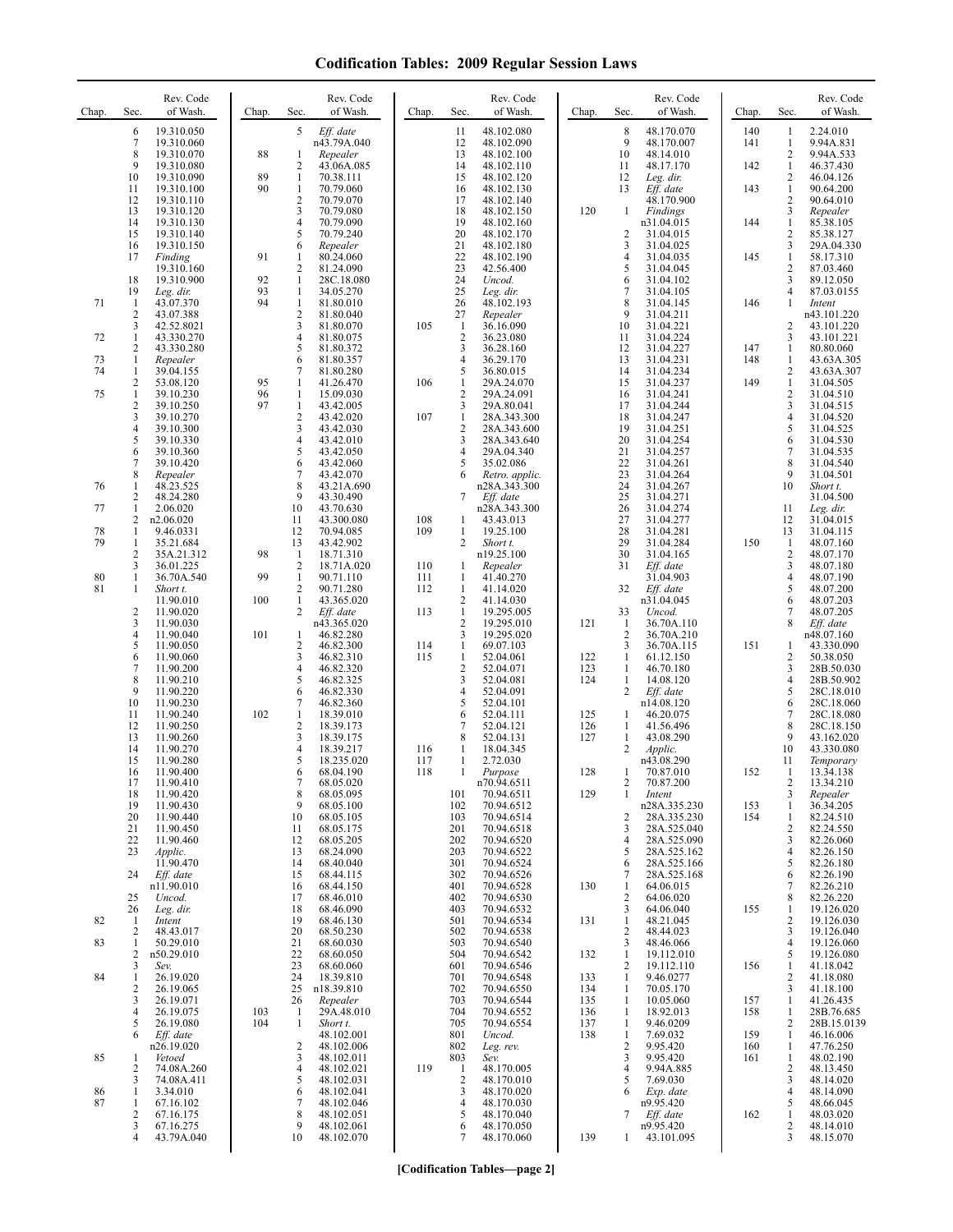| Chap.                                                              | Sec.                                                                                                                                                            | Rev. Code<br>of Wash.                                                                                                                                                                                                                      | Chap.                    | Sec.                                                                                                                       | Rev. Code<br>of Wash.                                                                                                                                                                                                                  | Chap. | Sec.                                                                                                                                         | Rev. Code<br>of Wash.                                                                                                                                                                                                                  | Chap.                                                | Sec.                                                                                                              | Rev. Code<br>of Wash.                                                                                                                                                                                                                                    | Chap.                           | Sec.                                                                                                     | Rev. Code<br>of Wash.                                                                                                                                                                                                                           |
|--------------------------------------------------------------------|-----------------------------------------------------------------------------------------------------------------------------------------------------------------|--------------------------------------------------------------------------------------------------------------------------------------------------------------------------------------------------------------------------------------------|--------------------------|----------------------------------------------------------------------------------------------------------------------------|----------------------------------------------------------------------------------------------------------------------------------------------------------------------------------------------------------------------------------------|-------|----------------------------------------------------------------------------------------------------------------------------------------------|----------------------------------------------------------------------------------------------------------------------------------------------------------------------------------------------------------------------------------------|------------------------------------------------------|-------------------------------------------------------------------------------------------------------------------|----------------------------------------------------------------------------------------------------------------------------------------------------------------------------------------------------------------------------------------------------------|---------------------------------|----------------------------------------------------------------------------------------------------------|-------------------------------------------------------------------------------------------------------------------------------------------------------------------------------------------------------------------------------------------------|
|                                                                    | 4<br>5<br>6<br>7<br>8                                                                                                                                           | 48.15.073<br>48.15.100<br>48.15.103<br>48.15.140<br>48.15.025                                                                                                                                                                              | 179                      | 2<br>3<br>4<br>5<br>1                                                                                                      | 43.21B.300<br>43.21B.310<br>70.95.170<br>70.95.315<br>28B.15.610                                                                                                                                                                       |       | 504<br>505<br>506<br>507<br>508                                                                                                              | 25.10.476<br>25.10.481<br>25.10.486<br>25.10.491<br>25.10.496                                                                                                                                                                          |                                                      | 1410<br>1411<br>1412<br>1413<br>1414                                                                              | 25.15.010<br>25.15.325<br>25.15.400<br>25.15.405<br>25.15.410                                                                                                                                                                                            | 201<br>202                      | 3<br>$\mathbf{1}$<br>$\sqrt{2}$<br>$\mathbf{1}$<br>$\overline{c}$                                        | 7.48.310<br>74.08.055<br>41.05.014<br>24.03.050<br>24.06.050                                                                                                                                                                                    |
|                                                                    | 9<br>10<br>11<br>12<br>13<br>14<br>15<br>16<br>17                                                                                                               | 48.15.180<br>48.15.142<br>48.15.185<br>48.15.015<br>48.17.010<br>48.17.060<br>48.17.090<br>48.17.110<br>48.17.150                                                                                                                          | 180<br>181<br>182<br>183 | $\mathbf{1}$<br>$\mathbf{1}$<br>2<br>$\,1$<br>2<br>$\mathbf{1}$<br>$\sqrt{2}$<br>3                                         | 9A.36.080<br>46.20.270<br>46.25.010<br>Findings<br>Temporary<br>Findings<br>90.92.010<br>90.92.020<br>90.92.030                                                                                                                        |       | 509<br>601<br>602<br>603<br>604<br>605<br>606<br>607<br>701                                                                                  | 25.10.501<br>25.10.511<br>25.10.516<br>25.10.521<br>25.10.526<br>25.10.531<br>25.10.536<br>25.10.541<br>25.10.546                                                                                                                      | 189                                                  | 1415<br>1416<br>1417<br>1<br>$\sqrt{2}$<br>3<br>$\overline{4}$<br>5                                               | 25.15.415<br>25.15.430<br>Eff. date<br>n23B.11.080<br>23B.01.400<br>23B.01.410<br>23B.02.020<br>23B.02.050<br>23B.02.060                                                                                                                                 | 203<br>204<br>205               | 3<br>4<br>5<br>6<br>1<br>1<br>2<br>$\mathbf{1}$<br>2                                                     | 25.05.005<br>25.10.040<br>25.15.020<br>39.34.030<br>18.79.260<br>77.15.075<br>41.22.020<br>41.40.710<br>41.40.805                                                                                                                               |
|                                                                    | 18<br>19<br>20<br>21<br>22<br>23<br>24<br>25<br>26<br>27<br>28<br>29<br>30<br>31                                                                                | 48.17.160<br>48.17.170<br>48.17.173<br>48.17.250<br>48.17.270<br>48.17.380<br>48.17.565<br>48.30.260<br>48.30.270<br>48.31.111<br>48.31.141<br>48.62.121<br>48.62.151<br>48.99.030                                                         |                          | 4<br>5<br>6<br>7<br>8<br>9<br>10<br>11<br>12<br>13<br>14<br>15<br>16<br>17                                                 | 90.92.040<br>90.92.050<br>90.92.060<br>90.92.070<br>90.92.080<br>90.92.090<br>90.92.100<br>90.92.110<br>90.92.120<br>90.92.130<br>90.14.140<br>90.03.380<br>90.44.100<br>43.21B.110                                                    |       | 702<br>703<br>704<br>801<br>802<br>803<br>804<br>805<br>806<br>807<br>808<br>809<br>810<br>811                                               | 25.10.551<br>25.10.556<br>25.10.561<br>25.10.571<br>25.10.576<br>25.10.581<br>25.10.586<br>25.10.591<br>25.10.596<br>25.10.601<br>25.10.606<br>25.10.611<br>25.10.616<br>25.10.621                                                     |                                                      | 6<br>$\overline{7}$<br>8<br>9<br>10<br>11<br>12<br>13<br>14<br>15<br>16<br>17<br>18<br>19                         | 23B.06.020<br>23B.06.040<br>23B.06.210<br>23B.06.220<br>23B.06.260<br>23B.06.310<br>23B.06.400<br>23B.07.030<br>23B.07.040<br>23B.07.060<br>23B.07.070<br>23B.07.200<br>23B.07.250<br>23B.07.260                                                         | 206<br>207<br>208<br>209<br>210 | 3<br>4<br>5<br>6<br>$\tau$<br>8<br>9<br>$\mathbf{1}$<br>1<br>2<br>$\mathbf{1}$<br>2<br>$\mathbf{1}$<br>1 | 41.37.260<br>41.35.470<br>41.35.650<br>41.32.810<br>41.32.865<br>41.26.520<br>43.43.260<br>74.15.100<br>28B.10.115<br>28B.20.060<br>15.17.247<br>Repealer<br>41.40.750<br>9A.44.145                                                             |
| 163                                                                | 32<br>33<br>34<br>35<br>36<br>1                                                                                                                                 | 48.135.010<br>51.12.020<br>82.04.260<br>Sev.<br>Eff. date<br>n48.03.020                                                                                                                                                                    | 184<br>185<br>186        | 18<br>19<br>20<br>$\mathbf{1}$<br>$\mathbf{1}$<br>$\mathbf{1}$                                                             | 90.82.060<br>Leg. dir.<br>Exp. date<br>n90.03.380<br>47.17.577<br>62A.3-450<br>1.08.015                                                                                                                                                |       | 901<br>902<br>903<br>904<br>905<br>906<br>907                                                                                                | 25.10.641<br>25.10.646<br>25.10.651<br>25.10.656<br>25.10.661<br>25.10.666<br>25.10.671                                                                                                                                                |                                                      | 20<br>21<br>22<br>23<br>24<br>25<br>26                                                                            | 23B.07.270<br>23B.07.280<br>23B.07.320<br>23B.08.030<br>23B.08.210<br>23B.08.230<br>23B.08.240                                                                                                                                                           | 211<br>212                      | $\mathbf{1}$<br>2<br>1<br>2<br>3                                                                         | 82.46.035<br>Exp. date<br>n82.46.035<br>Finding<br>n28A.230.130<br>28A.230.130<br>Eff. date                                                                                                                                                     |
|                                                                    | $\overline{c}$<br>3<br>4<br>5                                                                                                                                   | Findings<br>Intent<br>n43.30.835<br>43.30.835<br>43.30.8351<br>43.30.840<br>76.06.150                                                                                                                                                      | 187                      | 2<br>1<br>$\mathfrak{2}$<br>3<br>$\overline{4}$<br>5                                                                       | 1.08.017<br>13.40.210<br>46.09.170<br>49.60.040<br>66.20.310<br>70.105D.070                                                                                                                                                            |       | 908<br>1001<br>1002<br>1003<br>1004<br>1005                                                                                                  | 25.10.676<br>25.10.701<br>25.10.706<br>25.10.711<br>25.10.716<br>25.10.721                                                                                                                                                             |                                                      | 27<br>28<br>29<br>30<br>31<br>32                                                                                  | 23B.08.250<br>23B.08.500<br>23B.08.550<br>23B.08.700<br>23B.10.020<br>23B.10.060                                                                                                                                                                         | 213<br>214                      | 4<br>1<br>2<br>1                                                                                         | n28A.230.130<br>Contingency<br>Findings<br>n13.34.830<br>13.34.830<br>Short t.                                                                                                                                                                  |
| 164<br>165                                                         | 6<br>$\tau$<br>8<br>1<br>$\overline{c}$<br>$\mathbf{1}$                                                                                                         | 43.30.020<br>Sev.<br>Leg. dir.<br>49.60.030<br>49.60.215<br>59.18.085                                                                                                                                                                      | 188                      | 6<br>101<br>102<br>103<br>104                                                                                              | 79A.55.020<br>Short t.<br>25.10.006<br>25.10.011<br>25.10.016<br>25.10.021                                                                                                                                                             |       | 1101<br>1102<br>1103<br>1104<br>1105<br>1106                                                                                                 | 25.10.751<br>25.10.756<br>25.10.761<br>25.10.766<br>25.10.771<br>25.10.776                                                                                                                                                             |                                                      | 33<br>34<br>35<br>36<br>37<br>38                                                                                  | 23B.10.070<br>23B.10.080<br>23B.10.200<br>23B.10.205<br>23B.10.210<br>23B.11.030                                                                                                                                                                         | 215                             | 2<br>3<br>$\overline{4}$<br>$\mathbf{1}$                                                                 | n9.94A.703<br>Temporary<br>9.94A.703<br>Eff. date<br>n9.94A.703<br><b>Findings</b>                                                                                                                                                              |
| 166<br>167<br>168<br>169<br>170<br>171<br>172<br>173<br>174<br>175 | 1<br>1<br>$\overline{2}$<br>$\mathbf{1}$<br>1<br>1<br>1<br>$\overline{c}$<br>$\mathbf{1}$<br>1<br>2<br>$\mathbf{1}$<br>$\mathbf{1}$<br>2<br>3<br>$\overline{4}$ | 28A.660.040<br>36.100.160<br>35.57.060<br>Temporary<br>46.01.130<br>43.43.838<br>41.48.065<br>41.48.080<br>28B.12.060<br>43.52.375<br>54.24.010<br>7.84.030<br>Short t.<br>48.155.001<br>Purpose<br>48.155.003<br>48.155.010<br>48.155.015 |                          | 105<br>106<br>107<br>108<br>109<br>110<br>111<br>112<br>113<br>114<br>115<br>116<br>117<br>118<br>119<br>201<br>202<br>203 | 25.10.031<br>25.10.041<br>25.10.051<br>25.10.061<br>25.10.071<br>25.10.081<br>25.10.091<br>25.10.101<br>25.10.111<br>25.10.121<br>25.10.131<br>25.10.141<br>25.10.151<br>25.10.161<br>25.10.171<br>25.10.201<br>25.10.211<br>25.10.221 |       | 1107<br>1108<br>1109<br>1110<br>1111<br>1112<br>1113<br>1201<br>1202<br>1203<br>1204<br>1205<br>1206<br>1207<br>1208<br>1209<br>1210<br>1211 | 25.10.781<br>25.10.786<br>25.10.791<br>25.10.796<br>25.10.801<br>25.10.806<br>25.10.811<br>25.10.831<br>25.10.836<br>25.10.841<br>25.10.846<br>25.10.851<br>25.10.856<br>25.10.861<br>25.10.866<br>25.10.871<br>25.10.876<br>25.10.881 |                                                      | 39<br>40<br>41<br>42<br>43<br>44<br>45<br>46<br>47<br>48<br>49<br>50<br>51<br>52<br>53<br>54<br>55<br>56          | 23B.11.040<br>23B.12.020<br>23B.13.020<br>23B.13.200<br>23B.13.210<br>23B.13.220<br>23B.13.240<br>23B.13.260<br>23B.13.270<br>23B.13.280<br>23B.14.010<br>23B.14.020<br>23B.14.030<br>23B.14.040<br>23B.14.050<br>23B.16.010<br>23B.16.020<br>23B.19.040 |                                 | 2<br>3<br>4<br>5<br>6<br>7<br>8<br>9<br>10<br>11<br>12<br>13<br>14<br>15<br>16<br>17                     | Intent<br>n28B.92.030<br>28B.101.050<br>28B.92.082<br>28B.92.060<br>28B.92.030<br>28B.15.0681<br>28B.76.500<br>28B.15.821<br>28B.15.820<br>28B.92.086<br>Vetoed<br>28B.12.055<br>28B.97.010<br>28B.97.020<br>Repealer<br>Leg. dir.<br>Eff. date |
|                                                                    | 5<br>6<br>7<br>$\,$ 8 $\,$<br>9<br>10<br>11<br>12<br>13<br>14<br>15<br>16<br>17<br>18                                                                           | 48.155.020<br>48.155.030<br>48.155.040<br>48.155.050<br>48.155.060<br>48.155.070<br>48.155.080<br>48.155.090<br>48.155.100<br>48.155.110<br>48.155.120<br>48.155.130<br>48.155.140<br>48.155.007                                           |                          | 204<br>205<br>206<br>207<br>208<br>209<br>210<br>301<br>302<br>303<br>304<br>305<br>306<br>401                             | 25.10.231<br>25.10.241<br>25.10.251<br>25.10.261<br>25.10.271<br>25.10.281<br>25.10.291<br>25.10.301<br>25.10.311<br>25.10.321<br>25.10.331<br>25.10.341<br>25.10.351<br>25.10.371                                                     |       | 1212<br>1301<br>1302<br>1303<br>1304<br>1305<br>1306<br>1307<br>1308<br>1309<br>1310                                                         | 25.10.886<br>Applic.<br>Constr.<br>25.10.901<br>Sev.<br>25.10.906<br>Eff. date<br>25.10.903<br>Repealer<br>25.10.911<br>25.10.916<br>25.10.921<br>25.10.926<br>Uncod.                                                                  | 190<br>191<br>192<br>193<br>194<br>195<br>196<br>197 | -1<br>-1<br>1<br>$\overline{2}$<br>3<br>1<br>1<br>$\overline{2}$<br>3<br>$\overline{4}$<br>$\mathbf{1}$<br>1<br>1 | 28A.320.092<br>42.56.320<br>28A.660.040<br>28A.660.050<br>28A.660.055<br>39.04.360<br>Intent<br>71A.24.005<br>71A.24.010<br>71A.24.020<br>Leg. dir.<br>77.65.510<br>51.48.022<br>39.04.320                                                               | 216<br>217                      | 1<br>2<br>3<br>$\overline{4}$<br>5<br>6<br>7<br>8<br>1<br>2<br>3<br>4<br>5                               | n28B.92.030<br>9.41.010<br>9.41.171<br>9.41.173<br>9.41.175<br>9.41.070<br>9.41.097<br>9.41.0975<br>Repealer<br>71.05.210<br>71.05.230<br>71.05.290<br>71.05.300<br>71.05.360                                                                   |
| 176                                                                | 19<br>20<br>21<br>$\mathbf{1}$<br>$\overline{c}$<br>3<br>$\overline{4}$                                                                                         | Sev.<br>Temporary<br>Leg. dir.<br>82.32.135<br>82.32.080<br>82.32.085<br>82.32.060                                                                                                                                                         |                          | 402<br>403<br>404<br>405<br>406<br>407<br>408                                                                              | 25.10.381<br>25.10.391<br>25.10.401<br>25.10.411<br>25.10.421<br>25.10.431<br>25.10.441                                                                                                                                                |       | 1311<br>1401<br>1402<br>1403<br>1404<br>1405<br>1406                                                                                         | Leg. dir.<br>23B.11.080<br>23B.11.090<br>23B.11.110<br>23B.13.020<br>25.05.355<br>25.05.375                                                                                                                                            | 198<br>199                                           | $\overline{c}$<br>3<br>$\overline{4}$<br>1<br>2<br>1                                                              | 39.04.350<br>39.12.055<br>n39.04.320<br>74.08.060<br>Eff. date<br>n74.08.060<br>77.85.200                                                                                                                                                                |                                 | 6<br>$\tau$<br>8<br>9<br>10<br>11<br>12                                                                  | 71.05.390<br>71.05.420<br>71.05.630<br>71.05.660<br>71.06.040<br>71.12.540<br>71.32.140                                                                                                                                                         |
| 177<br>178                                                         | 5<br>1<br>1                                                                                                                                                     | 82.32.087<br>18.32.775<br>70.95.330                                                                                                                                                                                                        |                          | 501<br>502<br>503                                                                                                          | 25.10.461<br>25.10.466<br>25.10.471                                                                                                                                                                                                    |       | 1407<br>1408<br>1409                                                                                                                         | 25.05.385<br>25.05.390<br>25.05.425                                                                                                                                                                                                    | 200                                                  | 1<br>$\overline{2}$                                                                                               | Intent<br>n7.48.305<br>7.48.305                                                                                                                                                                                                                          |                                 | 13<br>14<br>15                                                                                           | 71.32.250<br>71.32.260<br>71.34.355                                                                                                                                                                                                             |

**[Codification Tables—page 3]**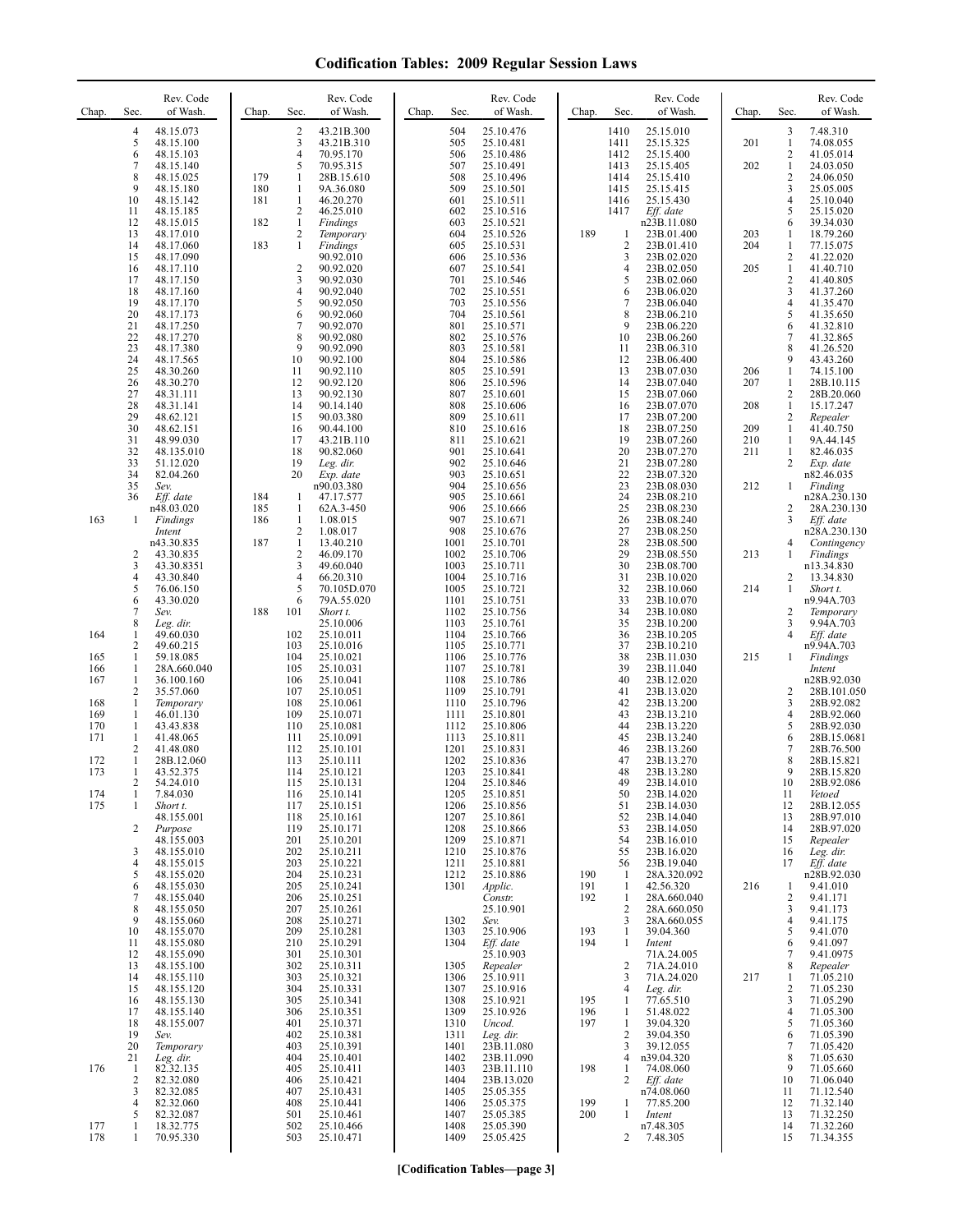| Chap.      | Sec.                    | Rev. Code<br>of Wash.               | Chap.      | Sec.                     | Rev. Code<br>of Wash.               | Chap.      | Sec.                                  | Rev. Code<br>of Wash.               | Chap.      | Sec.                           | Rev. Code<br>of Wash.                 | Chap. | Sec.                 | Rev. Code<br>of Wash.                |
|------------|-------------------------|-------------------------------------|------------|--------------------------|-------------------------------------|------------|---------------------------------------|-------------------------------------|------------|--------------------------------|---------------------------------------|-------|----------------------|--------------------------------------|
|            | 16<br>17<br>18          | 71.34.720<br>71.34.730<br>71.34.750 |            | 2<br>3<br>$\overline{4}$ | 26.33.430<br>26.33.295<br>26.33.190 |            | $\overline{2}$<br>3<br>$\overline{4}$ | 84.33.140<br>84.34.108<br>76.09.020 |            | 301<br>401<br>402              | 39.104.090<br>39.104.100<br>82.14.505 |       | 2<br>3               | 16.52.310<br>Eff. date<br>n16.52.310 |
|            | 19<br>20                | 71.34.770<br>71.05.020              | 235        | 5<br>1                   | 13.34.136<br>Findings               | 247<br>248 | $\mathbf{1}$<br>$\mathbf{1}$          | 50.20.050<br>41.04.010              |            | 501<br>601                     | 82.32.765<br>82.14.510                | 287   | 1<br>2               | 16.52.011<br>16.52.085               |
| 218        | $\mathbf{1}$            | 43.56.010                           |            |                          | Intent                              | 249        | $\mathbf{1}$                          | 90.48.465                           |            | 602                            | 82.14.515                             |       | 3                    | 16.52.200                            |
|            | 2<br>3                  | 43.56.020<br>43.56.040              |            | 2                        | n74.13.031<br>74.13.031             |            | 2,3<br>4                              | Temporary<br>Uncod.                 |            | 701<br>702                     | 39.104.110<br>39.104.120              | 288   | 1                    | Findings<br>n9.94A.637               |
| 219        | 4<br>1                  | Repealer<br>39.04.901               |            | 3<br>4                   | 74.13.020<br>74.13.031              | 250        | 1                                     | Finding<br>n74.13.075               |            | 703<br>801                     | 39.104.130<br>Sev.                    |       | 2<br>3               | 9.94A.637<br>26.50.110               |
|            | 2<br>3                  | 39.12.040<br>39.12.050              |            | 5<br>6                   | 13.34.238<br>13.34.234              | 251        | 2<br>1                                | 74.13.075<br>1.12.060               |            | 802                            | 39.104.900<br>39.104.901              | 289   | 4<br>1               | Vetoed<br>82.32.730                  |
|            | 4                       | 39.12.065                           |            |                          | Eff. date                           | 252        | 1                                     | Findings                            |            | 803                            | Constr.                               |       | $\overline{c}$       | 82.08.050                            |
|            | 5<br>6                  | 39.76.020<br>60.28.011              |            | 8                        | n74.13.031<br>Exp. date             |            | $\overline{2}$                        | n13.40.213<br>13.40.213             |            | 804                            | 39.104.140<br>39.104.150              |       | 3<br>4               | 82.02.230<br>82.32.291               |
|            | 7<br>8                  | 60.28.040<br>60.28.080              | 236        | 1                        | n74.13.031<br>13.40.127             |            | 3<br>4                                | 13.40.070<br>Exp. date              |            | 805<br>806                     | Leg. dir.<br>Leg. dir.                | 290   | 5<br>$\mathbf{1}$    | 82.32.770<br>13.34.360               |
| 220        | 9<br>1                  | Repealer<br>28B.15.012              | 237        | 1<br>2                   | 35.43.030<br>Eff. date              | 253        | 1<br>2                                | 57.08.005<br>57.08.044              | 271        | $\mathbf{1}$<br>$\overline{c}$ | 66.24.600<br>66.04.010                | 291   | 2<br>$\mathbf{1}$    | Vetoed<br>43.180.160                 |
|            | 2                       | Eff. date<br>n28B.15.012            | 238        | 1                        | n35.43.030<br>Findings              |            | 3<br>4                                | 57.08.047<br>57.16.010              |            | 3<br>$\overline{4}$            | 66.08.180<br>66.08.220                | 292   | 1<br>2               | 61.24.005<br>61.24.031               |
| 221        | $\mathbf{1}$            | 70.119.020                          |            |                          | Intent                              | 254        | $\mathbf{1}$                          | 70.94.100                           |            | 5                              | 66.20.310                             |       | 3                    | 61.24.143                            |
|            | $\overline{2}$<br>3     | 70.119.030<br>70.119.170            |            | 2                        | n28C.18.160<br>28C.18.160           | 255        | $\overline{2}$<br>$\mathbf{1}$        | 70.94.120<br>84.34.020              |            | 6<br>7                         | 66.24.010<br>66.24.420                |       | 4<br>5               | 61.24.146<br>Applic.                 |
|            | 4<br>5                  | 70.119.180<br>70.119.110            |            | 3<br>4                   | 28C.18.162<br>28C.18.164            |            | $\overline{2}$<br>3                   | 84.34.108<br>84.33.140              |            | 8<br>9                         | 66.24.440<br>66.40.030                |       | 6                    | n61.24.143<br>61.24.127              |
|            | 6<br>7                  | 70.119.130<br>70.119.160            |            | 5<br>6                   | 28C.18.166<br>28C.18.168            | 256<br>257 | $\mathbf{1}$<br>$\mathbf{1}$          | 46.37.470<br>70.47A.030             |            | 10<br>11                       | 66.40.130<br>68.50.107                |       | 7<br>8               | 61.24.010<br>61.24.030               |
| 222        |                         | Intent                              |            | 7<br>8                   | 28B.92.030                          |            | $\sqrt{2}$                            | 70.47A.040                          | 272        | 1<br>$\overline{\mathbf{c}}$   | 46.63.160                             |       | 9<br>10              | 61.24.040<br>61.24.060               |
|            |                         | Findings<br>n42.17.530              |            | 9                        | 28B.92.084<br>28B.92.080            |            | 3<br>4                                | 70.47A.070<br>Uncod.                | 273        | 1                              | n46.63.160<br>70.255.010              |       | 11                   | 59.12.032                            |
|            | $\overline{2}$<br>3     | 42.17.530<br>29A.32.090             |            | 10<br>11                 | 28B.92.110<br>Uncod.                | 258        | $\mathbf{1}$<br>$\overline{2}$        | 70.250.010<br>70.250.020            |            | $\overline{2}$<br>3            | 70.255.020<br>70.255.030              |       | 12<br>13             | Sev.<br>Exp. date                    |
| 223        | 1                       | Finding<br>n28A.230.090             | 239<br>240 | 1<br>1                   | 36.17.042<br>4.84.010               |            | 3<br>4                                | 70.250.030<br>70.250.040            |            | $\overline{4}$<br>5            | 70.255.040<br>Leg. dir.               | 293   | -1<br>2              | 9.41.040<br>9.41.047                 |
|            | $\overline{2}$<br>3     | 28A.230.090<br>28A.230.093          |            | 2<br>3                   | 4.84.015<br>12.20.060               |            | 5                                     | Eff. date<br>70.250.900             | 274<br>275 | 1<br>1                         | 46.61.560<br>46.04.304                |       | 3<br>4               | 71.05.230<br>71.05.240               |
| 224<br>225 | 1<br>1                  | 28A.400.332<br>50.29.062            | 241<br>242 | $\mathbf{1}$<br>1        | 28B.10.590<br>70.41.120             | 259        | 6<br>-1                               | Leg. dir.<br>28B.108.020            |            | $\overline{c}$<br>3            | 46.04.330<br>46.04.336                |       | 5<br>6               | 71.05.300<br>71.34.730               |
|            | $\overline{\mathbf{c}}$ | 50.29.063                           |            | $\mathbf{2}$             | 70.41.122                           |            | $\overline{2}$                        | 28B.108.060                         |            | $\overline{4}$                 | 46.20.500                             |       | 7                    | 71.34.740                            |
|            | 3<br>4                  | n50.29.062<br>Sev.                  | 243        | 3<br>$\mathbf{1}$        | 70.38.105<br>Findings               | 260        | 3<br>$\mathbf{1}$                     | Repealer<br>47.01.425               |            | 5<br>6                         | 46.37.530<br>46.44.050                | 294   | $1 - 4$<br>5         | Uncod.<br>49.90.010                  |
| 226        | -1<br>2                 | 41.26.160<br>41.26.510              |            | $\overline{2}$           | 70.270.010<br>70.270.020            | 261        | $\overline{2}$<br>1                   | Leg. rev.<br>Intent                 |            | $\overline{7}$<br>8            | 46.61.610<br>46.61.688                |       | 6<br>7,8             | Leg. dir.<br>Uncod.                  |
|            | 3<br>4                  | 43.43.270<br>43.43.295              |            | 3<br>4                   | 70.270.030<br>70.270.040            |            | $\overline{\mathbf{c}}$               | n70.95.510<br>70.95.510             |            | 9<br>10                        | 46.61.710<br>47.36.025                |       | 9<br>10              | Sev.<br>Uncod.                       |
|            | 5                       | 41.32.520                           |            | 5<br>6                   | 70.270.050                          |            | 3<br>4                                | 70.95.521                           | 276        | 1<br>$\overline{2}$            | 46.52.130                             |       | 11                   | Eff. date                            |
|            | 6<br>7                  | 41.32.805<br>41.32.895              |            | 7                        | 70.270.060<br>Sev.                  |            | 5                                     | 70.95.532<br>70.95.530              | 277        | 1                              | 46.01.260<br>47.39.020                | 295   | 1                    | n49.90.010<br>28B.35.205             |
|            | 8<br>9                  | 41.35.460<br>41.35.710              |            | 8                        | 70.270.900<br>Leg. dir.             | 262        | 6<br>1                                | 70.95.555<br>47.05.195              | 278        | 1<br>$\overline{2}$            | 70.155.010<br>70.155.140              | 296   | 1<br>2               | 28B.67.020<br>28B.67.030             |
|            | 10<br>11                | 41.37.250<br>41.40.270              | 244        | 1<br>$\overline{c}$      | 70.41.430<br>43.70.056              | 263        | 1<br>2                                | 82.02.070<br>82.02.110              | 279        | 3<br>1                         | Repealer<br>7.80.090                  | 297   | 3<br>$\mathbf{1}$    | 82.04.449<br>28B.10.660              |
|            | 12<br>13                | 41.40.700<br>41.40.835              | 245        | 3<br>$\mathbf{1}$        | 70.58.400<br>Finding                | 264        | 1                                     | Intent<br>n29A.56.300               |            | $\overline{c}$<br>3            | 7.80.010<br>9.91.025                  | 298   | 1                    | Findings<br>Intent                   |
| 227<br>228 | -1<br>-1                | 9.94A.680<br>Findings               |            |                          | Intent<br>n76.48.011                |            | $\overline{2}$<br>3                   | 29A.56.300<br>29A.56.320            |            | $\overline{4}$<br>5            | 81.112.020<br>81.112.210              |       | 2                    | 48.165.005<br>48.165.010             |
|            |                         | Intent                              |            | 2                        | 76.48.011                           | 265        | -1                                    | Repealer                            |            | 6<br>$\sqrt{ }$                | 81.112.220                            |       | $\mathfrak{z}$       | 70.14.155                            |
|            | 2                       | n66.12.195<br>66.12.195             |            | 3<br>4                   | 76.48.021<br>76.48.031              | 266        | $\mathbf{1}$<br>$\overline{2}$        | 28A.225.020<br>28A.225.025          |            | 8                              | 81.112.230<br>81.112.235              |       | 4<br>5               | 70.47.130<br>48.165.030              |
|            | 3<br>4                  | 44.73.015<br>15.88.190              |            | 5<br>6                   | 76.48.041<br>76.48.051              |            | 3<br>4                                | 28A.225.035<br>28A.225.090          | 280        | 9<br>$\mathbf{1}$              | Sev.<br>81.104.015                    |       | 6<br>7               | 48.165.035<br>18.122.165             |
| 229        | 5<br>1                  | Leg. dir.<br>28B.50.330             |            | $\overline{7}$<br>8      | 76.48.061<br>76.48.071              | 267        | $\mathbf{1}$<br>$\overline{c}$        | 39.102.020<br>39.102.070            |            | $\overline{2}$<br>3            | 81.104.200<br>81.104.150              |       | 8<br>9               | 48.165.040<br>48.165.045             |
|            | 2<br>3                  | 28B.10.350<br>35.22.620             |            | 9<br>10                  | 76.48.081<br>76.48.091              |            | 3<br>$\overline{4}$                   | 39.102.110<br>39.102.120            |            | $\overline{4}$<br>5            | 81.104.160<br>81.104.170              |       | 10<br>11             | 48.165.050<br>Leg. dir.              |
|            | 4<br>5                  | 35.23.352<br>35A.40.210             |            | 11<br>12                 | 76.48.101<br>76.48.111              |            | 5                                     | 39.102.140<br>39.102.150            |            | 6<br>7                         | 81.104.180<br>81.104.190              | 299   | -1<br>$\overline{2}$ | 41.05.650<br>41.05.660               |
|            | 6                       | 36.32.235                           |            | 13                       | 76.48.121                           |            | 6<br>7                                | 39.102.195                          |            | 8                              | 81.104.210                            |       | 3                    | Vetoed                               |
|            | 7<br>8                  | 36.32.240<br>36.32.250              |            | 14<br>15                 | 76.48.131<br>76.48.141              |            | 8<br>9                                | 82.14.475<br>Exp. date              | 281        | 1<br>$\overline{c}$            | 36.140.010<br>Leg. dir.               | 300   | 4<br>1               | 41.05.651<br>Findings                |
|            | 9<br>10                 | 52.14.110<br>35.61.135              |            | 16<br>17                 | 76.48.151<br>76.48.161              | 268        | $\mathbf{1}$<br>2                     | n82.63.090<br>82.63.010             | 282<br>283 | 1<br>$\mathbf{1}$              | 70.94.477<br>Findings                 |       | 2                    | n41.05.036<br>41.05.036              |
|            | 11<br>12                | 57.08.050<br>70.44.140              |            | 18<br>19                 | 76.48.171<br>76.48.181              |            | 3<br>4                                | 82.63.020<br>82.63.090              |            |                                | Intent<br>n90.42.100                  |       | 3<br>4               | 41.05.039<br>41.05.042               |
| 230        | 13<br>-1                | 87.03.437<br>35.91.020              |            | 20<br>21                 | 76.48.191<br>76.48.201              |            | 5<br>6                                | 82.63.045<br>82.63.065              |            | $\overline{c}$<br>3            | 90.42.100<br>90.42.020                | 301   | 5<br>1               | 41.05.046<br>Intent                  |
| 231        | $\mathbf{1}$            | 70.58.005                           |            | 22                       | 76.48.211                           |            | 7                                     | Applic.                             |            | $\overline{4}$                 | 90.42.040                             |       |                      | n18.35.010                           |
|            | 2<br>3                  | 70.58.170<br>70.58.180              |            | 23<br>24                 | 76.48.221<br>76.48.231              | 269        | $\mathbf{1}$                          | n82.63.090<br>77.32.155             |            | 5<br>6                         | 90.42.080<br>90.42.150                |       | 2<br>3               | 18.35.010<br>18.35.040               |
|            | 4<br>5                  | 70.58.230<br>70.58.240              |            | 25<br>26                 | 76.48.241<br>76.48.251              | 270        | 101                                   | Finding<br>39.104.010               |            | 7<br>8                         | 90.03.615<br>90.42.160                |       | $\overline{4}$<br>5  | 18.35.095<br>18.35.150               |
|            | 6<br>7                  | 70.58.250<br>70.58.260              |            | 27                       | Sev.<br>76.48.906                   |            | 102<br>103                            | 39.104.020<br>39.104.030            | 284        | 9<br>1                         | Sev.<br>46.12.440                     |       | 6<br>7               | 18.35.205<br>18.35.260               |
| 232<br>233 | 1<br>1                  | 46.93.080<br>Repealer               |            | 28<br>29                 | 76.48.907<br>Leg. rev.              |            | 104<br>105                            | 39.104.040<br>39.104.050            |            | $\overline{2}$<br>3            | 46.16.680<br>46.37.519                |       | 8<br>9               | 18.130.040<br>18.35.280              |
| 234        | 1                       | Findings                            |            | 30<br>31                 | Repealer                            |            | 106<br>107                            | 39.104.060<br>39.104.070            | 285        | 1<br>$\mathbf{1}$              | 70.95N.350<br>Findings                |       | 10                   | 18.35.290<br>n18.35.040              |
|            |                         | Intent<br>26.33.420                 | 246        | 1                        | Leg. rev.<br>76.09.040              |            | 201                                   | 39.104.080                          | 286        |                                | n16.52.310                            |       | 11<br>12             | 18.35.300                            |

**[Codification Tables—page 4]**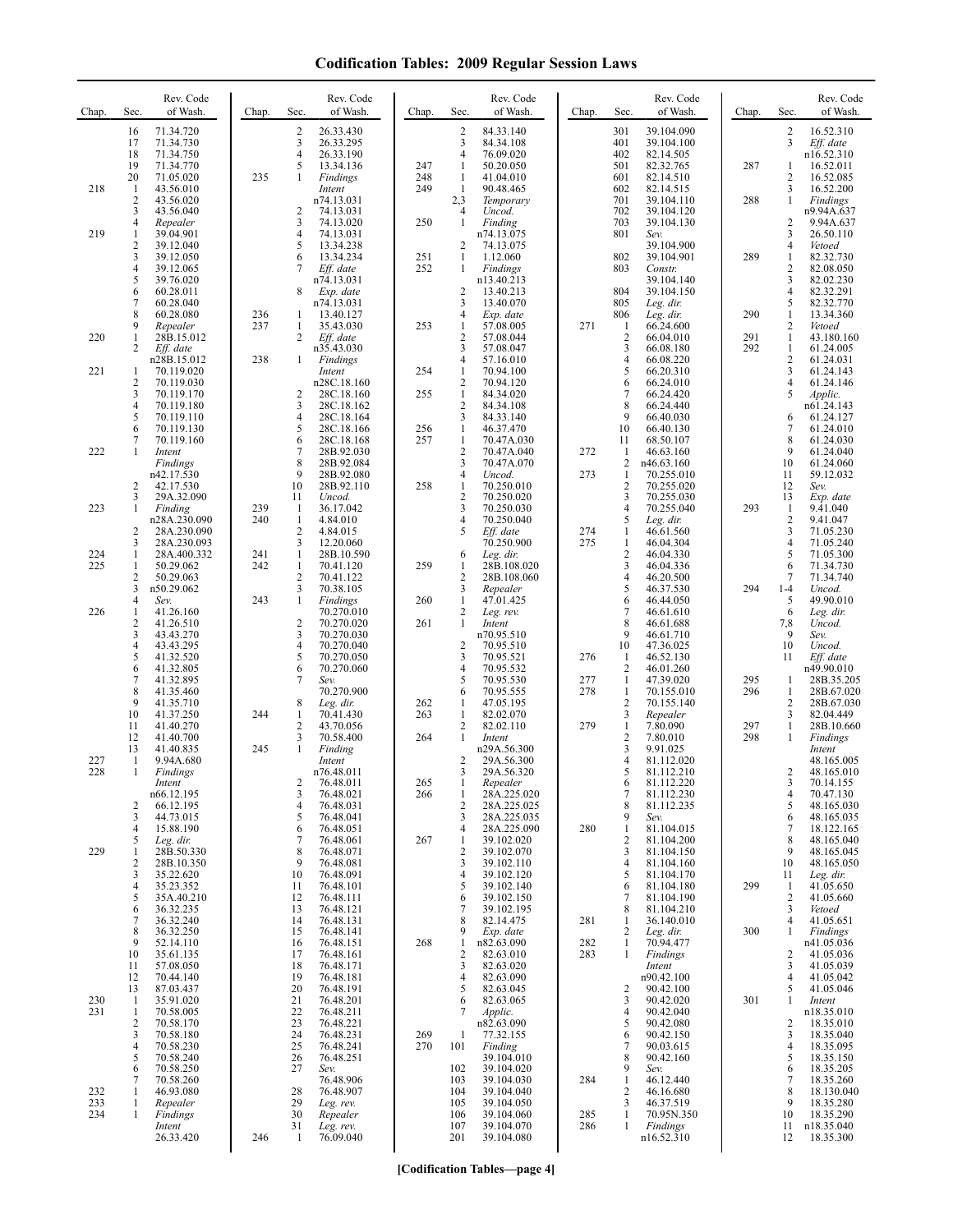| Chap.                    | Sec.                                | Rev. Code<br>of Wash.                                           | Chap.      | Rev. Code<br>Sec.<br>of Wash.                                                                                                 | Chap.      | Sec.                                          | Rev. Code<br>of Wash.                                           | Chap.      | Sec.                                                         | Rev. Code<br>of Wash.                                            | Chap.             | Sec.                                   | Rev. Code<br>of Wash.                                              |
|--------------------------|-------------------------------------|-----------------------------------------------------------------|------------|-------------------------------------------------------------------------------------------------------------------------------|------------|-----------------------------------------------|-----------------------------------------------------------------|------------|--------------------------------------------------------------|------------------------------------------------------------------|-------------------|----------------------------------------|--------------------------------------------------------------------|
| 302                      | 13<br>14<br>15<br>1                 | 28A.210.045<br>n18.35.010<br>n18.35.010<br>18.290.010           | 321        | 18.29.056<br>-1<br>$\overline{2}$<br>18.29.220<br>3<br>n18.29.056<br>Eff. date<br>4                                           |            | 33<br>34<br>35<br>36                          | 77.12.210<br>77.12.230<br>77.12.323<br>77.12.380                | 341        | -1<br>$\overline{c}$<br>3<br>4                               | 79A.15.010<br>79A.15.030<br>79A.15.060<br>79A.15.120             | 355<br>356        | 1<br>2<br>$\mathbf{1}$<br>2            | 77.70.500<br>63.21.080<br>70.95.725<br>43.19A.022                  |
|                          | $\overline{c}$<br>3<br>4<br>5<br>6  | 18.290.020<br>18.290.030<br>18.290.040<br>Vetoed<br>18.290.050  | 322<br>323 | n18.29.056<br>71.05.340<br>1<br>1<br>Findings<br>Intent<br>n71.05.320                                                         |            | 37<br>38<br>39<br>40<br>41                    | 77.12.390<br>77.12.690<br>77.15.100<br>77.32.430<br>77.32.530   | 342<br>343 | 5<br>6<br>7<br>-1<br>1                                       | 79A.15.130<br>84.34.250<br>Temporary<br>36.70A.110<br>43.370.020 | 357               | 3<br>4<br>5<br>1<br>$\overline{c}$     | 43.19A.020<br>43.19A.050<br>43.78.170<br>9.46.0305<br>9.46.228     |
|                          | $\overline{7}$<br>8<br>9<br>10      | 18.290.060<br>18.290.070<br>18.290.080<br>18.290.090            | 324        | 2<br>71.05.320<br>3<br>71.05.801<br>$\mathbf{1}$<br>9A.44.093<br>$\overline{c}$<br>9A.44.096                                  |            | 42<br>43<br>44<br>45                          | 77.32.560<br>77.44.050<br>77.130.010<br>77.130.020              | 344<br>345 | 2<br>1<br>1                                                  | 43.70.050<br>35.91.020<br>Findings<br>n77.85.030                 | 358<br>359<br>360 | $\mathbf{1}$<br>1<br>2<br>$\mathbf{1}$ | 34.05.110<br>18.73.270<br>70.41.440<br>66.12.010                   |
|                          | 11<br>12<br>13<br>14                | 18.290.100<br>18.290.110<br>Leg. dir.<br>18.130.040             | 325        | $\mathbf{1}$<br>29A.08.520<br>$\overline{2}$<br>9.92.066<br>3<br>9.94A.637<br>4<br>9.96.050                                   |            | 46<br>47<br>48<br>49                          | 77.130.030<br>77.130.040<br>77.130.050<br>77.130.060            |            | $\overline{\mathbf{c}}$<br>3<br>$\overline{4}$<br>5          | 77.85.030<br>77.85.050<br>77.85.020<br>77.85.250                 | 361<br>362        | 2<br>$\mathbf{1}$<br>$\mathbf{1}$      | 66.28.140<br>66.12.240<br>Finding<br>n19.27.087                    |
| 303                      | 15<br>16<br>1<br>2                  | Eff. date<br>18.290.900<br>18.290.901<br>70.54.410<br>74.12.410 | 326<br>327 | 5<br>10.64.140<br>6<br>9.94A.885<br>7<br>Repealer<br>1<br>74.09.658<br>18.32.195<br>1                                         |            | 50<br>51<br>52<br>53<br>54                    | Leg. dir.<br>Repealer<br>77.12.820<br>Vetoed<br>77.36.010       |            | 6,7<br>8<br>9<br>10<br>11                                    | Temporary<br>77.85.140<br>77.85.005<br>77.85.090<br>77.85.150    | 363               | 2<br>3<br>4<br>5<br>1                  | 19.27.015<br>19.27.087<br>19.27.100<br>Temporary<br>Short t.       |
| 304<br>305               | 1<br>1<br>$\overline{c}$<br>3       | 48.43.510<br>Intent<br>70.54.380<br>70.54.390                   | 328<br>329 | $\overline{c}$<br>Eff. date<br>n18.32.195<br>18.64.500<br>1<br>1<br>48.30.140                                                 |            | 55<br>56<br>57<br>58                          | 77.36.100<br>77.36.110<br>77.36.120<br>77.36.130                |            | 12<br>13<br>14                                               | 43.41.270<br>79A.25.240<br>Intent<br>n77.85.030                  |                   | 2<br>3<br>4                            | 6.40A.901<br>6.40A.010<br>6.40A.020<br>6.40A.030                   |
| 306<br>307               | 4<br>1<br>$\overline{c}$<br>1       | Exp. date<br>27.12.040<br>27.12.050<br>64.34.392                | 330<br>331 | $\sqrt{2}$<br>48.30.150<br>3<br>48.43.670<br>$\mathbf{1}$<br>2.36.072<br>$\mathbf{1}$<br>77.70.005                            |            | 59<br>60<br>61<br>62                          | 77.36.070<br>77.36.080<br>77.36.030<br>77.36.140                | 346        | 15<br>1                                                      | Repealer<br>Finding<br>Intent<br>n47.04.310                      |                   | 5<br>6<br>7<br>8                       | 6.40A.040<br>6.40A.050<br>6.40A.060<br>6.40A.070                   |
| 308                      | 1<br>$\overline{c}$<br>3<br>4<br>5  | 84.41.030<br>84.41.041<br>84.41.170<br>84.41.180<br>82.45.180   | 332        | $\overline{2}$<br>77.70.480<br>3<br>77.70.490<br>$\overline{4}$<br>77.65.200<br>1<br>90.03.110<br>$\overline{2}$<br>90.03.120 |            | 63<br>64<br>65<br>66<br>67                    | 77.12.240<br>77.36.150<br>Repealer<br>Leg. rev.<br>Applic.      | 347<br>348 | $\overline{c}$<br>1<br>$\overline{c}$<br>1<br>$\overline{c}$ | 47.04.310<br>16.36.116<br>16.52.225<br>Vetoed<br>39.19.250       |                   | 9<br>10<br>11<br>12                    | 6.40A.080<br>6.40A.900<br>Applic.<br>6.40A.902<br>6.40A.090        |
| 309<br>310               | 1<br>2<br>1<br>$\overline{c}$       | 82.32.115<br>82.32.330<br>Findings<br>28A.300.041               |            | 3<br>90.03.620<br>4<br>90.03.625<br>5<br>90.03.630<br>6<br>90.03.130<br>$\overline{7}$                                        |            | 68<br>69<br>70                                | n77.36.010<br>Temporary<br>Eff. date<br>n77.36.010              | 349        | 3<br>$\mathbf{1}$<br>$\overline{\mathbf{c}}$<br>3            | Vetoed<br>79.02.300<br>79.02.310<br>79.02.320                    | 364<br>365        | 13<br>14<br>1<br>1<br>$\overline{c}$   | Leg. dir.<br>Repealer<br>69.50.505<br>11.104A.180                  |
|                          | 3<br>4<br>5<br>6                    | Temporary<br>28A.655.066<br>Vetoed<br>28A.305.215<br>Eff. date  |            | 90.03.140<br>8<br>90.03.635<br>9<br>90.03.640<br>10<br>90.03.160<br>11<br>90.03.645                                           |            | 71<br>72<br>73<br>74                          | Exp. date<br>77.32.050<br>77.32.350<br>77.32.575<br>Sev.        | 350        | 4<br>5<br>$\mathbf{1}$<br>$\overline{\mathbf{c}}$<br>3       | 64.12.030<br>Repealer<br>84.40.042<br>84.56.070<br>86.09.490     | 366<br>367        | 3<br>$\mathbf{1}$<br>$1 - 7$<br>8      | 11.104A.906<br>Uncod.<br>46.20.118<br>Vetoed<br>70.119A.200        |
| 311<br>312<br>313        | 1<br>1<br>1                         | n28A.305.215<br>31.04.025<br>71A.12.161<br>Intent<br>n19.27.530 |            | 12<br>90.03.180<br>13<br>90.03.200<br>14<br>90.03.210<br>15<br>90.03.240<br>16<br>90.03.243                                   | 334        | $\mathbf{1}$<br>$\sqrt{2}$<br>3<br>4          | Purpose<br>48.160.001<br>48.160.010<br>48.160.020<br>48.160.030 |            | $\overline{4}$<br>5<br>6<br>7<br>8                           | 84.60.050<br>87.03.265<br>87.03.270<br>85.08.480<br>82.45.090    | 368<br>369        | 1<br>1<br>$\overline{c}$<br>3<br>4     | 77.12.475<br>29A.04.079<br>29A.04.109<br>29A.04.163<br>29A.04.210  |
| 314                      | 2<br>1<br>$\overline{c}$            | 19.27.530<br>Intent<br>48.64.005<br>48.64.010                   |            | 17<br>90.44.220<br>18<br>43.21B.110<br>19<br>4.12.040<br>20<br>4.12.050                                                       |            | 5<br>6<br>7<br>8                              | 48.160.040<br>48.160.050<br>48.160.060<br>48.160.070            |            | 9<br>10<br>11<br>12                                          | 84.69.030<br>84.69.180<br>84.55.070<br><i>Applic.</i>            |                   | 5<br>6<br>7<br>8                       | 29A.04.611<br>29A.08.010<br>29A.08.030<br>29A.08.105               |
|                          | 3<br>4<br>5<br>6                    | 48.64.020<br>48.64.030<br>48.64.040<br>48.64.050<br>48.64.060   | 333        | 21<br>Applic.<br>n90.03.110<br>22<br>Repealer<br>23<br>Sev.<br>77.15.050                                                      |            | 9<br>10<br>11<br>12<br>13                     | 48.160.080<br>48.160.005<br>63.14.010<br>Sev.<br>Applic.        | 351        | 13<br>14<br>1<br>2                                           | n84.69.180<br>84.34.037<br>84.34.041<br>19.118.021<br>19.118.031 |                   | 9<br>10<br>11<br>12<br>13              | 29A.08.107<br>29A.08.110<br>29A.08.115<br>29A.08.125<br>29A.08.130 |
|                          | 8<br>9<br>10<br>11                  | 48.64.070<br>48.64.080<br>48.64.090<br>48.64.100                |            | $\overline{c}$<br>77.15.700<br>3<br>77.15.310<br>$\overline{4}$<br>77.15.320<br>5<br>77.15.610                                | 335<br>336 | 14<br>-1<br>-1                                | 48.160.900<br>Leg. dir.<br>48.02.060<br>34.05.325               |            | 3<br>4<br>5<br>6                                             | 19.118.041<br>19.118.061<br>19.118.080<br>19.118.090             |                   | 14<br>15<br>16<br>17                   | 29A.08.135<br>29A.08.140<br>29A.08.210<br>29A.08.230               |
|                          | 12<br>13<br>14<br>15<br>16          | 48.64.110<br>48.64.120<br>48.64.130<br>Temporary<br>Sev.        |            | 77.32.470<br>6<br>7<br>77.65.010<br>8<br>77.65.370<br>9<br>77.65.440<br>10<br>77.15.510                                       | 337        | $\mathbf{1}$<br>$\overline{c}$<br>3<br>4<br>5 | 36.17.045<br>36.17.050<br>36.22.010<br>36.22.090<br>36.22.170   |            | 7<br>8<br>9<br>10                                            | 19.118.095<br>19.118.120<br>19.118.160<br>Applic.<br>n19.118.021 |                   | 18<br>19<br>20<br>21<br>22             | 29A.08.260<br>29A.08.310<br>29A.08.330<br>29A.08.350<br>29A.08.410 |
|                          | 17<br>18<br>19                      | Eff. date<br>48.64.900<br>Leg. dir.<br>48.01.050                |            | 11<br>77.65.480<br>12<br>77.08.010<br>13<br>77.12.170<br>14<br>77.15.750                                                      |            | 6<br>7<br>8<br>9                              | 36.40.010<br>36.40.030<br>36.40.040<br>36.40.050                | 352<br>353 | 11<br>1<br>1<br>2                                            | Sev.<br>82.38.080<br>28B.50.030<br>28B.50.273                    |                   | 23<br>24<br>25<br>26                   | 29A.08.420<br>29A.08.430<br>29A.08.440<br>29A.08.510               |
| 315<br>316<br>317<br>318 | -1<br>$\overline{c}$<br>1<br>1<br>1 | 70.38.105<br>70.38.111<br>28B.15.621<br>Temporary<br>Findings   |            | 15<br>77.32.570<br>77.15.760<br>16<br>17<br>77.15.370<br>18<br>77.15.425<br>19<br>77.15.568                                   |            | 10<br>11<br>12<br>13<br>14                    | 36.40.130<br>36.40.210<br>36.96.020<br>36.96.090<br>43.09.280   |            | 3<br>4<br>5<br>6<br>7                                        | 50.22.130<br>50.22.150<br>51.32.099<br>74.08A.250<br>Exp. date   |                   | 27<br>28<br>29<br>30<br>31             | 29A.08.520<br>29A.08.610<br>29A.08.620<br>29A.08.625<br>29A.08.630 |
|                          | $2 - 4$<br>5<br>6                   | Intent<br>Temporary<br>Exp. date<br>Eff. date                   |            | 20<br>77.15.620<br>21<br>77.12.870<br>22<br>77.12.879<br>23<br>77.60.150                                                      | 338        | 15<br>$\mathbf{1}$<br>$\overline{2}$<br>3     | Repealer<br>79A.05.115<br>79A.05.120<br>79A.05.125              | 354        | 1<br>2<br>3                                                  | n51.32.099<br>Vetoed<br>84.33.140<br>84.34.108                   |                   | 32<br>33<br>34<br>35                   | 29A.08.635<br>29A.08.640<br>29A.08.720<br>29A.08.760               |
| 319<br>320               | 1<br>2<br>3<br>1<br>$\overline{c}$  | 71.24.470<br>71.24.480<br>72.09.370<br>71.05.020<br>71.05.385   |            | 24<br>77.85.230<br>25<br>77.85.050<br>26<br>77.120.030<br>27<br>77.120.110<br>28<br>77.120.120                                | 339<br>340 | $\overline{4}$<br>5<br>1<br>1                 | 79A.05.130<br>Eff. date<br>n79A.05.115<br>46.25.060<br>Findings |            | 4<br>5<br>6                                                  | 84.33.145<br>76.09.020<br>Finding<br>Intent<br>n84.33.140        |                   | 36<br>37<br>38<br>39<br>40             | 29A.40.010<br>29A.40.020<br>29A.40.061<br>29A.40.091<br>29A.40.110 |
|                          | 3<br>4<br>5<br>6                    | 71.05.390<br>71.05.445<br>71.05.630<br>n71.05.020               |            | 29<br>77.95.200<br>30<br>77.95.310<br>31<br>77.12.184<br>32<br>77.12.190                                                      |            | $\overline{c}$<br>3<br>4                      | n77.95.320<br>77.95.320<br>77.95.330<br>77.95.090               |            | 7<br>8<br>9<br>10                                            | 79.22.060<br>79.64.110<br>43.30.385<br>Temporary                 | 370               | 41<br>42<br>43<br>1                    | 29A.60.235<br>46.20.155<br>Repealer<br>Finding                     |

**[Codification Tables—page 5]**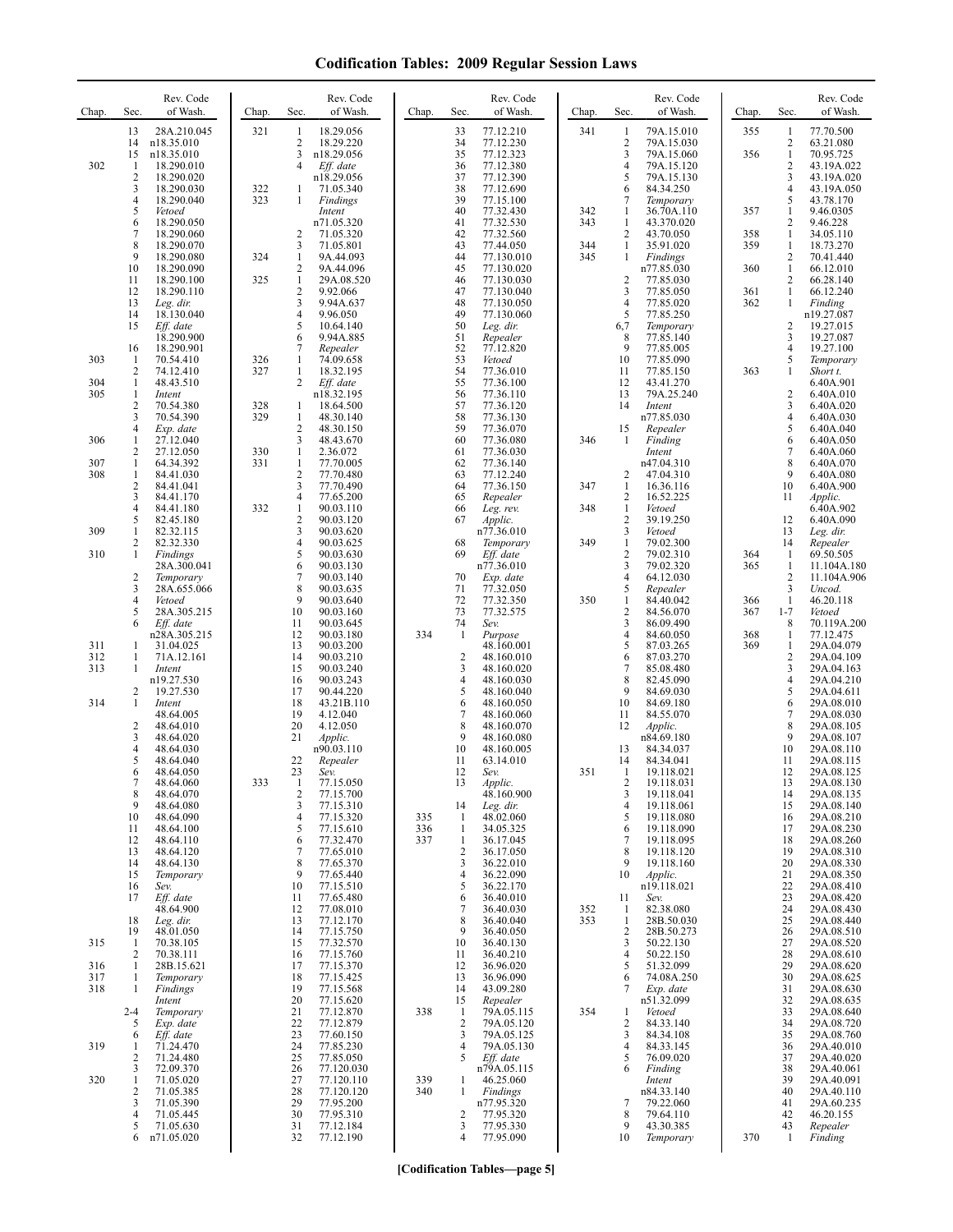| Chap.      | Sec.                           | Rev. Code<br>of Wash.                | Chap. | Sec.                           | Rev. Code<br>of Wash.               | Chap.      | Sec.                           | Rev. Code<br>of Wash.               | Chap. | Sec.                             | Rev. Code<br>of Wash.                  | Chap.      | Sec.                         | Rev. Code<br>of Wash.               |
|------------|--------------------------------|--------------------------------------|-------|--------------------------------|-------------------------------------|------------|--------------------------------|-------------------------------------|-------|----------------------------------|----------------------------------------|------------|------------------------------|-------------------------------------|
|            | $\overline{c}$                 | n18.96.010<br>18.96.010              |       | 14<br>15                       | 38.38.248<br>38.38.312              | 384        | $\mathbf{1}$<br>$\overline{2}$ | 43.86A.060<br>43.86A.030            | 407   | $\overline{c}$<br>$\mathbf{1}$   | Temporary<br>Intent                    |            | 10<br>11                     | 29A.04.570<br>43.07.310             |
|            | 3<br>$\overline{4}$            | 18.96.020<br>18.96.030               |       | 16<br>17                       | 38.38.316<br>38.38.376              | 385        | 1,2<br>3                       | Vetoed<br>43.86A.060                |       | $\overline{c}$                   | n28B.10.923<br>28B.10.923              |            | 12<br>13                     | 29A.40.150<br>Repealer              |
|            | 5<br>6                         | 18.96.040<br>18.96.060               |       | 18<br>19                       | 38.38.388<br>38.38.396              | 386        | $\overline{4}$<br>1            | Exp. date<br>43.320.160             |       | 3<br>4                           | Temporary<br>Contingency               | 416        | 14<br>-1                     | Approps.<br>35.92.360               |
|            | $\overline{7}$<br>8            | 18.96.070<br>18.96.080               |       | 20<br>21                       | 38.38.408<br>38.38.412              |            | $\overline{2}$<br>3            | 43.320.165<br>43.320.170            | 408   | $\mathbf{1}$<br>$\overline{2}$   | 74.20A.320<br>74.20A.322               | 417        | 2<br>$\mathbf{1}$            | 54.16.032<br>36.18.012              |
|            | 9<br>10                        | 18.96.090<br>18.96.100               |       | 22<br>23                       | 38.38.624<br>38.38.752              |            | $\overline{4}$<br>5            | Vetoed<br>Repealer                  |       | $\overline{3}$<br>$\overline{4}$ | 74.20A.324<br>74.20A.326               |            | 2<br>3                       | 36.18.016<br>36.18.020              |
|            | 11<br>12                       | 18.96.110<br>18.96.120               |       | 24<br>25                       | 38.38.760<br>38.38.762              | 387        | $\mathbf{1}$<br>$\overline{2}$ | 9A.88.140<br>43.63A.740             |       | 5<br>6                           | 74.20A.328<br>Leg. dir.                | 418        | $\mathbf{1}$                 | Findings<br>Intent                  |
|            | 13<br>14                       | 18.96.140<br>18.96.150               |       | 26<br>27                       | 38.38.782<br>38.38.800              | 388        | 3<br>$\mathbf{1}$              | 46.55.120<br>74.09.521              | 409   | $\mathbf{1}$<br>$\overline{2}$   | 71.09.020<br>71.09.025                 |            | 2                            | n79.15.510<br>79.15.510             |
|            | 15<br>16                       | 18.96.180<br>18.96.190               |       | 28<br>29                       | 38.38.840<br>38.38.844              | 389        | 2<br>$\mathbf{1}$              | Contingency<br>9.94A.505            |       | 3<br>$\overline{4}$              | 71.09.030<br>71.09.040                 |            | 3<br>4                       | 79.15.520<br>79.15.060              |
|            | 17<br>18                       | 18.96.210<br>18.96.220               | 379   | 30<br>-1                       | 38.38.848<br>Finding                |            | $\overline{2}$<br>3            | 9.94A.660<br>9.94A.660              |       | 5<br>6                           | 71.09.050<br>71.09.060                 |            | 5<br>6                       | 79.15.550<br>Vetoed                 |
|            | 19<br>20                       | 43.24.150<br>18.235.020              |       |                                | Intent<br>n70.260.010               |            | 4<br>5                         | 9.94A.662<br>9.94A.664              |       | 7<br>8                           | 71.09.080<br>71.09.090                 | 419        | 7<br>1                       | Exp. date<br>36.70C.020             |
|            | 21<br>22                       | Repealer<br>Leg. dir.                |       | 101<br>102                     | 70.260.010<br>70.260.020            |            | 6<br>7                         | Leg. dir.<br>Eff. date              |       | 9<br>10                          | 71.09.092<br>71.09.096                 | 420        | 2<br>$\mathbf{1}$            | 36.70C.130<br>Intent                |
|            | 23                             | Eff. date<br>n18.96.210              |       | 103<br>201                     | 70.260.030<br>70.164.020            |            | 8                              | n9.94A.660<br>Eff. date             |       | 11<br>12                         | 71.09.098<br>71.09.111                 |            | $\overline{\mathbf{c}}$<br>3 | 77.12.712<br>77.32.580              |
|            | 24                             | Eff. date<br>n18.96.010              |       | 202<br>203                     | 70.164.040<br>70.164.050            |            | 9                              | n9.94A.505<br>Exp. date             |       | 13<br>14                         | 71.09.112<br>71.09.350                 |            | 4<br>5                       | 77.12.714<br>77.12.716              |
| 371        | -1<br>$\overline{c}$           | 19.86.090<br>19.86.093               |       | 204<br>205                     | 70.164.060<br>43.330.320            | 390        | $\mathbf{1}$                   | n9.94A.660<br>9.94A.631             |       | 15                               | Applic.<br>n71.09.020                  |            | 6<br>7                       | 77.12.718<br>Exp. date              |
|            | 3                              | Applic.<br>n19.86.090                |       | 206<br>207                     | 43.330.330<br>43.330.340            | 391        | $\mathbf{1}$<br>2              | 51.52.063<br>Applic.                |       | 16                               | Eff. date<br>n71.09.020                |            | 8<br>9                       | Temporary<br>Uncod.                 |
| 372<br>373 | -1<br>1                        | 3.62.060<br>66.04.010                |       | 208<br>209                     | 43.330.350<br>43.330.360            | 392        | 1                              | n51.52.063<br>47.04.300             | 410   | 17<br>$\mathbf{1}$               | Sev.<br>28A.300.801                    |            | 10<br>11                     | Eff. date<br>Temporary              |
|            | $\overline{2}$<br>3            | 66.24.450<br>66.24.452               |       | 301<br>401                     | 43.185.140<br>Leg. dir.             | 393<br>394 | $\mathbf{1}$<br>1              | 46.44.110<br>Intent                 |       | 2                                | Eff. date<br>n28A.300.801              | 421        | 1<br>$\mathbf{2}$            | 43.157.005<br>43.157.010            |
|            | $\overline{4}$<br>5            | 66.24.170<br>66.28.010               |       | 402<br>403                     | Uncod.<br>Vetoed                    |            | $\overline{2}$                 | n28B.20.150<br>28B.20.150           | 411   | -1                               | Failed to become<br>law. See 2009      |            | 3<br>$\overline{4}$          | 43.157.020<br>43.157.030            |
|            | 6<br>7                         | 66.24.371<br>66.28.200               |       | 404<br>405                     | Sev.<br>Eff. date                   | 395        | 3<br>$\mathbf{1}$              | 42.56.270<br>59.18.570              |       | $\overline{2}$                   | $c$ 411 $\hat{\S}$ 6.<br>18.64.510     |            | 5<br>6                       | 28A.525.166<br>28C.18.080           |
|            | 8<br>9                         | 66.28.040<br>15.89.070               | 380   | -1                             | n70.260.010<br>28A.705.010          | 396        | 2<br>$\mathbf{1}$              | 59.18.575<br>28A.400.322            |       | 3<br>$\overline{4}$              | 70.48.020<br>70.48.490                 |            | 7<br>8                       | 43.21A.350<br>43.42.060             |
|            | 10<br>11                       | 66.24.191<br>66.28.270               |       | $\overline{\mathbf{c}}$<br>3   | 28A.225.330<br>28A.225.160          |            | $\overline{c}$<br>3            | 28A.400.320<br>28A.400.330          |       | 5<br>6                           | 43.70.710<br>Contingency               |            | 9<br>10                      | 90.58.100<br>43.131.402             |
| 374        | 1<br>2                         | 19.315.010<br>19.315.020             |       | 4<br>5                         | 28A.185.030<br>28A.180.040          |            | 4<br>5                         | 28A.405.470<br>28A.410.090          | 412   | -1                               | Finding<br>18.300.005                  |            | 11                           | Eff. date<br>n43.157.005            |
|            | 3<br>4                         | 19.315.030<br>Leg. dir.              |       | 6<br>7                         | 28A.225.210<br>28A.225.225          |            | 6<br>7                         | 28A.410.110<br>9.96A.020            |       | $\overline{2}$<br>3              | 18.300.010<br>18.300.020               | 422<br>423 | 1<br>$\mathbf{1}$            | 90.58.185<br>Finding                |
| 375        | $\mathbf{1}$<br>$\overline{2}$ | 9.94A.501<br>9.94A.501               |       | 8<br>9                         | 28A.225.217<br>28A.705.020          |            | 8<br>9                         | 43.43.845<br>28A.405.475            |       | $\overline{4}$<br>5              | 18.300.030<br>18.300.040               |            | 2                            | 19.27A.130<br>19.27A.140            |
|            | 3<br>4                         | 9.94A.030<br>9.94A.030               | 381   | 10<br>-1                       | Leg. dir.<br>Findings               |            | 10<br>11                       | 41.59.936<br>41.56.906              |       | 6<br>7                           | 18.300.050<br>18.300.060               |            | 3<br>4                       | 19.27A.150<br>19.27A.020            |
|            | 5<br>6                         | 9.94A.701<br>9.94A.704               |       |                                | Intent<br>n72.40.015                | 397        | $\mathbf{1}$<br>2              | 13.34.030<br>13.34.065              |       | 8<br>9                           | 18.300.070<br>18.300.080               |            | 5<br>6                       | 19.27A.160<br>19.27A.170            |
|            | $\tau$<br>8                    | 9.94A.707<br>9.94A.850               |       | 2<br>3                         | 72.40.015<br>72.40.010              |            | 3<br>4                         | 13.34.130<br>13.34.138              |       | 10<br>11                         | 18.300.090<br>18.300.100               |            | 7<br>8                       | 19.27A.180<br>19.27A.190            |
|            | 9<br>10                        | Temporary<br>Uncod.                  |       | 4<br>5                         | 72.40.019<br>72.40.0191             | 398<br>399 | 1<br>$\mathbf{1}$              | 71.05.630<br>9.94A.728              |       | 12<br>13                         | 18.300.110<br>18.300.120               | 424        | 9<br>1                       | Leg. dir.<br>5.60.060               |
|            | 11<br>12                       | 9.95.220<br>9.94A.633                |       | 6<br>8                         | 72.40.024<br>72.40.028              | 400        | 2                              | Eff. date<br>n9.94A.728             |       | 14<br>15                         | 18.300.130<br>18.300.140<br>18.300.150 | 425<br>426 | 1,2<br>$\perp$               | Temporary<br>79.140.210             |
|            | 13<br>14<br>15                 | 9.94A.737<br>9.94A.6332<br>Temporary |       | 9<br>10                        | 72.40.120<br>72.40.200<br>72.40.210 |            | 1<br>2<br>3                    | 72.09.712<br>72.09.714<br>Eff. date |       | 16<br>17                         | Short t.<br>18.300.900                 | 427        | 2<br>$\mathbf{1}$<br>2       | Leg. rev.<br>70.94.541<br>70.94.547 |
|            | 16<br>17                       | Repealer<br>Uncod.                   |       | 11<br>12                       | n72.40.015<br>72.40.031             | 401        | 1                              | n72.09.712<br>19.250.005            |       | 18<br>19                         | Sev.<br>70.54.340                      |            | 3<br>4                       | 70.94.551<br>Contingency            |
|            | 18<br>19                       | Vetoed<br>Exp. date                  |       | 13<br>14                       | 72.42.010<br>72.42.015              |            | $\overline{c}$<br>3            | 19.250.030<br>19.250.070            |       | 20<br>21                         | 5.40.050<br>43.24.150                  | 428        | 1<br>2                       | 42.04.060<br>42.56.090              |
|            | 20                             | n9.94A.501<br>Applic.                |       | 15<br>16                       | 72.42.016<br>72.42.021              |            | 4<br>5                         | 19.250.050<br>Repealer              |       | 22<br>23                         | 18.235.020<br>18.300.902               | 429        | $\mathbf{1}$<br>2            | 67.08.050<br>67.08.055              |
| 376        | 1                              | n9.94A.501<br>9.94A.501              |       | 17<br>18                       | 72.42.041<br>72.40.070              | 402        | 1                              | Intent<br>n35.13.490                |       | 24<br>25                         | Leg. dir.<br>Eff. date                 |            | 3<br>4                       | 67.08.105<br>43.24.150              |
|            | $\overline{2}$<br>3            | 9.94A.501<br>Vetoed                  |       | 19<br>20                       | 72.40.220<br>72.40.250              |            | $\overline{2}$<br>3            | 35.13.010<br>35.13.490              | 413   | $\mathbf{1}$                     | 18.300.901<br>29A.04.321               | 430<br>431 | 1<br>1                       | 41.40.010<br>Temporary              |
|            | $\overline{4}$                 | Exp. date<br>n9.94A.501              |       | 21<br>22                       | 72.40.280<br>72.42.060              |            | 4<br>5                         | 35A.14.010<br>35A.14.490            |       | $\overline{2}$<br>3              | 29A.04.321<br>29A.04.330               |            | 2<br>3                       | 9.94A.863<br>4.24.230               |
| 377        | 5<br>1                         | Contingency<br>44.04.280             |       | 23<br>24                       | 26.44.210<br>28A.155.160            | 403        | 1                              | Finding<br>Intent                   |       | 4<br>5                           | 29A.04.330<br>Exp. date                |            | 4<br>5                       | 9A.48.070<br>9A.48.080              |
| 378        | $\overline{2}$<br>1            | Temporary<br>38.32.010               |       | 25<br>26                       | 28A.310.010<br>28A.310.180          |            | 2                              | n18.71.080<br>18.71.080             |       | 6                                | n29A.04.321<br>Eff. date               |            | 6<br>7                       | 9A.48.090<br>9A.56.030              |
|            | 2<br>3                         | 38.32.020<br>38.38.004               |       | 27<br>28                       | 28A.310.200<br>28A.335.205          |            | 3<br>4                         | 18.130.250<br>18.71.440             | 414   | 1                                | n29A.04.321<br>29A.36.111              |            | 8<br>9                       | 9A.56.040<br>9A.56.050              |
|            | $\overline{4}$<br>5            | 38.38.008<br>38.38.024               |       | 29<br>30                       | 28A.400.303<br>28A.400.305          | 404        | 5<br>1                         | 43.70.110<br>66.28.110              | 415   | $\overline{2}$<br>$\mathbf{1}$   | 29A.60.040<br>Vetoed                   |            | 10<br>11                     | 9A.56.060<br>9A.56.096              |
|            | 6<br>7                         | 38.38.258<br>38.38.080               |       | 31<br>32                       | 28A.600.420<br>41.40.088            |            | 2                              | Applic.<br>n66.28.110               |       | $\overline{2}$<br>3              | 29A.32.031<br>29A.32.040               |            | 12<br>13                     | 9A.56.150<br>9A.56.160              |
|            | 8<br>9                         | 38.38.092<br>38.38.132               |       | 33<br>34                       | 70.198.020<br>Temporary             | 405        | $\mathbf{1}$                   | Finding<br>Intent                   |       | 4<br>5                           | 29A.32.050<br>29A.32.070               |            | 14<br>15                     | 9A.56.170<br>9A.56.350              |
|            | 10<br>11                       | 38.38.180<br>38.38.188               | 382   | 35<br>-1                       | Repealer<br>19.200.010              |            | 2                              | n90.58.580<br>90.58.580             |       | 6<br>$7\phantom{.0}$             | 29A.40.061<br>29A.72.025               |            | 16<br>17                     | 3.50.345<br>3.66.0691               |
|            | 12<br>13                       | 38.38.240<br>38.38.244               | 383   | $\overline{2}$<br>$\mathbf{1}$ | 63.14.123<br>46.61.480              | 406        | 1                              | Findings<br>Intent                  |       | 8<br>9                           | 29A.04.530<br>29A.04.540               |            | 18<br>19                     | 35.20.258<br>4.24.340               |

**[Codification Tables—page 6]**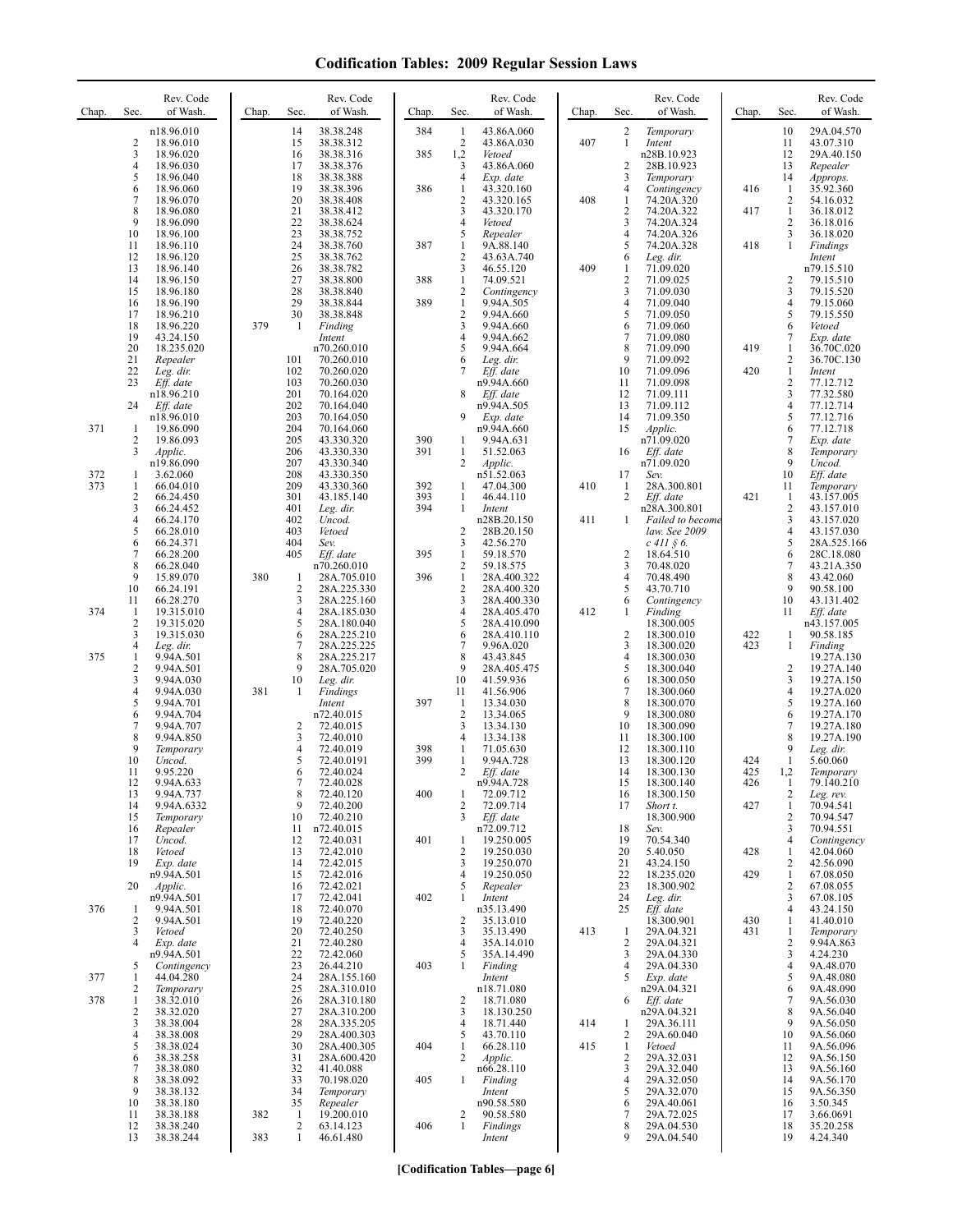| 3.58.060<br>$\overline{4}$<br>5<br>3.62.020<br>6<br>3.62.040<br>7<br>7.68.030<br>8<br>7.68.035<br>9<br>7.68.085<br>10<br>9.41.110<br>11<br>9A.82.110<br>12<br>9.68A.120<br>13<br>10.82.070<br>14<br>10.82.090<br>15<br>10.105.010<br>16<br>28A.150.380<br>17<br>28A.505.210<br>18<br>28A.505.220<br>19<br>35.20.220<br>20<br>36.18.012<br>21<br>36.18.020                        |
|----------------------------------------------------------------------------------------------------------------------------------------------------------------------------------------------------------------------------------------------------------------------------------------------------------------------------------------------------------------------------------|
|                                                                                                                                                                                                                                                                                                                                                                                  |
|                                                                                                                                                                                                                                                                                                                                                                                  |
|                                                                                                                                                                                                                                                                                                                                                                                  |
|                                                                                                                                                                                                                                                                                                                                                                                  |
| 22<br>36.18.025<br>23<br>36.70A.130                                                                                                                                                                                                                                                                                                                                              |
| 24<br>39.42.070<br>25<br>41.05.068<br>26<br>43.08.250<br>27<br>43.17.150                                                                                                                                                                                                                                                                                                         |
| 43.41.260<br>Repealer<br>43.79.480<br>43.84.092                                                                                                                                                                                                                                                                                                                                  |
| 43.99H.060<br>43.99K.030<br>43.99L.040<br>43.135.025                                                                                                                                                                                                                                                                                                                             |
| 43.135.035<br>43.135.045<br>46.61.5058                                                                                                                                                                                                                                                                                                                                           |
| 46.63.110<br>46.64.055<br>48.14.0201<br>66.24.210                                                                                                                                                                                                                                                                                                                                |
| 66.24.290<br>67.70.240<br>67.70.340                                                                                                                                                                                                                                                                                                                                              |
| 69.50.505<br>Repealer<br>70.05.125<br>70.47.015                                                                                                                                                                                                                                                                                                                                  |
| 70.96A.350<br>70.146.010<br>70.146.020                                                                                                                                                                                                                                                                                                                                           |
| 70.146.030<br>70.146.040<br>70.146.060<br>70.146.075                                                                                                                                                                                                                                                                                                                             |
| Repealer<br>70.190.010<br>70.190.100                                                                                                                                                                                                                                                                                                                                             |
| 72.09.111<br>72.09.480<br>74.09.053<br>77.12.201                                                                                                                                                                                                                                                                                                                                 |
| 82.04.260<br>82.08.150<br>82.24.020<br>82.24.026                                                                                                                                                                                                                                                                                                                                 |
| 82.24.027<br>82.24.028<br>82.26.020                                                                                                                                                                                                                                                                                                                                              |
| Repealer<br>82.64.020<br>84.52.067                                                                                                                                                                                                                                                                                                                                               |
| 90.71.370<br>Repealer<br>Eff. date                                                                                                                                                                                                                                                                                                                                               |
| n2.56.030<br>26.44.030<br>13.34.100                                                                                                                                                                                                                                                                                                                                              |
| 26.12.175<br>26.12.177<br>Finding<br>70.265.010                                                                                                                                                                                                                                                                                                                                  |
| 70.265.020<br>70.265.030<br>70.265.040                                                                                                                                                                                                                                                                                                                                           |
| 70.265.050<br>70.265.060<br>70.265.070                                                                                                                                                                                                                                                                                                                                           |
| 70.265.080<br>70.265.090                                                                                                                                                                                                                                                                                                                                                         |
| 28<br>29<br>30<br>31<br>32<br>33<br>34<br>35<br>36<br>37<br>38<br>39<br>40<br>41<br>42<br>43<br>44<br>45<br>46<br>47<br>48<br>49<br>50<br>51<br>52<br>53<br>54<br>55<br>56<br>57<br>58<br>59<br>60<br>61<br>62<br>63<br>64<br>65<br>66<br>67<br>68<br>69<br>70<br>71<br>72<br>73<br>74<br>75<br>76<br>1<br>2<br>3<br>4<br>1<br>$\overline{2}$<br>3<br>4<br>5<br>6<br>7<br>8<br>9 |

**[Codification Tables—page 7]**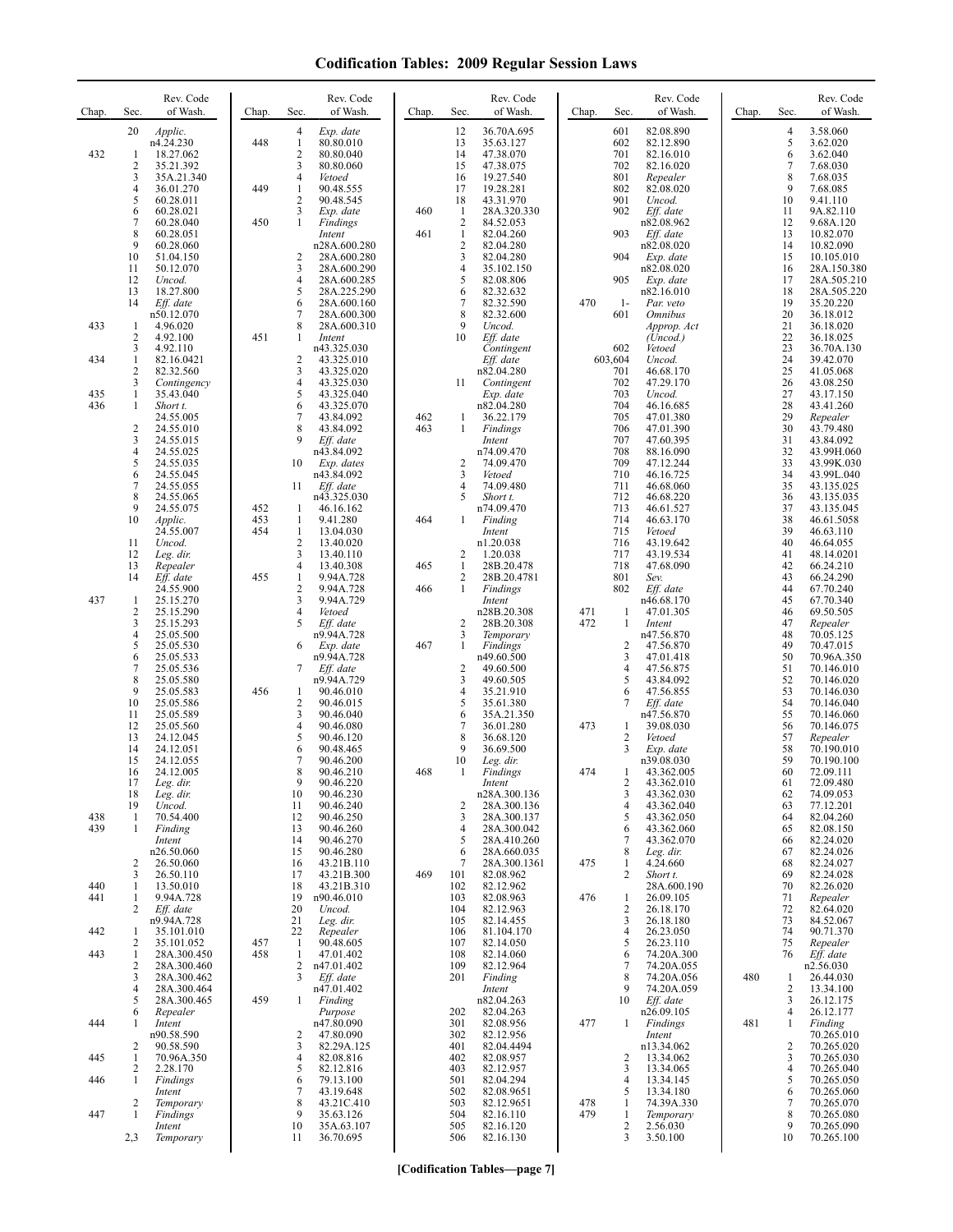| Chap.      | Sec.                         | Rev. Code<br>of Wash.                 | Chap.      | Sec.                           | Rev. Code<br>of Wash.                 | Chap.      | Sec.                                | Rev. Code<br>of Wash.               | Chap. | Sec.                           | Rev. Code<br>of Wash.                  | Chap. | Sec.                | Rev. Code<br>of Wash.               |
|------------|------------------------------|---------------------------------------|------------|--------------------------------|---------------------------------------|------------|-------------------------------------|-------------------------------------|-------|--------------------------------|----------------------------------------|-------|---------------------|-------------------------------------|
|            | 11<br>12<br>13               | 70.265.110<br>Leg. dir.<br>70.265.901 |            | 6<br>7<br>8                    | 70.119A.130<br>64.44.070<br>70.54.220 | 502        | $\mathbf{1}$<br>$\overline{2}$<br>3 | 26.09.004<br>26.09.010<br>26.09.260 |       | 8<br>9<br>10                   | 47.06B.050<br>47.06B.070<br>47.06B.075 |       | 29<br>30<br>31      | 13.34.138<br>13.34.145<br>13.34.155 |
|            | 14                           | Sev.<br>70.265.900                    |            | 9<br>10                        | 70.54.220<br>70.104.030               | 503        | 1<br>$\overline{2}$                 | 82.08.0262<br>82.12.0254            |       | 11<br>12                       | 47.06B.080<br>28A.300.540              |       | 32<br>33            | 13.34.174<br>13.34.176              |
| 482        | 1<br>2                       | 74.13.290<br>13.34.265                |            | 11<br>12                       | 70.104.050<br>70.56.020               | 504<br>505 | $\mathbf{1}$<br>$\mathbf{1}$        | 39.34.215<br>64.06.005              |       | 13<br>14                       | 35.58.600<br>36.73.020                 |       | 34<br>35            | 13.34.180<br>13.34.210              |
| 483        | 1                            | Finding                               |            | 13                             | 70.56.030                             |            | $\sqrt{2}$                          | 64.06.015                           |       | 15                             | 47.80.023                              |       | 36                  | 13.34.215                           |
|            |                              | Intent<br>n82.08.0293                 |            | 14<br>15                       | 70.56.040<br>Exp. date                |            | $\mathfrak{Z}$<br>4                 | 64.06.020<br>64.06.040              |       | 16<br>17                       | 47.01.450<br>47.06B.900                |       | 37<br>38            | 13.34.230<br>13.34.233              |
|            | $\overline{\mathbf{c}}$<br>3 | 82.08.0293<br>82.08.195               |            | 16                             | n70.54.220<br>Eff. date               |            | 5                                   | Applic.<br>n64.06.005               |       | 18<br>19                       | 47.06B.901<br>Vetoed                   |       | 39<br>40            | 13.34.245<br>13.34.320              |
|            | 4                            | 82.12.0293                            |            |                                | n70.54.220                            | 506        | 1                                   | 66.28.280                           | 516   | 1                              | 43.167.010                             |       | 41                  | 13.34.330                           |
|            | 5<br>6                       | 82.12.195<br>Eff. date                |            | 17                             | Eff. date<br>n43.20.050               |            | $\overline{c}$<br>3                 | 66.28.285<br>66.28.290              |       | $\overline{c}$<br>3            | 43.167.020<br>43.167.030               |       | 42<br>43            | 13.34.340<br>13.34.350              |
| 484        | 1                            | n82.08.0293<br>13.34.141              | 496<br>497 | -1<br>$1-$                     | 88.16.035<br>Par. veto                |            | $\overline{4}$<br>5                 | 66.28.295<br>66.28.300              | 517   | $\mathbf{1}$<br>$\overline{2}$ | 46.93.170<br>Eff. date                 |       | 44<br>45            | 13.34.370<br>13.34.380              |
| 485        | 1                            | 46.35.010                             |            | 6018                           | <i><b>Omnibus</b></i>                 |            | 6                                   | 66.28.305                           |       |                                | n46.93.170                             |       | 46                  | 13.34.385                           |
|            | 2<br>3                       | 46.35.020<br>46.35.030                |            |                                | Approp. Act<br>(Uncod.)               |            | 7<br>8                              | 66.28.310<br>66.28.315              |       | 3                              | Exp. date<br>n46.93.170                |       | 47<br>48            | 13.34.390<br>13.34.400              |
|            | 4<br>5                       | 46.35.050<br>46.35.040                |            | 6019<br>6020                   | 28B.15.210<br>28B.15.310              |            | 9<br>10                             | 66.28.320<br>66.28.180              | 518   | 1<br>$\overline{\mathbf{c}}$   | 19.146.280<br>43.320.1401              |       | 49<br>50            | 74.13.010<br>74.13.232              |
|            | 6<br>7                       | 46.63.020                             |            | 6021<br>6022                   | 28B.35.370                            |            | 11                                  | Repealer<br>Sev.                    |       | 3<br>4                         | 43.88.110                              |       | 51<br>52            | 74.13.031                           |
|            | 8                            | Leg. dir.<br>Eff. date                |            | 6023                           | 28B.50.360<br>43.63A.125              | 507        | 12<br>$\mathbf{1}$                  | 66.24.320                           |       | 5                              | 13.60.110<br>74.13.036                 |       | 53                  | 74.13.0311<br>74.13.032             |
| 486        | 1                            | n46.35.010<br>28B.30.530              |            | 6024<br>6025                   | 79.17.010<br>79.17.020                |            | $\sqrt{2}$<br>3                     | 66.24.330<br>66.24.350              |       | 6<br>$\overline{7}$            | 74.08A.130<br>Vetoed                   |       | 54<br>55            | 74.13.036<br>74.13.037              |
|            | $\overline{c}$<br>3          | 28B.30.531<br>30.60.010               |            | 6026<br>6027                   | 43.99N.060<br>Uncod.                  |            | 4<br>5                              | 66.24.354<br>66.24.360              |       | 8<br>9                         | 43.70.690<br>77.85.140                 |       | 56<br>57            | 74.13.042<br>74.13.045              |
|            | 4                            | n28B.30.530                           |            | 6028-6030                      | Vetoed                                |            | 6                                   | 66.24.371                           |       | 10                             | Repealer                               |       | 58                  | 74.13.055                           |
|            | 5                            | Intent<br>n28B.30.530                 |            | 6031-6048<br>6049              | Uncod.<br>Vetoed                      |            | $\overline{7}$<br>8                 | 66.24.395<br>66.24.400              |       | 11<br>12                       | 43.320.100<br>39.102.140               |       | 59<br>60            | 74.13.060<br>74.13.065              |
|            | 6<br>7                       | 39.29.006<br>39.29.011                |            | 6050<br>6051                   | Exp. date<br>Exp. date                |            | 9<br>10                             | 66.24.420<br>66.24.425              |       | 13<br>14                       | 43.336.060<br>43.365.040               |       | 61<br>62            | 74.13.075<br>74.13.077              |
|            | 8<br>9                       | 39.29.018<br>39.29.065                |            | 6052,6053                      | n28B.50.360<br>Uncod.                 |            | 11<br>12                            | 66.24.450<br>66.24.452              |       | 15<br>16                       | 43.330.082<br>43.155.070               |       | 63<br>64            | 74.13.096<br>74.13A.010             |
|            | 10                           | 43.19.1905                            |            | 6054                           | Sev.                                  |            | 13                                  | 66.24.580                           |       | 17                             | 43.185C.040                            |       | 65                  | 74.13A.015                          |
|            | 11<br>12                     | 43.19.1908<br>43.78.110               |            | 6055                           | Eff. dates<br>n28B.15.210             |            | 14<br>15                            | 66.08.225<br>Exp. date              |       | 18<br>19                       | 43.63A.068<br>39.86.190                |       | 66<br>67            | 74.13A.020<br>74.13A.050            |
|            | 13<br>14                     | 43.105.041<br>43.105.020              | 498        | -1<br>$\overline{c}$           | 43.99W.010<br>43.99W.020              | 508        | $\mathbf{1}$                        | n66.24.320<br>82.04.635             |       | 20<br>21                       | 43.325.050<br>43.79.460                |       | 68<br>69            | 74.13A.070<br>74.13A.130            |
| 487<br>488 | -1                           | 48.43.680                             |            | 3<br>$\overline{4}$            | 43.99W.030                            | 509        | $\mathbf{1}$                        | Findings                            |       | 22<br>23                       | 18.130.310                             |       | 70<br>71            | 74.13.170                           |
|            | 1<br>2                       | 70.56.030<br>Repealer                 |            | 5                              | 43.99W.040<br>43.99W.050              |            |                                     | Intent<br>n43.105.370               |       | 24                             | 43.20.100<br>43.01.036                 |       | 72                  | 74.13.250<br>74.13.280              |
| 489<br>490 | 1<br>1                       | 70.129.180<br>46.20.341               |            | 6<br>7                         | 47.10.867<br>Leg. dir.                |            | 2<br>3                              | 43.105.370<br>43.105.372            |       | 25<br>26                       | Exp. date<br>Exp. date                 |       | 73<br>74            | 74.13.283<br>74.13.285              |
| 491        | 1<br>$\overline{\mathbf{c}}$ | 13.34.065<br>13.34.130                |            | 8<br>9                         | 47.10.879<br>47.10.880                |            | 4<br>5                              | 43.105.374<br>43.105.376            | 519   | -1                             | Findings<br>43.21M.900                 |       | 75<br>76            | 74.13.288<br>74.13.289              |
|            | 3                            | 13.34.138                             |            | 10                             | 47.10.881                             |            | 6                                   | 43.105.380                          |       | $\overline{2}$                 | 70.235.050                             |       | 77                  | 74.13.300                           |
|            | 4<br>5                       | 13.34.145<br>13.34.260                |            | 11<br>12                       | 47.10.882<br>47.10.883                |            | 7<br>8                              | 43.105.020<br>43.105.382            |       | 3,4<br>5                       | Vetoed<br>70.235.060                   |       | 78<br>79            | 74.13.310<br>74.13.315              |
|            | 6<br>7                       | 13.34.035<br>74.13.031                |            | 13<br>14                       | 47.10.884<br>47.10.885                |            | 9<br>10                             | 43.105.390<br>43.105.400            |       | 6<br>$\overline{7}$            | 43.41.130<br>Vetoed                    |       | 80<br>81            | 74.13.320<br>74.13.325              |
|            | 8<br>9                       | 74.13.029<br>74.13.109                |            | 15<br>16                       | 47.56.850<br>47.10.886                |            | 11<br>12                            | 43.105.906<br>Leg. dir.             |       | 8<br>9                         | 39.35D.010<br>70.235.070               |       | 82<br>83            | 74.13.333<br>74.13.334              |
|            | 10                           | 74.13.250                             |            | 17                             | 47.10.887                             |            | 13                                  | Leg. rev.                           |       | 10                             | 43.21M.010                             |       | 84                  | 74.13.500                           |
| 492        | 11<br>1                      | 74.13.333<br>19.320.010               |            | 18<br>19                       | 47.10.888<br>Leg. dir.                |            | 14<br>15                            | Repealer<br>Sev.                    |       | 11<br>12                       | 43.21M.020<br>43.21M.030               |       | 85<br>86            | 74.13.515<br>74.13.525              |
|            | 2<br>3                       | 19.320.020<br>19.320.030              |            | 20<br>21                       | Sev.<br>Eff. date                     |            | 16                                  | Eff. date<br>n43.105.370            |       | 13<br>14                       | 43.21M.040<br>Leg. dir.                |       | 87<br>88            | 74.13.530<br>74.13.560              |
|            | 4<br>5                       | Vetoed<br>18.71.080                   | 499        | 1                              | 43.99W.900<br>28B.15.210              | 510        | 17<br>-1                            | Contingency<br>Finding              | 520   | 15<br>1                        | Contingency<br>Vetoed                  |       | 89<br>90            | 74.13.590<br>74.13.600              |
|            | 6                            | 18.83.090                             |            | $\overline{2}$                 | 28B.15.310                            |            |                                     | Intent                              |       | $\overline{2}$                 | 74.13.020                              |       | 91                  | 74.13.640                           |
|            | 7<br>8                       | 18.225.040<br>Leg. dir.               |            | 3<br>$\overline{4}$            | 28B.20.720<br>28B.30.740              |            | $\overline{2}$                      | n31.45.010<br>31.45.010             |       | 3<br>$\overline{4}$            | 74.13.360<br>74.13.362                 |       | 92<br>93            | 74.13.650<br>74.13.670              |
| 493        | 9<br>1                       | Contingency<br>50.29.021              |            | 5<br>6                         | 28B.35.370<br>28B.50.360              |            | 3<br>4                              | 31.45.073<br>31.45.084              |       | 5<br>6                         | 74.13.364<br>74.13.366                 |       | 94<br>95            | Leg. rev.<br>Leg. rev.              |
|            | 2<br>3                       | 50.29.025<br>50.20.050                |            | 7<br>8                         | 28B.20.715<br>28B.20.735              |            | 5<br>6                              | 31.45.085<br>31.45.093              |       | 7<br>8                         | 43.10.280<br>74.13.368                 |       | 96<br>97            | Exp. date<br>Repealer               |
|            | 4                            | 50.22.010                             |            | 9                              | 28B.30.730                            |            | 7                                   | 31.45.095                           |       | 9                              | 74.13.370                              |       | 98                  | Eff. date                           |
|            | 5<br>6                       | n50.29.021<br>Sev.                    | 500        | $\mathbf{1}$<br>$\overline{2}$ | 39.42.070<br>39.42.130                |            | 8<br>9                              | 42.56.230<br>Uncod.                 |       | 10<br>11                       | 74.13.372<br>Temporary                 | 521   | 1<br>$\overline{c}$ | 26.60.015<br>34.05.120              |
|            | 7                            | Eff. date<br>n50.22.010               |            | 3<br>$\overline{4}$            | 28A.525.210<br>28B.142.010            |            | 10                                  | Eff. date<br>31.45.901              |       | 12<br>13                       | 74.15.010<br>74.15.020                 |       | 3<br>4              | 1.12.080<br>1.16.100                |
| 494        | 1                            | Intent                                |            | 5                              | 28B.142.030                           | 511        | $\mathbf{1}$                        | 82.14.370                           |       | 14                             | Vetoed                                 |       | 5                   | 2.10.900                            |
|            |                              | Finding<br>n82.04.433                 |            | 6<br>7                         | 39.94.010<br>39.94.030                | 512<br>513 | $\mathbf{1}$<br>$\mathbf{1}$        | 46.16.076<br>84.34.020              |       | 15<br>16                       | 74.15.050<br>74.15.100                 |       | 6<br>7              | 2.10.030<br>2.12.901                |
|            | 2<br>3                       | 82.04.433<br>n82.04.433               |            | 8<br>9                         | 43.99H.060<br>43.99Q.120              | 514        | 2<br>1                              | 84.34.108<br>Findings               |       | 17<br>18                       | 26.44.020<br>26.44.200                 |       | 8<br>9              | 2.14.900<br>2.56.900                |
|            | 4                            | Applic.<br>n82.04.433                 |            | 10<br>11                       | 43.99Q.130<br>67.70.240               |            |                                     | Intent<br>n36.70A.085               |       | 19<br>20                       | Vetoed<br>13.34.025                    |       | 10<br>11            | 4.24.900<br>4.28.900                |
|            | 5                            | Sev.                                  |            | 12,13                          | Repealer                              |            | $\overline{2}$                      | 36.70A.085                          |       | 21                             | 13.34.030                              |       | 12                  | 5.44.900                            |
|            | 6                            | Eff. date<br>n82.04.433               |            | 14                             | Eff. date<br>n39.42.070               |            | 3<br>4                              | 47.06.140<br>Contingency            |       | 22<br>23                       | 13.34.065<br>13.34.067                 |       | 13<br>14            | 6.15.900<br>6.27.900                |
| 495        | 1<br>$\overline{c}$          | 43.20.050<br>43.20.240                | 501        | -1<br>$\overline{2}$           | 19.260.020<br>19.260.030              | 515        | $\mathbf{1}$<br>$\overline{2}$      | 47.06B.060<br>Vetoed                |       | 24<br>25                       | 13.34.094<br>13.34.096                 |       | 15<br>16            | 6.27.140<br>7.08.900                |
|            | 3                            | 70.119A.020                           |            | 3                              | 19.260.040                            |            | 3                                   | 47.06B.010                          |       | 26                             | 13.34.125                              |       | 17                  | 7.68.920                            |
|            | 4<br>5                       | 70.119A.050<br>70.119A.060            |            | $\overline{4}$<br>5            | 19.260.050<br>Sev.                    |            | 4<br>$5 - 7$                        | 47.06B.020<br>Vetoed                |       | 27<br>28                       | 13.34.130<br>13.34.136                 |       | 18<br>19            | Uncod.<br>9.68.900                  |
|            |                              |                                       |            |                                |                                       |            |                                     |                                     |       |                                |                                        |       |                     |                                     |

**[Codification Tables—page 8]**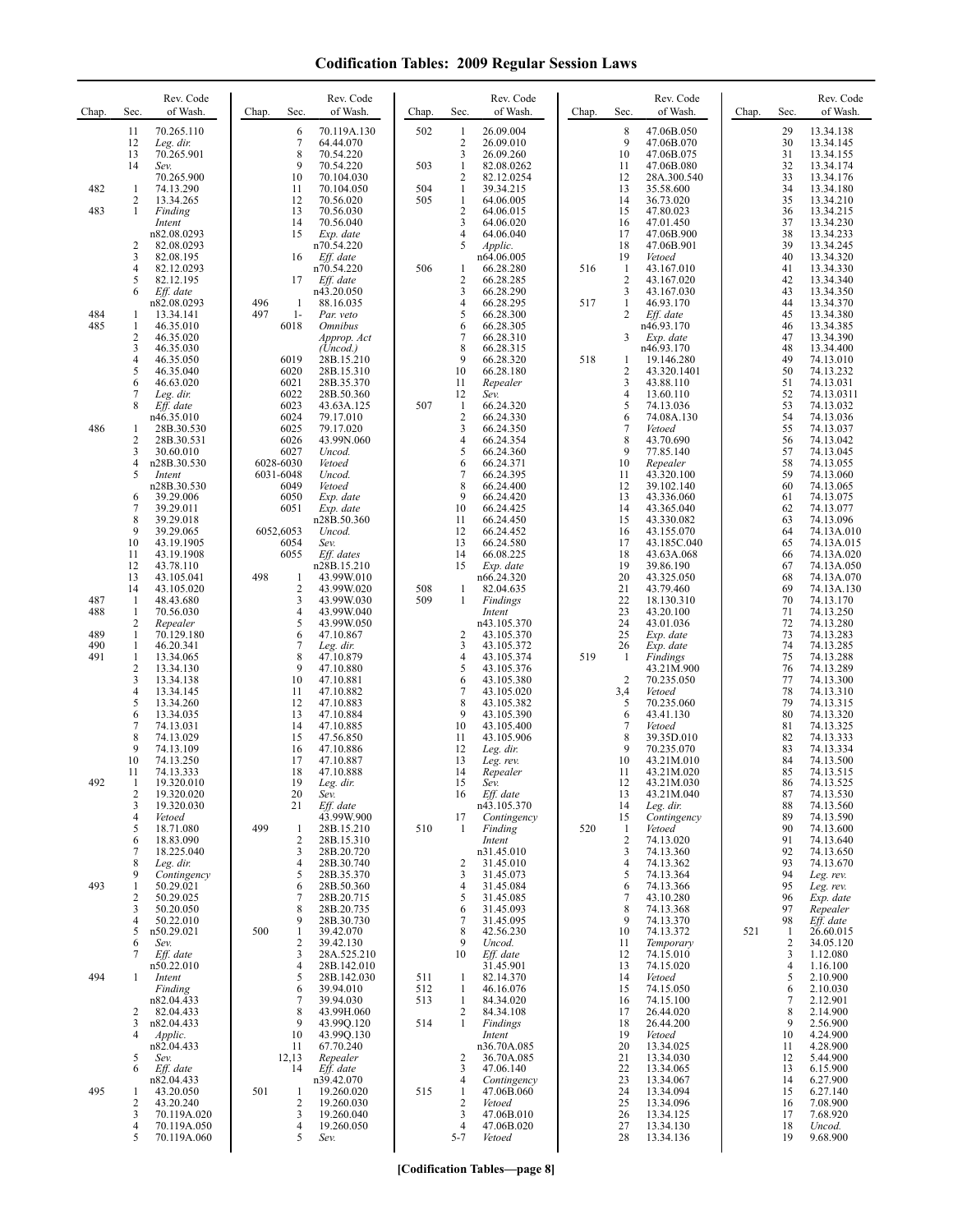| Chap. | Sec.                                   | Rev. Code<br>of Wash.                                                         | Chap. | Sec.                                   | Rev. Code<br>of Wash.                                                           | Chap.      | Sec.                                                            | Rev. Code<br>of Wash.                                                               | Chap. | Sec.                                                             | Rev. Code<br>of Wash.                                                                 | Chap.      | Sec.                                            | Rev. Code<br>of Wash.                                                                  |
|-------|----------------------------------------|-------------------------------------------------------------------------------|-------|----------------------------------------|---------------------------------------------------------------------------------|------------|-----------------------------------------------------------------|-------------------------------------------------------------------------------------|-------|------------------------------------------------------------------|---------------------------------------------------------------------------------------|------------|-------------------------------------------------|----------------------------------------------------------------------------------------|
|       | 20<br>21<br>22<br>23<br>24<br>25       | 9.68A.912<br>9.94A.926<br>9A.16.900<br>9A.40.900<br>9A.44.904<br>9A.76.900    |       | 109<br>110<br>111<br>112<br>113<br>114 | 43.180.905<br>43.215.908<br>43.235.901<br>46.04.900<br>48.17.902<br>48.18.900   | 522        | 198<br>199<br>200<br>201<br>1                                   | 89.12.900<br>91.08.900<br>Repealer<br>Eff. dates<br>n2.10.900<br>43.43.120          | 534   | $\overline{\mathbf{c}}$<br>$\mathfrak{Z}$<br>$\overline{4}$<br>1 | 35.57.020<br>82.14.048<br>36.100.180<br>Finding<br>Intent<br>n41.06.133               | 536        | 1203<br>1204<br>1<br>$\overline{c}$<br>3        | Constr.<br>n82.04.192<br>Uncod.<br>Vetoed<br>43.330.370<br>Vetoed                      |
|       | 26<br>27<br>28<br>29<br>30<br>31       | 10.77.950<br>10.77.205<br>10.95.901<br>10.99.901<br>10.101.900                |       | 115<br>116<br>117<br>118<br>119<br>120 | 48.20.900<br>48.21.900<br>48.21A.900<br>48.22.900<br>48.23.900<br>48.24.900     |            | $\overline{2}$<br>3<br>4<br>5<br>6<br>7                         | 43.43.260<br>43.43.270<br>43.43.271<br>43.43.278<br>43.43.280                       | 535   | $\overline{2}$<br>3<br>101<br>201<br>301                         | 41.06.133<br>41.06.170<br>Intent<br>n82.04.192<br>82.04.192                           |            | $\overline{4}$<br>$5 - 7$<br>8<br>9<br>10<br>11 | 43.330.375<br>Vetoed<br>28C.18.170<br>28B.50.281<br>28B.50.282<br>50.12.320            |
|       | 32<br>33<br>34<br>35<br>36             | 11.40.900<br>11.42.900<br>11.66.900<br>11.68.900<br>11.88.900<br>11.88.030    |       | 121<br>122<br>123<br>124<br>125        | 48.25.900<br>48.29.901<br>48.30.900<br>48.41.920<br>48.43.904                   | 523        | 8<br>9<br>$\mathbf{1}$<br>$\overline{\mathbf{c}}$<br>3          | 43.43.285<br>43.43.295<br>41.05.080<br>41.05.080<br>41.05.195<br>41.26.030          |       | 302<br>303<br>304<br>305<br>401                                  | 82.04.050<br>82.04.190<br>82.08.010<br>82.12.010<br>82.12.020<br>82.04.257            |            | 12<br>13,14<br>15<br>16                         | 49.04.200<br>Vetoed<br>Short t.<br>n43.330.370<br>Vetoed                               |
|       | 37<br>38<br>39<br>40<br>41<br>42       | 11.94.901<br>11.95.900<br>11.98.930<br>11.104A.907<br>11.108.901<br>13.34.900 |       | 126<br>127<br>128<br>129<br>130<br>131 | 48.44.900<br>48.46.930<br>48.66.920<br>48.76.900<br>49.12.903<br>49.48.900      | 524        | 4<br>5<br>6<br>7<br>8<br>1                                      | 41.26.048<br>41.26.460<br>41.26.470<br>41.26.510<br>41.26.520<br>Intent             |       | 402<br>403<br>404<br>405<br>406<br>407                           | 82.04.258<br>82.04.060<br>82.04.070<br>82.04.110<br>82.04.120<br>82.04.2907           | 537        | 17<br>-1<br>$\sqrt{2}$<br>3<br>4<br>5           | Uncod.<br>41.05.008<br>41.05.009<br>41.05.011<br>41.05.021<br>41.05.050                |
|       | 43<br>44<br>45<br>46<br>47<br>48       | 13.40.900<br>13.64.901<br>18.20.901<br>18.35.903<br>18.51.920<br>18.96.901    |       | 132<br>133<br>134<br>135<br>136<br>137 | 49.74.900<br>49.77.900<br>49.78.904<br>49.78.020<br>49.86.903<br>50.04.900      | 525        | $\overline{2}$<br>3<br>$\overline{4}$<br>5<br>1                 | n28B.50.535<br>28B.50.535<br>28A.225.290<br>28A.600.320<br>28A.655.061<br>11.84.010 |       | 408<br>409<br>410<br>411<br>412<br>413                           | 82.04.297<br>82.04.363<br>82.04.4282<br>82.04.470<br>82.04.480<br>82.04.065           |            | 6<br>7<br>8<br>9<br>10                          | 41.05.055<br>41.05.065<br>Repealer<br>Eff. date<br>n41.05.008<br>41.05.0091            |
|       | 49<br>50<br>51<br>52<br>53<br>54       | 18.118.901<br>18.120.920<br>19.09.916<br>19.16.960<br>19.36.901               |       | 138<br>139<br>140<br>141<br>142<br>143 | 51.08.900<br>59.18.912<br>59.20.902<br>59.21.906<br>59.22.901                   |            | $\overline{\mathbf{c}}$<br>3<br>4<br>5<br>6<br>7                | 11.84.020<br>11.84.025<br>11.84.030<br>11.84.040<br>11.84.050                       |       | 501<br>502<br>503<br>504<br>505<br>506                           | 82.08.0208<br>82.08.02081<br>82.08.02082<br>82.08.02087<br>82.08.02525                | 538<br>539 | 1<br>1<br>2<br>3<br>4<br>5                      | 74.09.730<br>28A.655.200<br>28A.415.315<br>28A.660.050<br>28A.415.350                  |
|       | 55<br>56<br>57<br>58<br>59             | 19.40.904<br>19.72.901<br>19.98.913<br>19.120.906<br>19.205.901<br>19.220.901 |       | 144<br>145<br>146<br>147<br>148        | 62A.1-190<br>65.12.900<br>65.12.035<br>66.24.900<br>67.70.906<br>68.04.900      |            | 8<br>9<br>10<br>11<br>12                                        | 11.84.070<br>11.84.080<br>11.84.090<br>11.84.100<br>11.84.110<br>11.84.120          |       | 507<br>508<br>509<br>510<br>511                                  | 82.08.0253<br>82.08.02535<br>82.08.02537<br>82.08.0256<br>82.08.02565<br>82.08.0257   | 540        | 6<br>7<br>$\mathbf{1}$<br>2,3                   | 28A.415.250<br>28A.405.415<br>Eff. date<br>n28A.655.200<br>28B.15.068<br>Temporary     |
|       | 60<br>61<br>62<br>63<br>64<br>65       | 19.225.904<br>21.20.860<br>21.35.902<br>23B.08.900<br>23B.19.900<br>26.09.915 |       | 149<br>150<br>151<br>152<br>153<br>154 | 70.02.905<br>70.24.901<br>70.47.902<br>70.47A.901<br>70.58.900<br>70.122.925    |            | 13<br>14<br>15<br>16<br>17<br>18                                | 11.84.130<br>11.84.140<br>11.84.150<br>11.84.160<br>11.84.170<br>26.16.120          |       | 512<br>513<br>514<br>515<br>601<br>602                           | 82.08.0273<br>82.08.805<br>82.08.995<br>Repealer<br>82.12.0208<br>82.12.02081         | 541<br>542 | 1<br>$\overline{c}$<br>$\mathbf{1}$<br>2        | 28A.505.220<br>Eff. date<br>Findings<br>Intent<br>28A.250.005<br>28A.250.010           |
|       | 66<br>67<br>68<br>69<br>70<br>71       | 26.18.901<br>26.26.914<br>26.27.941<br>26.28.900<br>26.33.902<br>26.60.040    |       | 155<br>156<br>157<br>158<br>159<br>160 | 70.128.901<br>70.190.930<br>71.05.950<br>71.05.425<br>71.09.903<br>71.12.900    | 526<br>527 | 19<br>20<br>21<br>-1<br>$\sqrt{2}$<br>$\mathbf{1}$              | 41.04.273<br>11.96A.030<br>11.84.180<br>13.04.030<br>13.34.155<br>74.13.118         |       | 603<br>604<br>605<br>606<br>607<br>608                           | 82.12.02082<br>82.12.02084<br>82.12.02085<br>82.12.02086<br>82.12.02087<br>82.12.0251 |            | 3<br>$\overline{4}$<br>5<br>6<br>7<br>8         | 28A.250.020<br>28A.250.030<br>28A.250.040<br>28A.250.050<br>28A.250.060<br>28A.250.070 |
|       | 72<br>73<br>74<br>75<br>76             | 26.60.090<br>28B.10.980<br>28B.15.980<br>28B.50.980<br>30.22.902              |       | 161<br>162<br>163<br>164<br>165        | 71.32.902<br>71A.20.900<br>72.01.900<br>72.09.906<br>72.09.015                  | 528        | $\mathbf{1}$<br>$\sqrt{2}$<br>3<br>4<br>5                       | 19.146.010<br>19.146.020<br>19.146.0201<br>19.146.205<br>19.146.228                 |       | 609<br>610<br>611<br>612<br>613                                  | 82.12.02525<br>82.12.0255<br>82.12.0257<br>82.12.0258<br>82.12.0259                   | 543        | 9<br>10<br>11<br>12<br>-1                       | 28A.150.262<br>Temporary<br>Leg. dir.<br>Contingency<br>Finding                        |
|       | ŦΤ<br>78<br>79<br>80<br>81<br>82       | 31.12.909<br>35.21.980<br>35.54.900<br>35A.01.900<br>36.17.900<br>36.88.900   |       | 166<br>167<br>168<br>169<br>170<br>171 | 72.09.712<br>72.23.920<br>72.36.900<br>72.36.115<br>72.64.900<br>72.66.900      |            | 6<br>7<br>8<br>9<br>10<br>11                                    | 19.146.235<br>19.146.340<br>19.146.325<br>19.146.300<br>19.146.310<br>19.146.350    |       | 614<br>615<br>616<br>617<br>618<br>619                           | 82.12.0315<br>82.12.02595<br>82.12.0272<br>82.12.0284<br>82.12.0345<br>82.12.0347     | 544        | 2<br>3<br>$\overline{4}$<br>1                   | Intent<br>n28A.655.180<br>28A.305.141<br>28A.655.180<br>Repealer<br>49.86.030          |
|       | 83<br>84<br>85<br>86<br>87<br>88       | 38.42.904<br>38.52.940<br>41.04.900<br>41.06.912<br>41.16.922<br>41.16.010    |       | 172<br>173<br>174<br>175<br>176<br>177 | 73.16.900<br>74.04.900<br>74.08A.905<br>74.09.920<br>74.09A.900<br>74.13.901    |            | 12<br>13<br>14<br>15<br>16<br>17                                | 19.146.360<br>19.146.226<br>31.04.2211<br>19.146.370<br>19.146.380<br>19.146.390    |       | 620<br>621<br>622<br>623<br>701<br>702                           | 82.12.805<br>82.12.860<br>82.12.995<br>Repealer<br>82.08.02088<br>82.12.02088         | 545        | 2<br>$\mathbf{1}$<br>2<br>3<br>4                | 49.86.210<br><b>Findings</b><br>n43.06.155<br>43.06.155<br>Vetoed<br>74.09.5222        |
|       | 89<br>90<br>91<br>92<br>93             | 41.18.900<br>41.18.010<br>41.20.920<br>41.24.900<br>41.26.922                 |       | 178<br>179<br>180<br>181<br>182        | 74.15.902<br>74.20.901<br>74.20A.920<br>74.34.902<br>74.41.900                  | 529        | 18<br>19<br>20<br>-1                                            | 19.146.400<br>Eff. date<br>n19.146.010<br>n19.146.010<br>70.01.030                  |       | 703<br>704<br>801<br>901<br>1001                                 | 82.14.457<br>82.32.730<br>82.08.195<br>82.32.532<br>82.32.533                         | 546        | 5<br>6<br>7<br>8<br>1                           | 74.09.659<br>Leg. dir.<br>Leg. dir.<br>Repealer<br>Finding                             |
|       | 94<br>95<br>96<br>97<br>98<br>99       | 41.28.930<br>41.32.950<br>41.34.900<br>41.35.015<br>41.37.902<br>41.40.015    |       | 183<br>184<br>185<br>186<br>187<br>188 | 77.08.900<br>77.36.010<br>79A.05.013<br>80.28.900<br>81.28.900<br>81.80.900     | 530        | $\overline{2}$<br>$\mathbf{1}$<br>$\overline{c}$<br>3<br>4<br>5 | 70.41.450<br>70.128.040<br>70.128.005<br>70.128.260<br>64.38.060<br>70.128.060      |       | 1101<br>1102<br>1103<br>1104<br>1105<br>1106                     | 35.21.717<br>48.14.080<br>82.02.020<br>82.04.44525<br>82.08.040<br>82.08.130          | 547<br>548 | 2<br>$\mathbf{1}$<br>2<br>$\mathbf{1}$          | Intent<br>n28A.300.530<br>28A.300.530<br>Uncod.<br>Eff. date<br>Finding                |
|       | 100<br>101<br>102<br>103<br>104<br>105 | 41.44.900<br>41.50.902<br>41.54.902<br>41.68.900<br>42.23.900<br>42.52.906    |       | 189<br>190<br>191<br>192<br>193<br>194 | 82.08.015<br>83.100.906<br>83.100.046<br>83.100.047<br>83.110A.905<br>84.04.900 | 531        | 6<br>1<br>$\overline{2}$<br>3<br>4<br>5                         | Sev.<br>28A.410.212<br>28A.410.200<br>28A.410.100<br>28A.410.210<br>Eff. date       |       | 1107<br>1108<br>1109<br>1110<br>1111<br>1112                     | 82.12.035<br>82.12.040<br>82.14.465<br>82.16.010<br>82.32.020<br>82.32.023            |            | 2<br>101<br>102                                 | Intent<br>28A.150.198<br>Intent<br>28A.150.1981<br>28A.150.200<br>28A.150.203          |
|       | 106<br>107<br>108                      | 43.20B.902<br>43.43.912<br>43.56.900                                          |       | 195<br>196<br>197                      | 84.04.050<br>85.38.901<br>87.03.920                                             | 532<br>533 | 1<br>$\mathbf{1}$                                               | n28A.410.200<br>Uncod.<br>35.57.010                                                 |       | 1201<br>1202                                                     | Constr.<br>n82.04.192<br>Sev.                                                         |            | 103<br>104<br>105                               | 28A.150.210<br>28A.150.220<br>28A.150.250                                              |

**[Codification Tables—page 9]**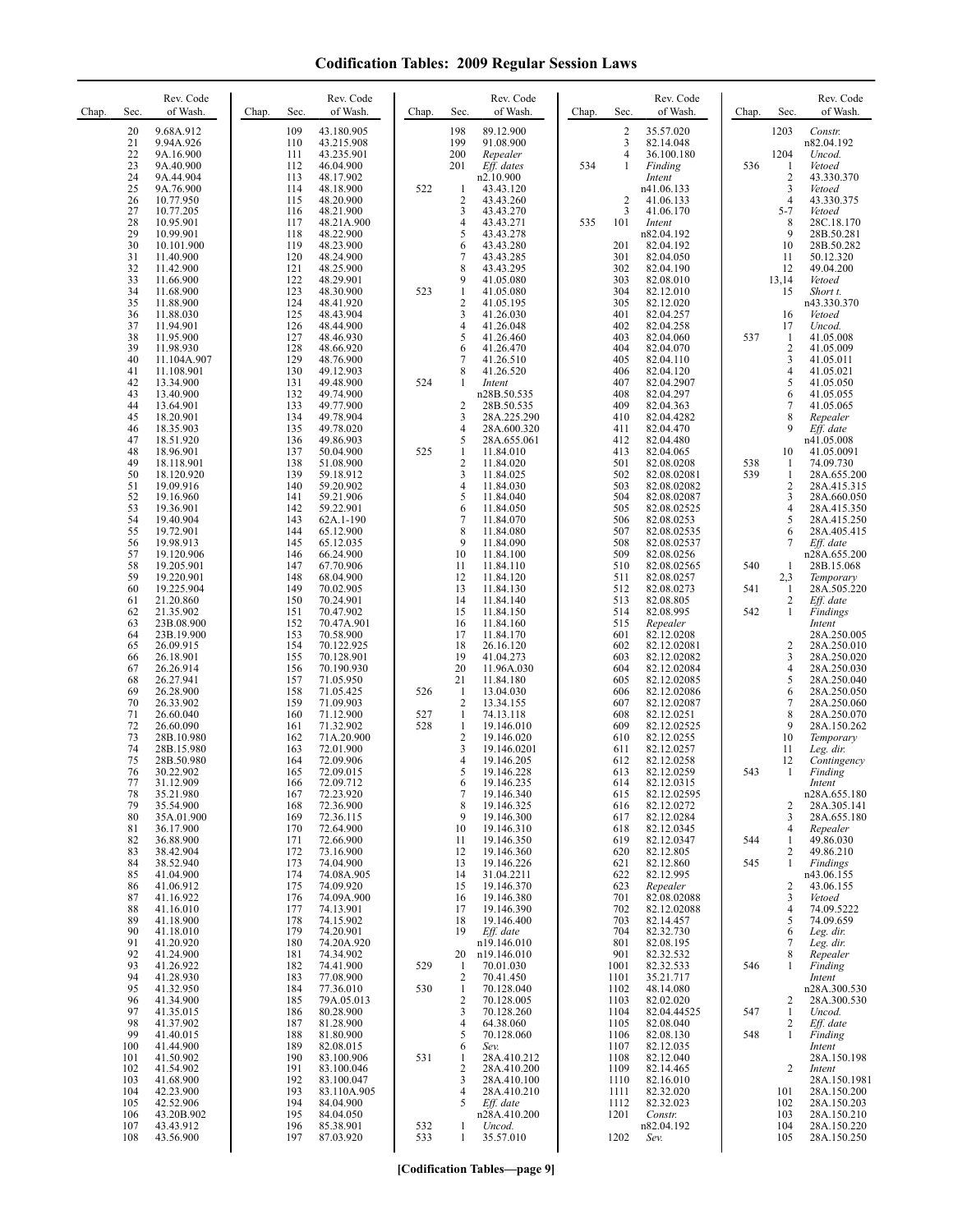| Chap. | Rev. Code<br>of Wash.<br>Sec.                                                                                                                                                                                                                                                                                                                                                                                                                                                                                                                                                                                                                                                                                                                                                                                                                                                                                                                                                                                                                                                                                                                                                                                                                                                 | Chap. | Sec.                                                                                                                                                                                                                                                                                                                                                                                                                                                                                         | Rev. Code<br>of Wash.                                                                                                                                                                                                                                                                                                                                                                                                                                                                                                                                                                                                                                                                                                                                                                                  | Chap. | Sec.                                                                                                                                                                                                                                                                                                                                                                                                                                                                                         | Rev. Code<br>of Wash.                                                                                                                                                                                                                                                                                                                                                                                                                                                                                                                                                                                                                                                                                                                                                                                                    | Chap.<br>Sec.                                                                                                                                                                                                                                                                                                                                                                                                                                                                                     | Rev. Code<br>of Wash.                                                                                                                                                                                                                                                                                                                                                                                                                                                                                                                                                                                                                                                                                                                                                                        | Chap. | Sec.                                                                                                                                                                                                                                                                                                                                                                                                                                                                                         | Rev. Code<br>of Wash.                                                                                                                                                                                                                                                                                                                                                                                                                                                                                                                                                                                                                                                                                                                                                                                   |
|-------|-------------------------------------------------------------------------------------------------------------------------------------------------------------------------------------------------------------------------------------------------------------------------------------------------------------------------------------------------------------------------------------------------------------------------------------------------------------------------------------------------------------------------------------------------------------------------------------------------------------------------------------------------------------------------------------------------------------------------------------------------------------------------------------------------------------------------------------------------------------------------------------------------------------------------------------------------------------------------------------------------------------------------------------------------------------------------------------------------------------------------------------------------------------------------------------------------------------------------------------------------------------------------------|-------|----------------------------------------------------------------------------------------------------------------------------------------------------------------------------------------------------------------------------------------------------------------------------------------------------------------------------------------------------------------------------------------------------------------------------------------------------------------------------------------------|--------------------------------------------------------------------------------------------------------------------------------------------------------------------------------------------------------------------------------------------------------------------------------------------------------------------------------------------------------------------------------------------------------------------------------------------------------------------------------------------------------------------------------------------------------------------------------------------------------------------------------------------------------------------------------------------------------------------------------------------------------------------------------------------------------|-------|----------------------------------------------------------------------------------------------------------------------------------------------------------------------------------------------------------------------------------------------------------------------------------------------------------------------------------------------------------------------------------------------------------------------------------------------------------------------------------------------|--------------------------------------------------------------------------------------------------------------------------------------------------------------------------------------------------------------------------------------------------------------------------------------------------------------------------------------------------------------------------------------------------------------------------------------------------------------------------------------------------------------------------------------------------------------------------------------------------------------------------------------------------------------------------------------------------------------------------------------------------------------------------------------------------------------------------|---------------------------------------------------------------------------------------------------------------------------------------------------------------------------------------------------------------------------------------------------------------------------------------------------------------------------------------------------------------------------------------------------------------------------------------------------------------------------------------------------|----------------------------------------------------------------------------------------------------------------------------------------------------------------------------------------------------------------------------------------------------------------------------------------------------------------------------------------------------------------------------------------------------------------------------------------------------------------------------------------------------------------------------------------------------------------------------------------------------------------------------------------------------------------------------------------------------------------------------------------------------------------------------------------------|-------|----------------------------------------------------------------------------------------------------------------------------------------------------------------------------------------------------------------------------------------------------------------------------------------------------------------------------------------------------------------------------------------------------------------------------------------------------------------------------------------------|---------------------------------------------------------------------------------------------------------------------------------------------------------------------------------------------------------------------------------------------------------------------------------------------------------------------------------------------------------------------------------------------------------------------------------------------------------------------------------------------------------------------------------------------------------------------------------------------------------------------------------------------------------------------------------------------------------------------------------------------------------------------------------------------------------|
| 549   | 106<br>28A.150.260<br>107<br>28A.150.315<br>108<br>28A.150.390<br>109<br>28A.150.392<br>28A.150.380<br>110<br>111<br>28A.230.090<br>28A.290.020<br>112<br>113<br>28A.300.172<br>114<br>28A.290.010<br>115<br>Vetoed<br>201<br>43.41.400<br>202<br>28A.655.210<br>203<br>28A.300.507<br>204<br>43.41.405<br>301<br>28A.500.050<br>302<br>Uncod.<br>303<br>28A.195.010<br>304<br>28A.160.150<br>305<br>28A.160.160<br>306<br>28A.160.170<br>307<br>28A.160.180<br>308<br>28A.160.190<br>309<br>28A.160.191<br>310<br>28A.160.117<br>311<br>28A.160.192<br>401<br>n28A.410.270<br>402<br>28A.410.270<br>403<br>28A.415.360<br>501<br>Intent<br>Finding<br>n28A.305.130<br>502<br>28A.305.130<br>503<br>28A.305.225<br>43.41.398<br>601<br>701<br>28A.165.005<br>702<br>28A.165.015<br>703<br>28A.165.055<br>704<br>28A.180.010<br>705<br>28A.180.080<br>706<br>28A.225.200<br>707<br>28A.185.010<br>708<br>28A.185.020<br>709<br>Vetoed<br>710<br>Repealer<br>801<br>Uncod.<br>802<br>Leg. dir.<br>803<br>Leg. dir.<br>Eff. date<br>804<br>n28A.150.200<br>805<br>Eff. date<br>n28A.160.150<br>806<br>Eff. date<br>807<br>Sev.<br>1001<br>4.24.040<br>1002<br>9A.08.010<br>9A.76.010<br>1003<br>1004<br>11.28.090<br>1005<br>11.28.140<br>1006<br>14.12.010<br>15.65.020<br>1007 |       | 2002<br>2003<br>2004<br>2005<br>2006<br>2007<br>2008<br>2009<br>2010<br>2011<br>2012<br>2013<br>2014<br>2015<br>2016<br>2017<br>2018<br>2019<br>2020<br>2021<br>2022<br>2023<br>2024<br>2025<br>2026<br>2027<br>2028<br>2029<br>2030<br>2031<br>2032<br>2033<br>2034<br>2035<br>2036<br>2037<br>2038<br>2039<br>2040<br>2041<br>2042<br>2043<br>2044<br>2045<br>2046<br>2047<br>2048<br>2049<br>2050<br>2051<br>2052<br>2053<br>2054<br>2055<br>2056<br>2057<br>2058<br>2059<br>2060<br>2061 | 35.07.120<br>35.07.130<br>35.07.140<br>35.07.150<br>35.07.170<br>35.07.190<br>35.07.200<br>35.07.220<br>35.13.171<br>35.13A.090<br>35.14.030<br>35.14.060<br>35.17.060<br>35.17.070<br>35.17.080<br>35.17.150<br>35.17.280<br>35.18.010<br>35.18.040<br>35.18.050<br>35.18.060<br>35.18.070<br>35.18.090<br>35.18.110<br>35.18.120<br>35.18.130<br>35.18.150<br>35.18.170<br>35.18.180<br>35.18.190<br>35.18.200<br>35.18.280<br>35.20.105<br>35.20.131<br>35.20.150<br>35.20.170<br>35.20.180<br>35.20.190<br>Vetoed<br>35.20.240<br>35.21.260<br>35.21.850<br>35.22.130<br>35.22.210<br>35.22.280<br>35.22.610<br>35.23.010<br>35.23.111<br>35.23.131<br>35.23.144<br>35.23.410<br>35.23.440<br>35.27.030<br>35.27.050<br>35.27.090<br>35.27.120<br>35.27.170<br>35.27.190<br>35.27.230<br>35.27.280 |       | 2091<br>2092<br>2093<br>2094<br>2095<br>2096<br>2097<br>2098<br>2099<br>2100<br>2101<br>2102<br>2103<br>2104<br>2105<br>2106<br>2107<br>2108<br>2109<br>2110<br>2111<br>2112<br>2113<br>2114<br>2115<br>2116<br>2117<br>2118<br>2119<br>2120<br>2121<br>2122<br>2123<br>2124<br>2125<br>2126<br>2127<br>2128<br>2129<br>2130<br>2131<br>2132<br>2133<br>2134<br>2135<br>3001<br>3002<br>3003<br>3004<br>3005<br>3006<br>3007<br>3008<br>3009<br>3010<br>3011<br>3012<br>3013<br>3014<br>3015 | 35.53.070<br>35.54.100<br>35.55.070<br>35.56.040<br>35.56.080<br>35.56.140<br>35.58.070<br>35.58.100<br>35.58.130<br>35.58.140<br>35.58.150<br>35.58.160<br>35.58.210<br>35.58.230<br>35.58.265<br>35.58.270<br>35.58.370<br>35.58.390<br>35.58.400<br>35.58.460<br>35.58.530<br>35.61.230<br>35.63.020<br>35.63.030<br>35.63.040<br>35.63.100<br>35.68.020<br>35.69.030<br>35.70.030<br>35.70.040<br>35.70.060<br>35.71.050<br>35.77.030<br>35.82.050<br>35.82.060<br>35.82.180<br>35.84.050<br>35.86A.060<br>35.88.050<br>35.88.060<br>35.88.090<br>35.92.260<br>35.94.020<br>35.94.030<br>35.96.050<br>35A.02.055<br>35A.08.020<br>35A.08.040<br>35A.08.050<br>35A.12.010<br>35A.12.030<br>35A.12.065<br>35A.12.070<br>35A.12.080<br>35A.12.100<br>35A.12.110<br>35A.12.120<br>35A.12.130<br>35A.12.150<br>35A.12.170 | 4003<br>4004<br>4005<br>4006<br>4007<br>4008<br>4009<br>4010<br>4011<br>4012,4013<br>4014<br>4015<br>4016<br>4017<br>4018<br>4019<br>4020<br>4021<br>4022<br>4023<br>4024<br>4025<br>4026<br>4027<br>4028<br>4029<br>4030<br>4031<br>4032<br>4033<br>4034<br>4035<br>4036<br>4037<br>4038<br>4039<br>4040<br>4041<br>4042<br>4043<br>4044<br>4045<br>4046<br>4047<br>4048<br>4049<br>4050<br>4051<br>4052<br>4053<br>4054<br>4055<br>4056<br>4057<br>4058<br>4059<br>4060<br>4061<br>4062<br>4063 | 36.08.090<br>36.09.020<br>36.09.040<br>36.13.040<br>36.16.040<br>36.16.060<br>36.16.070<br>36.16.087<br>36.16.120<br>Vetoed<br>36.18.030<br>36.18.050<br>36.18.060<br>36.18.070<br>36.18.080<br>36.18.090<br>Vetoed<br>36.18.160<br>36.18.180<br>36.22.030<br>36.22.040<br>36.22.050<br>36.22.120<br>36.22.150<br>36.23.020<br>36.23.040<br>Vetoed<br>36.24.010<br>36.24.020<br>36.24.040<br>36.24.070<br>36.24.080<br>36.24.090<br>36.24.110<br>36.24.155<br>36.24.170<br>36.24.180<br>36.26.050<br>36.26.060<br>36.26.070<br>36.26.080<br>36.27.010<br>36.27.030<br>36.27.040<br>36.27.050<br>36.27.070<br>36.28.010<br>36.28.020<br>36.28.030<br>36.28.040<br>36.28.050<br>36.28.090<br>36.28.130<br>36.28.150<br>Vetoed<br>36.28.170<br>36.28.180<br>36.29.025<br>36.29.130<br>36.32.050 |       | 4095<br>4096<br>4097<br>4098<br>4099<br>4100<br>4101<br>4102<br>4103<br>4104<br>4105<br>4106<br>4107<br>4108<br>4109<br>4110<br>4111<br>4112<br>4113<br>4114<br>4115<br>4116<br>4117<br>4118<br>4119<br>4120<br>4121<br>4122<br>4123<br>4124<br>4125<br>4126<br>4127<br>4128<br>4129<br>4130<br>4131<br>4132<br>4133<br>4134<br>4135<br>4136<br>4137<br>4138<br>4139<br>4140<br>4141<br>4142<br>4143<br>4144<br>4145<br>4146<br>4147<br>4148<br>4149<br>4150<br>4151<br>4152<br>4153<br>4154 | 36.57.050<br>36.57.090<br>36.57A.050<br>36.57A.120<br>36.63.255<br>36.64.090<br>36.67.530<br>36.68.060<br>36.69.120<br>36.69.230<br>36.69.370<br>36.70.020<br>36.70.080<br>36.70.090<br>36.70.110<br>36.70.120<br>36.70.150<br>36.70.160<br>36.70.170<br>36.70.180<br>36.70.250<br>36.70.260<br>36.70.400<br>36.70.600<br>36.70.850<br>36.70.880<br>36.71.020<br>36.71.040<br>36.71.050<br>36.71.070<br>36.76.120<br>36.77.070<br>36.78.090<br>36.78.110<br>36.79.160<br>36.79.170<br>Vetoed<br>36.80.020<br>36.80.030<br>36.80.050<br>36.80.060<br>36.81.050<br>36.81.060<br>36.82.100<br>36.87.040<br>36.88.040<br>36.88.130<br>36.88.150<br>36.88.200<br>36.88.250<br>36.88.270<br>36.88.300<br>36.88.330<br>36.88.450<br>36.90.030<br>36.92.030<br>36.93.070<br>36.93.110<br>36.93.160<br>36.94.060 |
|       | 1008<br>18.64.011<br>1009<br>19.06.010<br>19.210.010<br>1010<br>1011<br>38.04.020<br>38.16.030<br>1012<br>1013<br>49.24.140<br>1014<br>49.24.150<br>1015<br>49.24.220<br>62A.7-204<br>1016<br>62A.7-309<br>1017<br>1018<br>69.04.009<br>1019<br>69.04.010<br>1020<br>69.04.024<br>1021<br>69.04.394<br>1022<br>69.04.396<br>1023<br>69.04.480<br>1024<br>69.41.010<br>1025<br>70.87.200<br>1026<br>70.104.020<br>1027<br>70.105.010<br>1028<br>77.55.011<br>1029<br>79A.05.600<br>1030<br>81.40.080<br>1031<br>81.48.050<br>1032<br>81.64.090<br>1033<br>82.75.010<br>1034<br>84.36.260<br>1035<br>85.08.310<br>2001<br>35.07.090                                                                                                                                                                                                                                                                                                                                                                                                                                                                                                                                                                                                                                             |       | 2062<br>2063<br>2064<br>2065<br>2066<br>2067<br>2068<br>2069<br>2070<br>2071<br>2072<br>2073<br>2074<br>2075<br>2076<br>2077<br>2078<br>2079<br>2080<br>2081<br>2082<br>2083<br>2084<br>2085<br>2086<br>2087<br>2088<br>2089<br>2090                                                                                                                                                                                                                                                         | 35.27.310<br>35.27.330<br>35.27.340<br>35.32A.020<br>35.32A.060<br>35.33.011<br>35.33.055<br>35.33.135<br>35.33.170<br>35.36.010<br>35.36.050<br>35.36.060<br>35.37.120<br>35.38.050<br>35.39.060<br>35.44.190<br>35.44.220<br>35.44.230<br>35.44.270<br>35.45.080<br>35.45.090<br>35.45.130<br>35.45.150<br>35.49.010<br>35.49.040<br>35.49.090<br>35.49.100<br>35.50.005<br>35.50.225                                                                                                                                                                                                                                                                                                                                                                                                                |       | 3016<br>3017<br>3018<br>3019<br>3020<br>3021<br>3022<br>3023<br>3024<br>3025<br>3026<br>3027<br>3028<br>3029<br>3030<br>3031<br>3032<br>3033<br>3034<br>3035<br>3036<br>3037<br>3038<br>3039<br>3040<br>3041<br>3042<br>4001<br>4002                                                                                                                                                                                                                                                         | 35A.13.010<br>35A.13.020<br>35A.13.030<br>35A.13.033<br>35A.13.035<br>35A.13.040<br>35A.13.050<br>35A.13.060<br>35A.13.070<br>35A.13.080<br>35A.13.100<br>35A.13.120<br>35A.13.130<br>35A.13.140<br>35A.14.190<br>35A.21.030<br>35A.33.010<br>35A.33.052<br>35A.33.135<br>35A.33.160<br>35A.36.010<br>35A.36.050<br>35A.36.060<br>35A.42.010<br>35A.42.030<br>35A.63.020<br>35A.63.110<br>36.08.020<br>36.08.070                                                                                                                                                                                                                                                                                                                                                                                                         | 4064<br>4065<br>4066<br>4067<br>4068<br>4069<br>4070<br>4071<br>4072<br>4073<br>4074<br>4075<br>4076<br>4077<br>4078<br>4079<br>4080<br>4081-4083<br>4084<br>4085<br>4086<br>4087<br>4088<br>4089<br>4090<br>4091<br>4092<br>4093<br>4094                                                                                                                                                                                                                                                         | 36.32.060<br>36.32.100<br>36.32.135<br>36.32.310<br>36.32.330<br>36.33.070<br>36.33.080<br>36.33.190<br>36.34.070<br>36.34.150<br>36.34.200<br>36.35.180<br>36.35.190<br>36.35.220<br>36.35.230<br>36.35.240<br>36.38.020<br>Vetoed<br>36.48.040<br>36.48.050<br>36.53.030<br>36.53.040<br>36.53.060<br>36.53.100<br>36.53.120<br>36.53.130<br>36.54.040<br>36.54.060<br>36.55.050                                                                                                                                                                                                                                                                                                                                                                                                           |       | 4155<br>4156<br>4157<br>4158<br>4159<br>4160<br>4161<br>5001<br>5002<br>5003<br>5004<br>5005<br>5006<br>5007<br>5008<br>5009<br>5010<br>5011<br>5012<br>5013<br>5014<br>5015<br>5016<br>5017<br>5018<br>5019<br>5020<br>5021<br>5022                                                                                                                                                                                                                                                         | 36.94.290<br>36.94.340<br>36.95.060<br>36.95.100<br>36.95.110<br>36.95.150<br>36.95.160<br>43.01.040<br>43.01.050<br>43.01.070<br>43.03.011<br>43.03.015<br>43.03.020<br>43.03.030<br>43.03.110<br>43.03.120<br>43.03.170<br>43.03.180<br>43.03.200<br>43.06.020<br>43.06.040<br>43.06.050<br>43.06.055<br>43.06.070<br>43.06.080<br>43.06.090<br>43.06.110<br>43.06.120<br>43.06.200                                                                                                                                                                                                                                                                                                                                                                                                                   |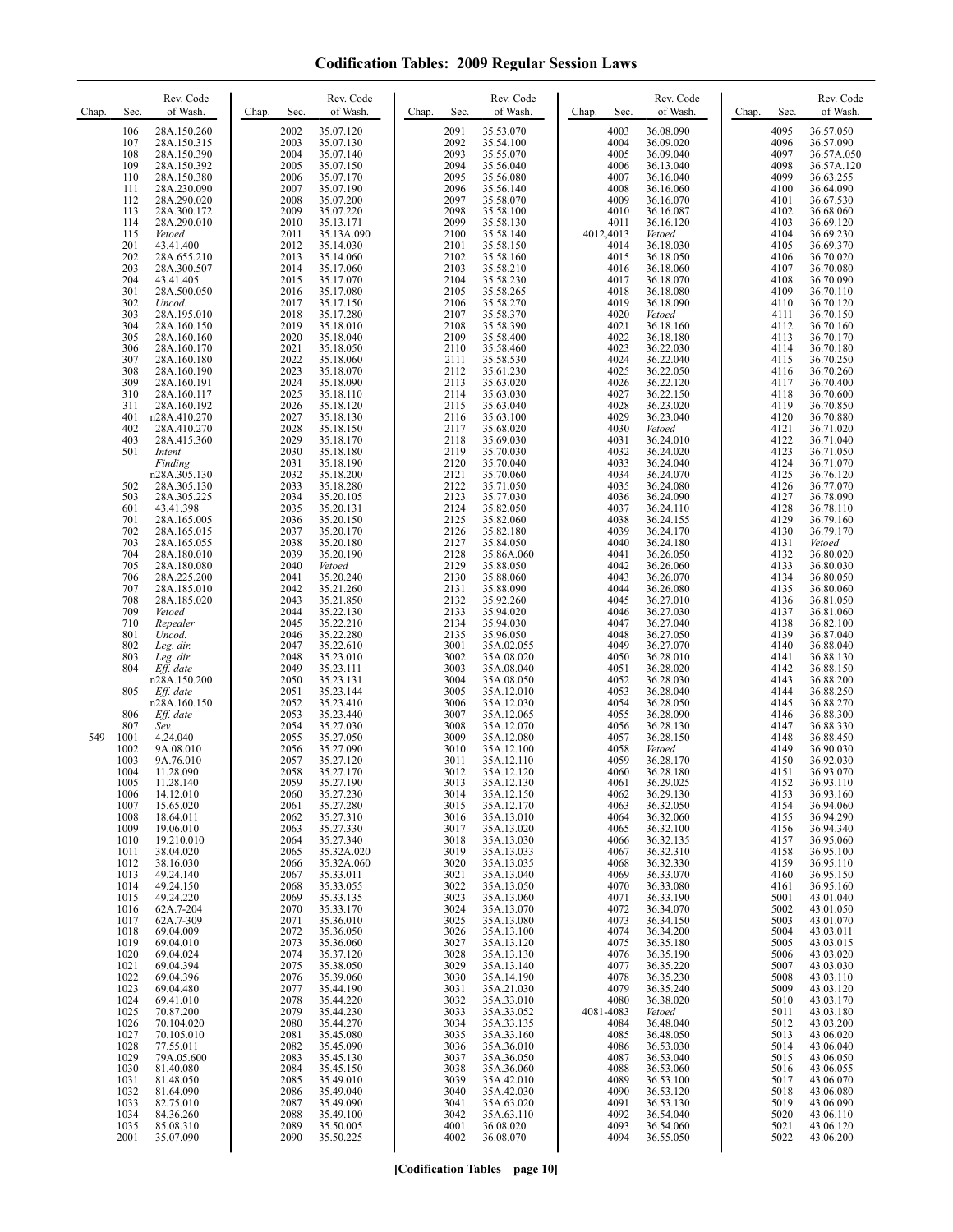| Chap. | Sec.                                                                                                                                                 | Rev. Code<br>of Wash.                                                                                                                                                                                                                                                  | Chap. | Sec.                                                                                                                                                 | Rev. Code<br>of Wash.                                                                                                                                                                                                                                           | Chap. | Sec.                                                                                                                                                 | Rev. Code<br>of Wash.                                                                                                                                                                                                                               | Chap.             | Sec.                                                                                                                                                   | Rev. Code<br>of Wash.                                                                                                                                                                                                                               | Chap.             | Sec.                                                                                                                                        | Rev. Code<br>of Wash.                                                                                                                                                                                                                                                   |
|-------|------------------------------------------------------------------------------------------------------------------------------------------------------|------------------------------------------------------------------------------------------------------------------------------------------------------------------------------------------------------------------------------------------------------------------------|-------|------------------------------------------------------------------------------------------------------------------------------------------------------|-----------------------------------------------------------------------------------------------------------------------------------------------------------------------------------------------------------------------------------------------------------------|-------|------------------------------------------------------------------------------------------------------------------------------------------------------|-----------------------------------------------------------------------------------------------------------------------------------------------------------------------------------------------------------------------------------------------------|-------------------|--------------------------------------------------------------------------------------------------------------------------------------------------------|-----------------------------------------------------------------------------------------------------------------------------------------------------------------------------------------------------------------------------------------------------|-------------------|---------------------------------------------------------------------------------------------------------------------------------------------|-------------------------------------------------------------------------------------------------------------------------------------------------------------------------------------------------------------------------------------------------------------------------|
|       | 5023<br>5024<br>5025<br>5026<br>5027<br>5028<br>5029<br>5030<br>5031<br>5032<br>5033<br>5034<br>5035<br>5036<br>5037<br>5038<br>5039<br>5040         | 43.06.270<br>43.07.010<br>43.07.020<br>43.07.030<br>43.07.040<br>43.07.050<br>43.07.090<br>43.07.110<br>43.08.010<br>43.08.020<br>43.08.030<br>43.08.040<br>43.08.050<br>43.08.062<br>43.08.066<br>43.08.068<br>43.08.070<br>43.08.080                                 |       | 5112<br>5113<br>5114<br>5115<br>5116<br>5117<br>5118<br>5119<br>5120<br>5121<br>5122<br>5123<br>5124<br>5125<br>5126<br>5127<br>5128<br>5129         | 43.33.040<br>43.37.050<br>43.37.120<br>43.37.150<br>43.37.160<br>43.37.170<br>43.41.060<br>43.41.100<br>43.41.106<br>43.41.360<br>43.43.040<br>43.43.110<br>43.43.120<br>43.43.130<br>43.43.135<br>43.43.330<br>43.43.350<br>43.43.370                          |       | 7004<br>7005<br>7006<br>7007<br>7008<br>7009<br>7010<br>7011<br>7012<br>7013<br>7014<br>7015<br>7016<br>7017<br>7018<br>7019<br>7020<br>7021         | Vetoed<br>48.02.080<br>48.02.090<br>48.02.100<br>48.02.110<br>48.02.130<br>48.02.140<br>48.02.150<br>48.02.170<br>48.03.030<br>48.04.030<br>48.05.110<br>48.05.150<br>48.05.160<br>48.05.210<br>48.05.290<br>48.05.370<br>48.06.050                 |                   | 7093<br>7094<br>7095<br>7096<br>7097<br>7098<br>7099<br>7100<br>7101<br>7102<br>7103<br>7104<br>7105<br>7106<br>7107<br>7108<br>7109<br>7110           | 48.19.360<br>48.19.370<br>48.19.410<br>48.20.062<br>48.20.082<br>48.20.172<br>48.20.192<br>48.20.222<br>48.20.242<br>48.21.060<br>48.21.110<br>48.21A.030<br>48.21A.060<br>48.22.030<br>48.23.070<br>48.24.120<br>48.24.130<br>48.24.140            | 555<br>556        | 1<br>$\boldsymbol{2}$<br>3<br>$\overline{4}$<br>5<br>6<br>7<br>1<br>$\sqrt{2}$<br>3<br>$\overline{4}$<br>5<br>6<br>$\overline{7}$<br>8<br>9 | 48.66.057<br>48.41.060<br>48.41.100<br>48.41.100<br>Temporary<br>Contingent<br>Eff. date<br>n48.41.100<br>Contingency<br>28A.165.025<br>28A.165.045<br>28A.210.010<br>28A.210.040<br>28A.225.005<br>28A.225.290<br>28A.225.300<br>28A.230.095<br>28A.230.125            |
|       | 5041<br>5042<br>5043<br>5044<br>5045<br>5046<br>5047<br>5048<br>5049<br>5050<br>5051<br>5052<br>5053<br>5054<br>5055<br>5056<br>5057<br>5058<br>5059 | 43.08.100<br>43.08.120<br>43.08.130<br>43.08.135<br>43.08.150<br>43.10.010<br>43.10.020<br>43.10.030<br>43.10.060<br>43.10.080<br>43.10.090<br>43.10.110<br>43.10.115<br>43.10.120<br>43.10.130<br>43.10.160<br>43.10.170<br>43.17.030<br>43.17.040                    |       | 5130<br>5131<br>5132<br>5133<br>5134<br>5135<br>5136<br>5137<br>5138<br>5139<br>5140<br>5141<br>5142<br>5143<br>5144<br>5145<br>5146<br>5147<br>5148 | 43.43.735<br>43.43.750<br>43.43.815<br>Vetoed<br>43.46.090<br>43.52.290<br>43.52.374<br>Vetoed<br>43.52.378<br>43.52A.050<br>Vetoed<br>43.59.010<br>43.59.030<br>43.59.060<br>43.59.080<br>43.70.210<br>43.78.010<br>43.78.020<br>43.78.070                     |       | 7022<br>7023<br>7024<br>7025<br>7026<br>7027<br>7028<br>7029<br>7030<br>7031<br>7032<br>7033<br>7034<br>7035<br>7036<br>7037<br>7038<br>7039<br>7040 | 48.06.070<br>48.06.100<br>48.06.110<br>48.06.180<br>48.07.080<br>48.07.150<br>48.08.020<br>48.08.090<br>48.08.100<br>48.08.110<br>48.08.120<br>48.08.130<br>48.08.140<br>48.08.170<br>48.09.130<br>48.09.160<br>48.09.220<br>48.09.230<br>48.09.270 |                   | 7111<br>7112<br>7113<br>7114<br>7115<br>7116<br>7117<br>7118<br>7119<br>7120<br>7121<br>7122<br>7123<br>7124<br>7125<br>7126<br>7127<br>7128<br>7129   | 48.24.170<br>48.24.180<br>48.24.190<br>48.24.200<br>48.25.180<br>48.25.190<br>48.28.020<br>48.30.020<br>48.30.120<br>48.30.130<br>48.30.250<br>48.31.010<br>48.31.050<br>48.31.060<br>48.31.080<br>48.31.090<br>48.31.190<br>48.31.210<br>48.31.220 | 557               | 10<br>11<br>12<br>13<br>14<br>15<br>16<br>17<br>18<br>19<br>20<br>21<br>1<br>$\sqrt{2}$<br>3<br>$\overline{4}$<br>5<br>6                    | 28A.300.040<br>28A.300.525<br>28A.320.165<br>28A.320.180<br>28A.600.160<br>28A.655.075<br>17.21.415<br>28A.650.015<br>28A.210.020<br>28A.655.065<br>Repealer<br>Exp. date<br>n28A.300.525<br>81.68.015<br>81.84.010<br>81.66.010<br>81.70.220<br>46.74.010<br>Temporary |
|       | 5060<br>5061<br>5062<br>5063<br>5064<br>5065<br>5066<br>5067<br>5068<br>5069<br>5070<br>5071<br>5072<br>5073<br>5074<br>5075<br>5076<br>5077         | 43.17.050<br>43.17.060<br>43.17.100<br>43.19.180<br>43.19.1915<br>43.19.1937<br>43.19.200<br>43.19.595<br>43.19.600<br>43.19.620<br>43.19.630<br>43.19.635<br>43.20.030<br>43.20A.040<br>43.20A.110<br>43.20A.310<br>43.20A.320<br>43.20A.415                          |       | 5149<br>5150<br>5151<br>5152<br>5153<br>5154<br>5155<br>5156<br>5157<br>5158<br>5159<br>5160<br>5161<br>5162<br>5163<br>5164<br>5165<br>5166         | 43.79.074<br>43.79.280<br>43.79.303<br>43.79.313<br>43.79.323<br>43.79.343<br>43.79.393<br>43.79A.020<br>43.80.130<br>43.82.140<br>43.83B.220<br>43.84.041<br>43.84.120<br>43.85.070<br>43.85.190<br>43.86A.020<br>43.88.100<br>43.89.040                       |       | 7041<br>7042<br>7043<br>7044<br>7045<br>7046<br>7047<br>7048<br>7049<br>7050<br>7051<br>7052<br>7053<br>7054<br>7055<br>7056<br>7057<br>7058         | 48.10.140<br>48.10.170<br>48.10.200<br>48.10.250<br>48.10.260<br>48.10.270<br>48.10.280<br>48.10.300<br>48.10.330<br>48.10.340<br>48.11.080<br>48.12.010<br>48.12.080<br>48.12.140<br>48.13.350<br>48.14.070<br>Vetoed<br>48.15.110                 |                   | 7130<br>7131<br>7132<br>7133<br>7134<br>7135<br>7136<br>7137<br>7138<br>7139<br>7140<br>7141<br>7142<br>7143<br>7144<br>7145<br>7146<br>7147           | 48.31.230<br>48.31.240<br>48.31.270<br>48.31.290<br>48.31.310<br>48.31.340<br>48.31.350<br>48.31.360<br>48.32.080<br>48.32.090<br>48.32.110<br>48.32.150<br>48.32.170<br>48.34.100<br>48.34.120<br>48.44.040<br>48.44.090<br>48.44.145              | 558<br>559<br>560 | 1<br>2<br>1<br>$\overline{2}$<br>1<br>$\overline{2}$<br>$3 - 5$<br>6<br>7<br>8,9<br>10<br>11<br>12<br>13<br>14<br>15                        | Vetoed<br>43.70.112<br>34.05.350<br>Eff. date<br>n34.05.350<br>Intent<br>n18.06.080<br>18.06.080<br>Repealer<br>70.128.163<br>Repealer<br>Uncod.<br>70.105D.030<br>70.149.040<br>79A.75.900<br>70.14.060<br>Repealer<br>4.92.130                                        |
|       | 5078<br>5079<br>5080<br>5081<br>5082<br>5083<br>5084<br>5085<br>5086<br>5087<br>5088<br>5089<br>5090<br>5091<br>5092<br>5093<br>5094<br>5095<br>5096 | 43.20A.605<br>43.20A.635<br>43.20A.660<br>43.21A.050<br>43.21A.067<br>43.21A.090<br>43.21A.100<br>43.21A.140<br>43.21A.600<br>43.21A.605<br>43.21A.610<br>43.21A.620<br>43.21A.630<br>43.21B.020<br>43.21B.050<br>43.21B.060<br>43.21B.080<br>43.21C.010<br>43.21C.020 |       | 5167<br>5168<br>5169<br>5170<br>5171<br>5172<br>5173<br>5174<br>5175<br>5176<br>5177<br>5178<br>6001<br>6002<br>6003<br>6004<br>6005<br>6006<br>6007 | 43.101.040<br>43.101.050<br>43.101.070<br>43.115.040<br>43.117.040<br>43.117.050<br>43.117.090<br>43.126.025<br>43.126.065<br>43.130.040<br>43.130.050<br>43.336.020<br>44.04.100<br>44.04.120<br>44.16.010<br>44.16.030<br>44.16.040<br>44.16.070<br>44.16.080 |       | 7059<br>7060<br>7061<br>7062<br>7063<br>7064<br>7065<br>7066<br>7067<br>7068<br>7069<br>7070<br>7071<br>7072<br>7073<br>7074<br>7075<br>7076<br>7077 | 48.15.120<br>48.15.170<br>48.16.080<br>48.16.100<br>48.17.430<br>48.18.020<br>48.18.050<br>48.18.070<br>48.18.090<br>48.18.120<br>48.18.130<br>48.18.293<br>48.18.340<br>48.18.375<br>48.18.400<br>48.18.410<br>48.18.420<br>48.18.440<br>48.18.450 | 550<br>551        | 7148<br>7149<br>7150<br>7151<br>7152<br>7153<br>7154<br>7155<br>7156<br>7157<br>7158<br>7159<br>7160<br>7161<br>8001<br>8002<br>1<br>2<br>$\mathbf{1}$ | 48.44.160<br>48.44.170<br>48.46.040<br>48.46.110<br>48.46.120<br>48.46.200<br>48.46.240<br>48.56.040<br>48.56.050<br>48.56.060<br>48.56.110<br>48.99.020<br>48.99.050<br>48.99.060<br>Repealer<br>Uncod.<br>82.14.415<br>9.46.295<br>82.14.450      | 561               | 16<br>17<br>18<br>19<br>20<br>21<br>22-24<br>25<br>26<br>27<br>28<br>29<br>30<br>1<br>$\overline{c}$<br>3<br>4<br>5                         | Repealer<br>18.84.040<br>18.84.070<br>Repealer<br>28B.116.020<br>28B.12.040<br>Repealer<br>43.43.866<br>43.10.240<br>43.15.020<br>n18.06.080<br>Uncod.<br>Eff. date<br>n18.06.080<br>41.45.010<br>41.45.035<br>41.45.060<br>41.45.070<br>41.45.150                      |
|       | 5097<br>5098<br>5099<br>5100<br>5101<br>5102<br>5103<br>5104<br>5105<br>5106<br>5107<br>5108<br>5109<br>5110<br>5111                                 | 43.21E.010<br>43.21F.405<br>43.21G.080<br>43.22.310<br>43.22.400<br>43.22.485<br>43.23.015<br>43.23.090<br>43.23.110<br>43.23.120<br>43.23.130<br>43.23.160<br>43.24.090<br>43.24.115<br>43.27A.190                                                                    |       | 6008<br>6009<br>6010<br>6011<br>6012<br>6013<br>6014<br>6015<br>6016<br>6017<br>6018<br>6019<br>7001<br>7002<br>7003                                 | 44.16.090<br>44.16.100<br>44.16.120<br>44.16.140<br>44.16.160<br>44.16.170<br>44.20.060<br>44.39.050<br>44.39.060<br>44.48.050<br>44.48.060<br>44.48.110<br>48.02.010<br>48.02.020<br>48.02.030                                                                 |       | 7078<br>7079<br>7080<br>7081<br>7082<br>7083<br>7084<br>7085<br>7086<br>7087<br>7088<br>7089<br>7090<br>7091<br>7092                                 | 48.18A.020<br>48.19.080<br>48.19.090<br>48.19.100<br>48.19.110<br>48.19.120<br>48.19.180<br>48.19.190<br>48.19.220<br>48.19.250<br>48.19.290<br>48.19.310<br>48.19.330<br>48.19.340<br>48.19.350                                                    | 552<br>553<br>554 | $\overline{2}$<br>3<br>4<br>5<br>6<br>$\overline{7}$<br>$8 - 11$<br>12<br>-1<br>$\overline{2}$<br>3<br>4,5<br>1<br>$\mathbf{1}$<br>2                   | 82.14.460<br>84.55.050<br>36.54.130<br>84.52.140<br>84.52.043<br>84.52.010<br>Vetoed<br>Exp. date<br>48.150.010<br>48.150.040<br>48.150.050<br>Vetoed<br>36.29.024<br>28C.04.410<br>28C.04.420                                                      | 562<br>563        | 6<br>7<br>8<br>$\mathbf Q$<br>1<br>$\overline{2}$<br>101<br>201<br>202<br>203<br>204                                                        | 41.45.155<br>41.45.0631<br>Temporary<br>Eff. date<br>n41.45.010<br>82.32.235<br>Finding<br>n82.32.235<br>Finding<br>Intent<br>n82.32.780<br>82.32.780<br>82.32.783<br>82.32.785<br>82.32.787                                                                            |